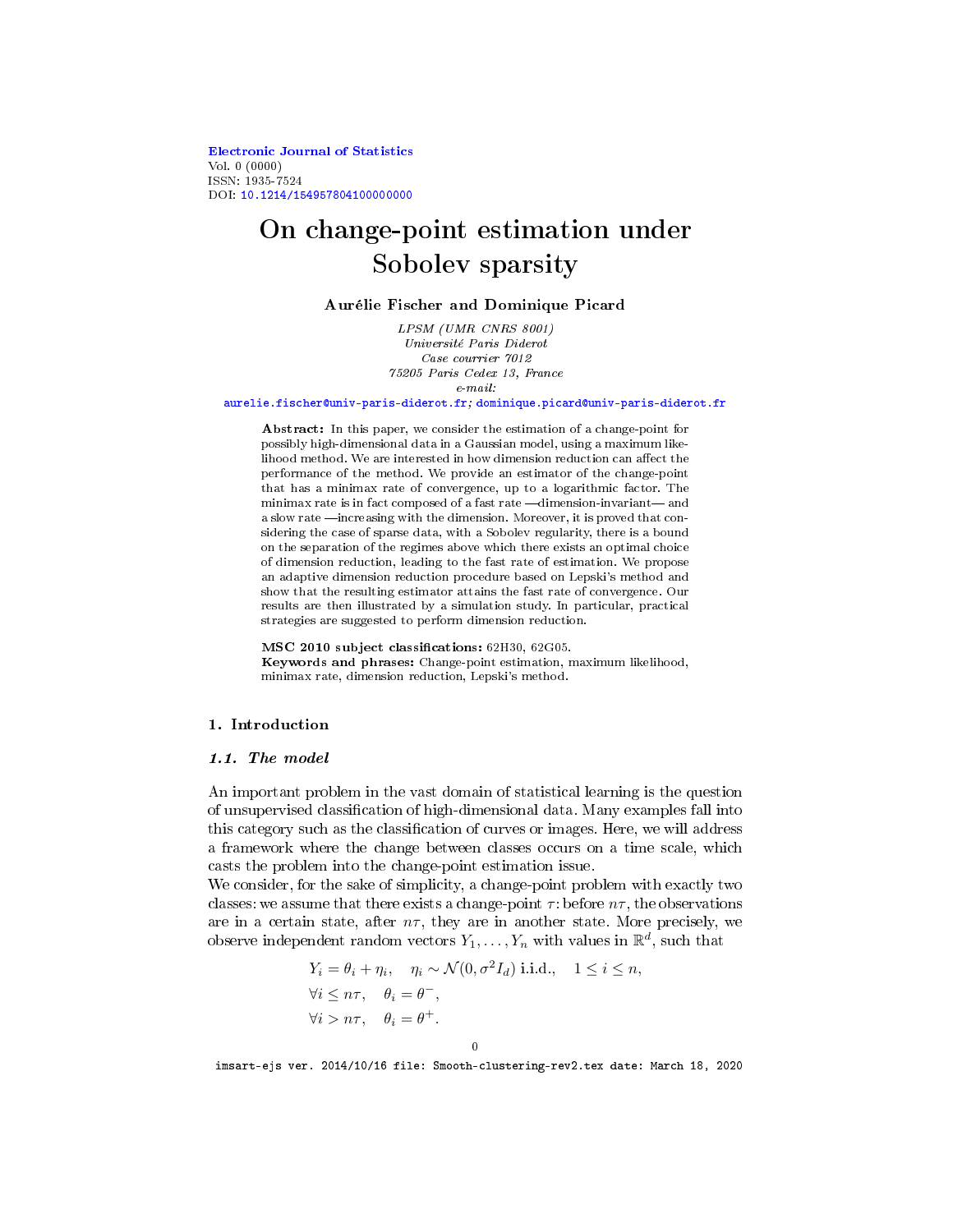In practice, such a model is obtained for instance in the monitoring of patients, where the variables  $Y_i$  are a bunch of d biological, chemical and/or clinical observations collected each ten minutes (for example) on a patient, and  $n\tau$ reflects a time of change in the patient's condition.

Our aim is to estimate the change-point  $\tau$ . Using the maximum likelihood approach, also known in this context as CUSUM method, we derive rates of convergence for the estimation of  $\tau$ , under conditions specified below.

For high-dimensional data, from a computational point of view, there is an obvious need for dimension reduction when estimating  $\tau$ . Without such a step, the segmentation algorithm might be unstable or even not work at all. Here, we will consider the dimension reduction problem from a theoretical point of view (as opposed to the algorithmic point of view). From a theoretical point of view, one might suspect that it should always be better to keep the whole data, to get the best precision on the estimation of the change-point. In fact, we show that this intuition is not correct. Addressing this dimension reduction problem can require sophisticated tools directly connected to smoothing questions in nonparametric estimation. Especially, as will be seen along the paper, sparsity assumptions, as well as smoothing adaptive methods, can be directly borrowed from the nonparametric statistical inference and fruitfully applied in this context.

To sum up, our goal is to answer the following questions:

- (a) Without referring to the technical feasibility, is there a theoretical gain in reducing the dimension, which somehow reduces to the choice between two options : ignoring a part of the data, versus keeping all the data?
- (b) If the data is high-dimensional but "sparse", is there a way to use this sparsity to get better results?
- (c) If dimension reduction proves to be theoretically more efficient, how could it be performed? Do usual nonparametric smoothing methods work well in a change-point problem?
- $(d)$  Does on-line (signal by signal) dimension reduction perform as well as offline (using a preprocessing involving all the signals)?

## 1.2. Literature review and related work

The change-point problem has a long history, going back at least to [\[49\]](#page-42-0). For an introduction to the domain, the reader may refer for instance to the monographs and articles by [\[53\]](#page-42-1), [\[51\]](#page-42-2), [\[46\]](#page-42-3), [\[7\]](#page-40-0), [\[10\]](#page-40-1), [\[12\]](#page-40-2), [\[17\]](#page-40-3) or [\[27\]](#page-41-0).

Change-point detection has many practical applications, ranging from genetics [\[47\]](#page-42-4) or health [\[55\]](#page-42-5) to aerospace industry [\[25\]](#page-41-1). Note that high-dimensional change-point problems may occur in a wide range of areas. This is the case for instance in the analysis of traffic network data  $([43, 44])$  $([43, 44])$  $([43, 44])$  $([43, 44])$  $([43, 44])$ , in bioinformatics, when studying copy-number variation  $([8, 60])$  $([8, 60])$  $([8, 60])$  $([8, 60])$  $([8, 60])$ , for studying functional magnetic resonance imaging (fMRI) ([\[2\]](#page-39-0)), in astrostatistics ([\[9,](#page-40-5) [56,](#page-42-8) [45\]](#page-42-9)) or in multimedia indexation ([\[22\]](#page-40-6)). In these practical applications, the number of observations is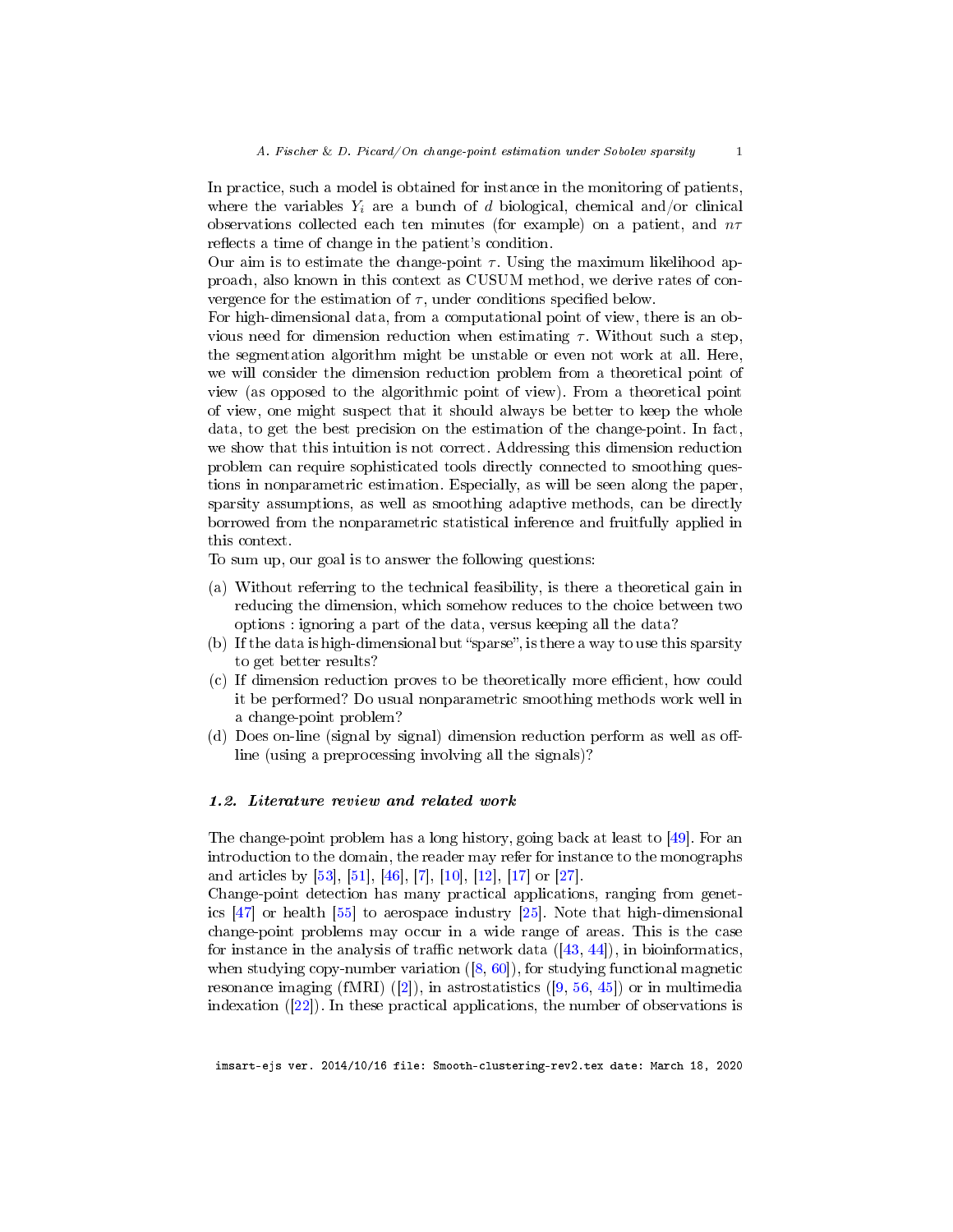relatively small compared to their dimension, with the change-point possibly occurring only for a few components.

Various different change-point methods and settings have been developed in the literature, in particular in the univariate case. For instance, [\[33\]](#page-41-2) introduced the pruned exact linear time method, [\[21\]](#page-40-7) wild binary segmentation, and [\[20\]](#page-40-8) a simultaneous multiscale change-point estimator, whereas change-point estimation based on resampling has been investigated in [\[19\]](#page-40-9) and [\[1\]](#page-39-1). Some multivariate extensions are described among others in [\[28\]](#page-41-3), [\[48\]](#page-42-10), [\[3\]](#page-39-2) and [\[34\]](#page-41-4). Dependent sequences are considered for instance in [\[23\]](#page-40-10), [\[24\]](#page-41-5), [\[4\]](#page-39-3), [\[6\]](#page-40-11) and [\[38\]](#page-41-6). Regarding the high-dimensional context, [\[31\]](#page-41-7) considers several dependent change-point tests and studies the behavior of the maximum over all test statistics as both the sample size and the number of tests tend to infinity.  $[15]$  propose a sparse version of binary segmentation.  $[5]$ ,  $[26]$  and  $[14]$  are interested in the highdimensional context of panel data. The high dimension problem is addressed through changes in cross-covariance in [\[39\]](#page-41-9), [\[3\]](#page-39-2), [\[11\]](#page-40-15), [\[50\]](#page-42-11), [\[16\]](#page-40-16). In [\[54\]](#page-42-12), convex optimization is used to perform regularization for solving the high dimensional change-point problem. In  $[13, 52]$  $[13, 52]$  $[13, 52]$ , graph-based approaches which are efficient in high dimension are designed. [\[30\]](#page-41-10) proposes a method based on a statistics inspired by Hotelling's  $T^2$  statistics. [\[18\]](#page-40-18) consider high-dimensional change-point detection, from the testing point of view.

In this paper, we will study the performance of the procedure from a minimax point of view, in a high-dimensional context. This approach provides an evaluation of the best expectable performances in a particular framework, and the aim is then to provide a procedure attaining these performances.

Minimax estimation is considered already in [\[36\]](#page-41-11), in the Gaussian white noise model. High-dimensional change-point problems are also studied in [\[35\]](#page-41-12), which proposes an asymptotically minimax estimator of the change-point location, when the Euclidean norm of the gap tends to infinity as the dimension  $d$  goes to infinity.

Our approach is deeply connected to this paper and can be considered as a continuation of this project. The main difference is that in  $[35]$ , the authors do not question the dimension reduction problem and do not consider the same estimation method. Moreover, [\[35\]](#page-41-12) make the assumption that the change-point only occurs after a known number of observations and before another known number of observations. This is a crucial difference since knowing that some observations are in the first or last state allows to provide an efficient estimation of this state. Without this assumption, we do not have this opportunity, which adds a difficulty to the problem.

Another related reference is the paper by [\[59\]](#page-42-14), who proposed a two-stage procedure based on a projection followed by a univariate change point estimation algorithm applied to the projected data, providing rates of convergence for the estimator of the change-point location.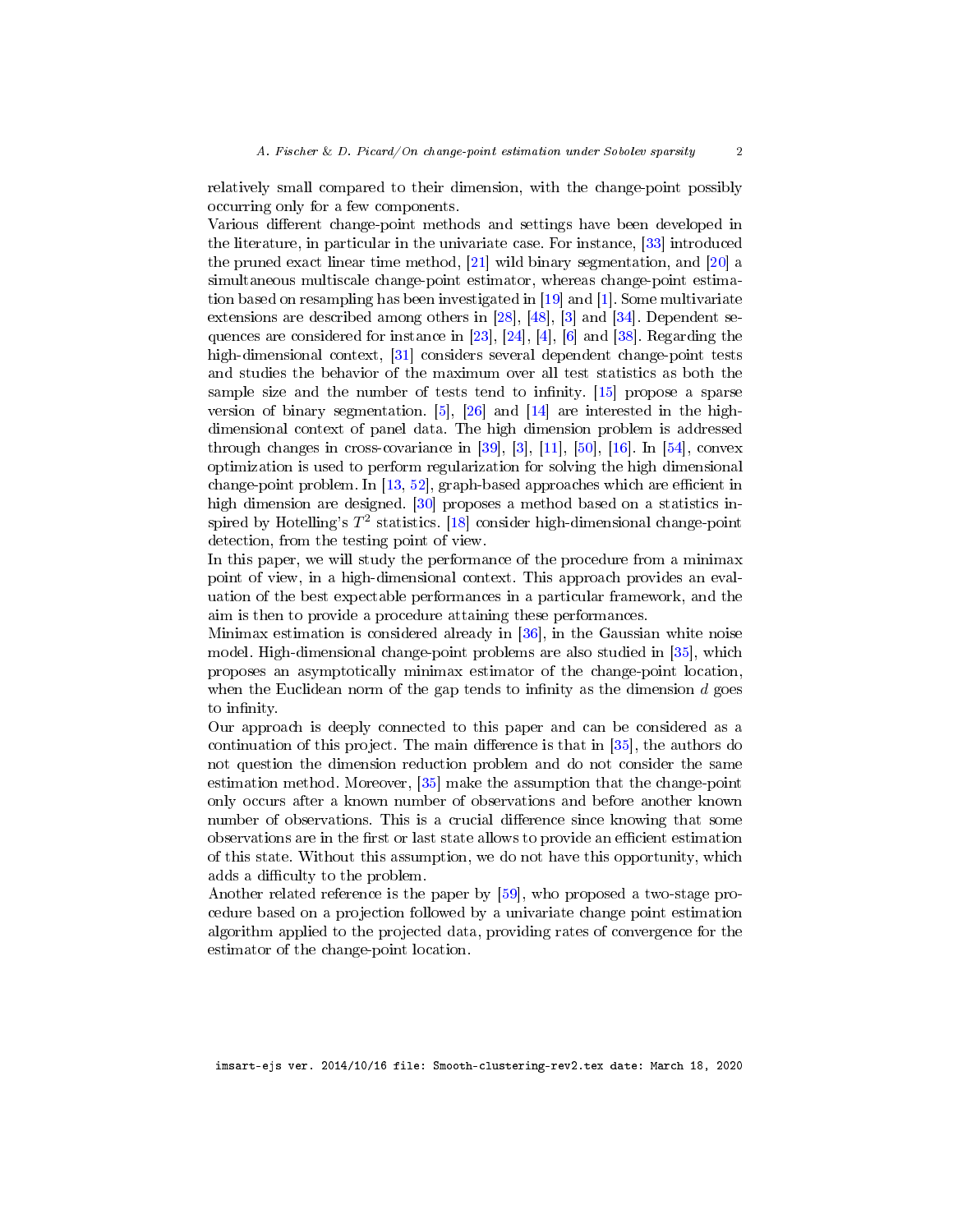#### 1.3. Outline of the paper

The paper is organized as follows. We begin Section [2](#page-3-0) by introducing the changepoint model. We also present the problem of dimension reduction and the maximum likelihood estimator of the change-point. We prove that, for a fixed dimension, up to a logarithmic term, the maximum likelihood method, has a minimax rate of convergence. Let us point out that we do not know whether this logarithmic term is necessary or not. Indeed, as explained earlier, in  $[35]$ , "the edges are known" (and the estimation method uses this knowledge), meaning that the minimax rate is established in the case where the change-point cannot occur before or after a known proportion of the observations. Our method is agnostic to this knowledge, creating obvious additional difficulties. Moreover, we show that if the data is sparse, in a Sobolev sense, there exists an optimal dimension reduction, depending on the sparsity constants.

Of course, these constants are not known in practice. The aim of Section [3](#page-10-0) is to provide a procedure which behaves as well as if the sparsity constants were known. To attain this optimal projection dimension in an adaptive way, we provide a method relying on the Lepski method. The Lepski method (see for instance  $[40, 41, 42]$  $[40, 41, 42]$  $[40, 41, 42]$  $[40, 41, 42]$  $[40, 41, 42]$  and Section [3.1](#page-11-0) for more details) is one of the famous methods to obtain adaptivity in various functional estimation settings such as white noise model, regression, density estimation... In these models, minimax optimality is linked with the regularity assumptions imposed on the functions which are estimated. Adaptation methods provide ways to escape from this knowledge and still perform optimally. Note that the proposed method has the advantage of being performed off-line, before the main segmentation step.

Numerical experiments are provided in Section [4.](#page-13-0) Section [5](#page-17-0) is devoted to the proofs.

#### <span id="page-3-0"></span>2. Main result: minimax convergence rate

## 2.1. Change-point model and assumptions

Let  $n \geq 3$ . We observe *n* independent signals  $Y_1, \ldots, Y_n$ . We assume that each signal  $Y_i$ ,  $i = 1, \ldots, n$ , is a d dimensional vector: for every  $i$ ,  $Y_i = (Y_{i,1}, \ldots, Y_{i,d})$ is a random vector with values in  $\mathbb{R}^d$ .

We suppose that there exist a change-point  $0 < \tau < 1$  and two vectors  $\theta^-$  and  $\theta^+$  of  $\mathbb{R}^d$ , such that the model is given by

<span id="page-3-1"></span>
$$
Y_i = \theta_i + \eta_i, \quad \eta_i \sim \mathcal{N}(0, \sigma^2 I_d) \text{ i.i.d., } 1 \le i \le n,
$$
  
\n
$$
\forall i \le n\tau, \quad \theta_i = \theta^-,
$$
  
\n
$$
\forall i > n\tau, \quad \theta_i = \theta^+.
$$
 (1)

#### Remark 1.

More than one change. Dealing with a finite and known number  $N \geq 2$  of change-points would not change the theoretical results but would add unnecessary complexity to the proofs.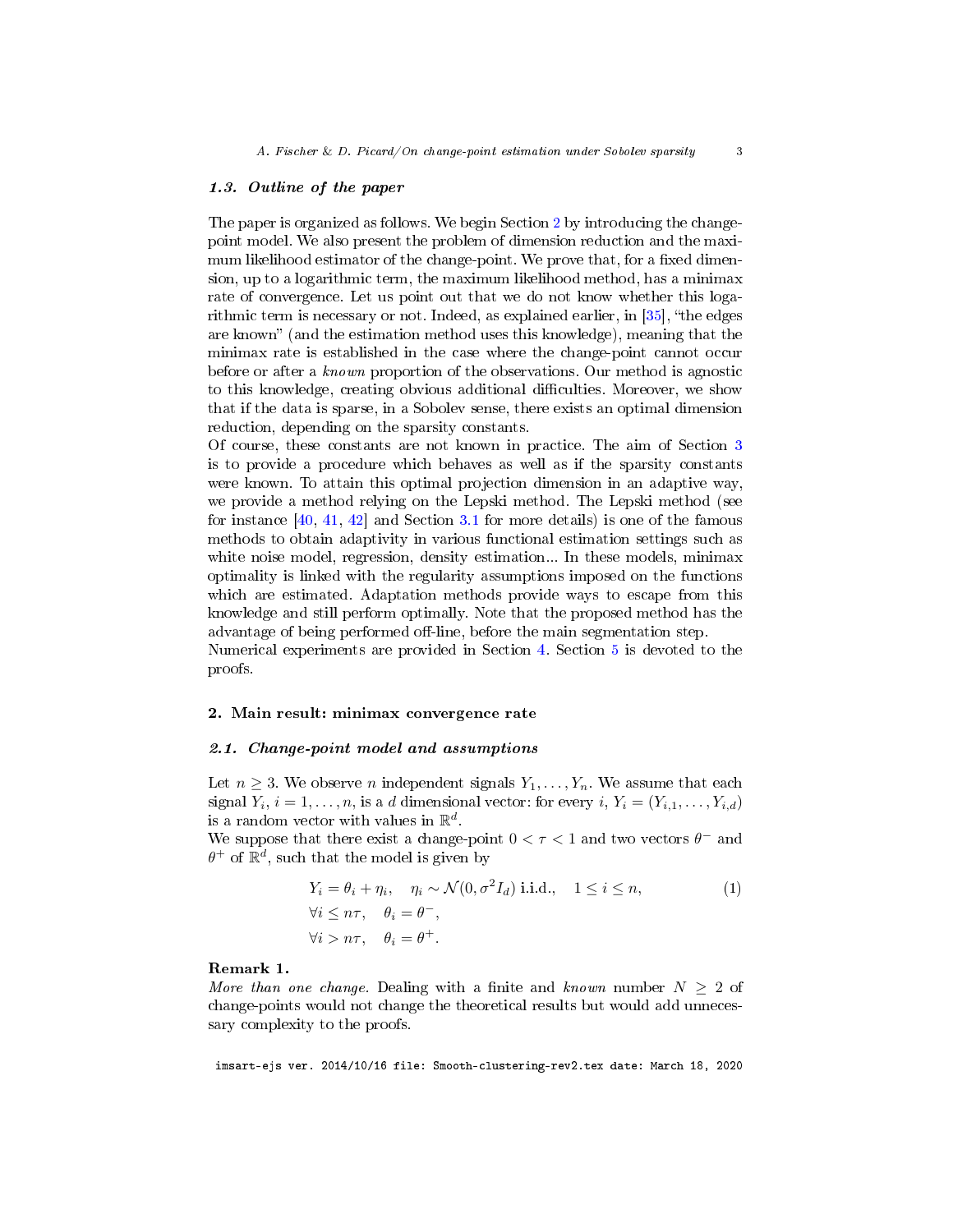Connection to Functional Data Analysis : White Noise model. Theoretically, Model [\(1\)](#page-3-1) is directly connected to the model in [\[35\]](#page-41-12) where the observation is a sequence of white noise models:

$$
X_i(u) = \mu_i(u) + \sigma Z_i(u), \ u \in [0,1], \ i = 1, \ldots, n,
$$

where the  $Z_i$ 's are i.i.d. Gaussian white noises. The goal is to locate a change occurring in the functions  $\mu_i$  (i.e.  $\forall i \leq n\tau$ ,  $\mu_i(u) = \mu_-(u)$ , and  $\forall i > n\tau$ ,  $\mu_i(u) = \mu_+(u), \forall u \in [0,1]$ . To connect this model to [\(1\)](#page-3-1), we simply project the observations on an orthonormal basis  $(\Phi_{\ell})_{\ell \geq 1}$  of  $\mathbb{L}^{2}([0,1])$ , limiting the observation to the first  $d$  projections, with the following formula:

$$
Y_i^{\ell} = \int_{[0,1]} X_i(u) \Phi_{\ell}(u) du = \theta_i^{\ell} + \eta_i^{\ell}, \ i = 1, \dots, n, \ \ell = 1 \dots, d,
$$

where  $\theta_i^{\ell} = \int_{[0,1]} \mu_i(u) \Phi_{\ell}(u) du$  and the variables  $\eta_i^{\ell}$  are i.i.d.  $\mathcal{N}(0, \sigma^2)$ .

The white noise model may seem a bit theoretical but it is standardly used in nonparametric statistics as an approximation to more refined models such as functional regression models (as detailed in the following paragraph) or even density estimation models.

Connection to Functional Data Analysis : Regression analysis. Suppose that our data is composed of n independent curves discretely observed on  $[0, 1]$  with a grid of step size equal to  $\frac{1}{d}$ .

$$
X_i\left(\frac{j}{d}\right) = \mu_i\left(\frac{j}{d}\right) + \sigma_0 Z_{ij}, \ i = 1, \dots, n, \ j = 1, \dots d,
$$

where the  $Z_{ij}$ 's are i.i.d. Gaussian  $\mathcal{N}(0,1)$  variables. The goal again is to locate a change occurring in the functions  $\mu_i$  (i.e.  $\forall i \leq n\tau$ ,  $\mu_i(u) = \mu_-(u)$ , and  $\forall i > n\tau$ ,  $\mu_i(u) = \mu_+(u), \forall u \in [0,1]$ . Then, again, this model can be connected to [\(1\)](#page-3-1), with the help of an orthonormal basis  $(\Phi_{\ell})_{\ell \geq 1}$  of  $\mathbb{L}^2([0,1])$ , writing

$$
Y_i^{\ell} = \frac{1}{d} \sum_{j=1}^d X_i \left(\frac{j}{d}\right) \Phi_{\ell} \left(\frac{j}{d}\right) = \theta_i^{\ell} + \eta_i^{\ell} + r_i^{\ell}, \ i = 1, \dots, n, \ \ell = 1 \dots, d,
$$

where  $\theta_i^{\ell} = \int_{[0,1]} \mu_i(u) \Phi_{\ell}(u) du$ , the variables  $\eta_i^{\ell}$  are i.i.d.  $\mathcal{N}(0, \frac{\sigma_0^2}{d})$  and  $r_i^{\ell}$  are deterministic quantities describing the difference between the Riemann sum and the integral which can be negligible for  $d$  large enough and standard regularity assumptions —which will not be discussed here on the functions  $\mu_i$  and  $\Phi_\ell$ . Heteroscedasticity. For the sake of simplicity, the covariance matrix of the noise  $\eta_i$  in [\(1\)](#page-3-1) is chosen to be proportional to identity. In various examples, it could be reasonable to choose a covariance of the form  $\sigma^2 J$ , where J is a known matrix, different from identity. Similarly, in the FDA example, if the  $Z_i$ 's are i.i.d. Gaussian processes but not white noise, then taking an orthonormal basis of  $\mathbb{L}^2([0,1])$ would not necessarily lead to a covariance matrix proportional to identity. Then, a simple change of variables like  $J^{-1/2}Y_i$  would lead to a similar behavior, provided appropriate regularity assumptions are made on the parameters  $J^{-1/2}\theta^+$ and  $J^{-1/2}\theta^-$ .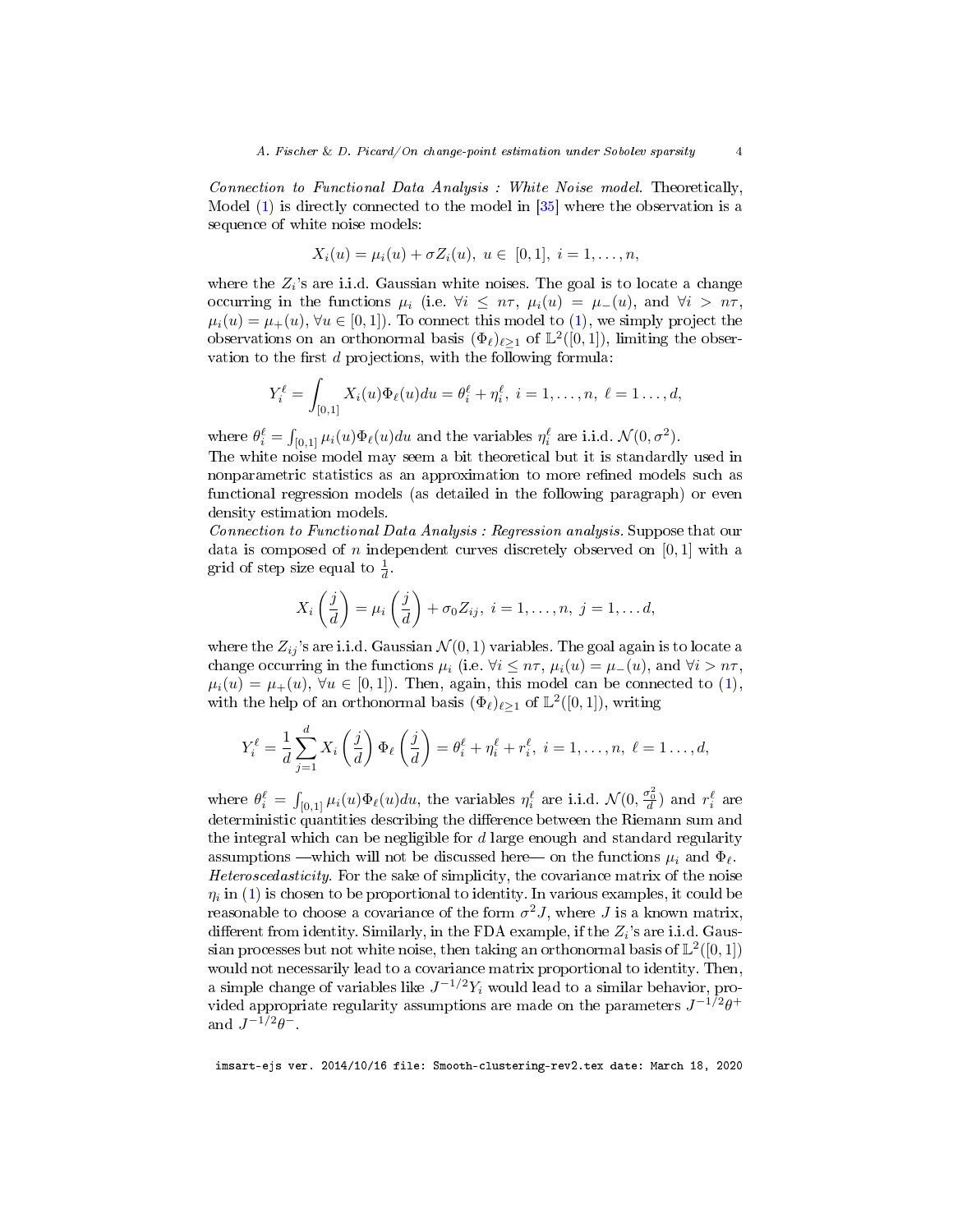Variance. We suppose here  $\sigma^2$  to be known. Note that  $\sigma^2$  may depend on d or on  $n$ . For instance, as in one of the previous examples, it may be of the form  $\sigma_0^2/d$ , where  $\sigma_0^2$  is an absolute and known constant.

Gaussianity. Considering Gaussian noise is a useful simplification, but this assumption is not crucial. We essentially need concentration inequalities, and similar results may likely be obtained under sub-Gaussian hypotheses on the errors. In that case, the considered estimator of  $\tau$  is no more a maximum likelihood estimator, but simply a CUSUM estimator.

#### 2.2. Estimation method

We are interested in the behavior of the maximum likelihood estimator, also called in this case CUSUM estimator:

$$
\hat{k}(d) = \underset{k \in \{2,\ldots,n-2\}}{\arg \min} \left\{ \sum_{i=1}^{k} \sum_{j=1}^{d} \left( Y_{i,j} - \frac{1}{k} \sum_{\ell=1}^{k} Y_{\ell,j} \right)^2 + \sum_{i=k+1}^{n} \sum_{j=1}^{d} \left( Y_{i,j} - \frac{1}{n-k} \sum_{\ell=k+1}^{n} Y_{\ell,j} \right)^2 \right\},
$$

To prove some of our results, we will need the following sparsity conditions.

#### 2.2.1. Condition on the means

For  $s > 0$ , we define

$$
\Theta(s,L) := \left\{\theta \in \mathbb{R}^d, \sup_{K \in \mathbb{N}^*} K^{2s} \sum_{k \geq K} (\theta_k)^2 \leq L^2 \right\}.
$$

We will suppose that  $\theta^-$  and  $\theta^+$  are in  $\Theta(s,L)$ .

Remark 2. This assumption expresses a form of sparsity of the coefficients which is standard in nonparametric settings. It corresponds to conditions which are directly connected to the regularity of the function to be estimated in nonparametric estimation (see [\[57\]](#page-42-15) for a general introduction). So this condition is easily interpretable in the cases of FDA mentioned above. In the more general setting of a high-dimensional physical observation, it is commonly accepted to solve learning problems by introducing sparsity constraints (see for instance [\[32\]](#page-41-16) or [\[29\]](#page-41-17) among many others). These constraints can take various forms: we deliberately chose here the Sobolev type. It is among the simplest forms to handle technically. Note that it reflects an ordering: the first coefficients are supposed to be more important than the last ones. This is quite a reasonable assumption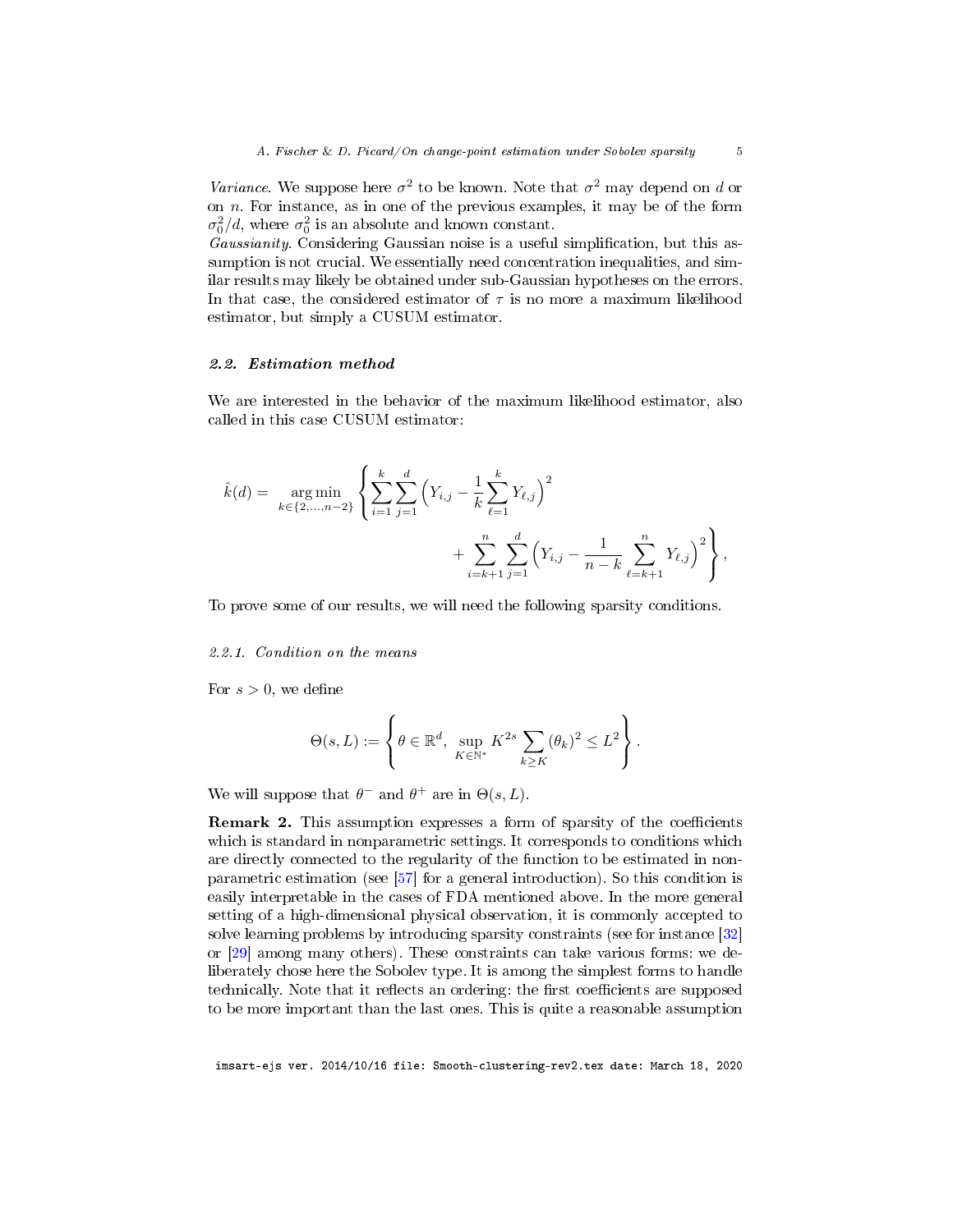since, generally, modeling of high-dimensional or functional data via a basis expansion results in such a situation. However, other type of structural sparsity could be investigated (like having a finite support of coefficients) which would lead to different methods in particular for the adaptivity part.

**Example 1.** Let  $s = 1/2$  and  $L = 1$ . Assume that  $\theta$  is defined by  $\theta_k = \frac{1}{\sqrt{2}}$  $\frac{1}{2k}$  for  $k = 1, \ldots, k_{\text{max}}$  and  $\theta_k = 0$  for  $k > k_{\text{max}}$ . Then, for every  $K = 1, \ldots, k_{\text{max}}$ ,

$$
K^{2s} \sum_{k \ge K} (\theta_k)^2 \le L^2 = K \sum_{k=K}^{k_{\text{max}}} \left(\frac{1}{\sqrt{2}k}\right)^2 \le 1.
$$

Hence,  $\theta \in \Theta(1/2, 1)$ .

Note that there are possible extensions to other kinds of sparsity, considering for instance coefficients belonging to the set

$$
\Theta_q(L) := \left\{ \theta \in \mathbb{R}^d, \sum_k |\theta_k|^q \leq L \right\},\
$$

where  $q < 1$ . Note that this choice requires more sophisticated smoothing algorithms.

To end up this section we introduce the following important parameter:

$$
\varepsilon := \min\{\tau, 1 - \tau\}.\tag{2}
$$

As we are in a not degenerate case —there is a change,  $\varepsilon$  is a strictly positive quantity, which measures the potential lack of information at the border of the interval  $[0, 1]$ . It is important to notice that the theoretical performances of the procedures will depend on  $\varepsilon$ . However, the procedure is agnostic to  $\varepsilon$ , which therefore will not be supposed to have a known lower bound.

#### 2.3. Dimension reduction for the estimation of  $\tau$

Our aim is to determine whether or not it is efficient to perform a dimension reduction when estimating the change-point  $\tau$ . More specifically, we will investigate the effect of replacing the vectors  $Y_i = (Y_{i,1}, \ldots, Y_{i,d}), i \leq n$  (called "raw data"), by, for  $p < d$ ,  $Y_i(p) := (Y_{i,1}, \ldots, Y_{i,p}), i \leq n$ , the vectors of  $\mathbb{R}^p$  composed of the  $p$  first coordinates of  $Y_i$ .

For each projection dimension  $p$ , we may define:

$$
\hat{k}(p) = \underset{k \in \{2,\ldots,n-2\}}{\arg \min} \left\{ \sum_{i=1}^{k} \sum_{j=1}^{p} \left( Y_{i,j} - \frac{1}{k} \sum_{\ell=1}^{k} Y_{\ell,j} \right)^2 + \sum_{i=k+1}^{n} \sum_{j=1}^{p} \left( Y_{i,j} - \frac{1}{n-k} \sum_{\ell=k+1}^{n} Y_{\ell,j} \right)^2 \right\}.
$$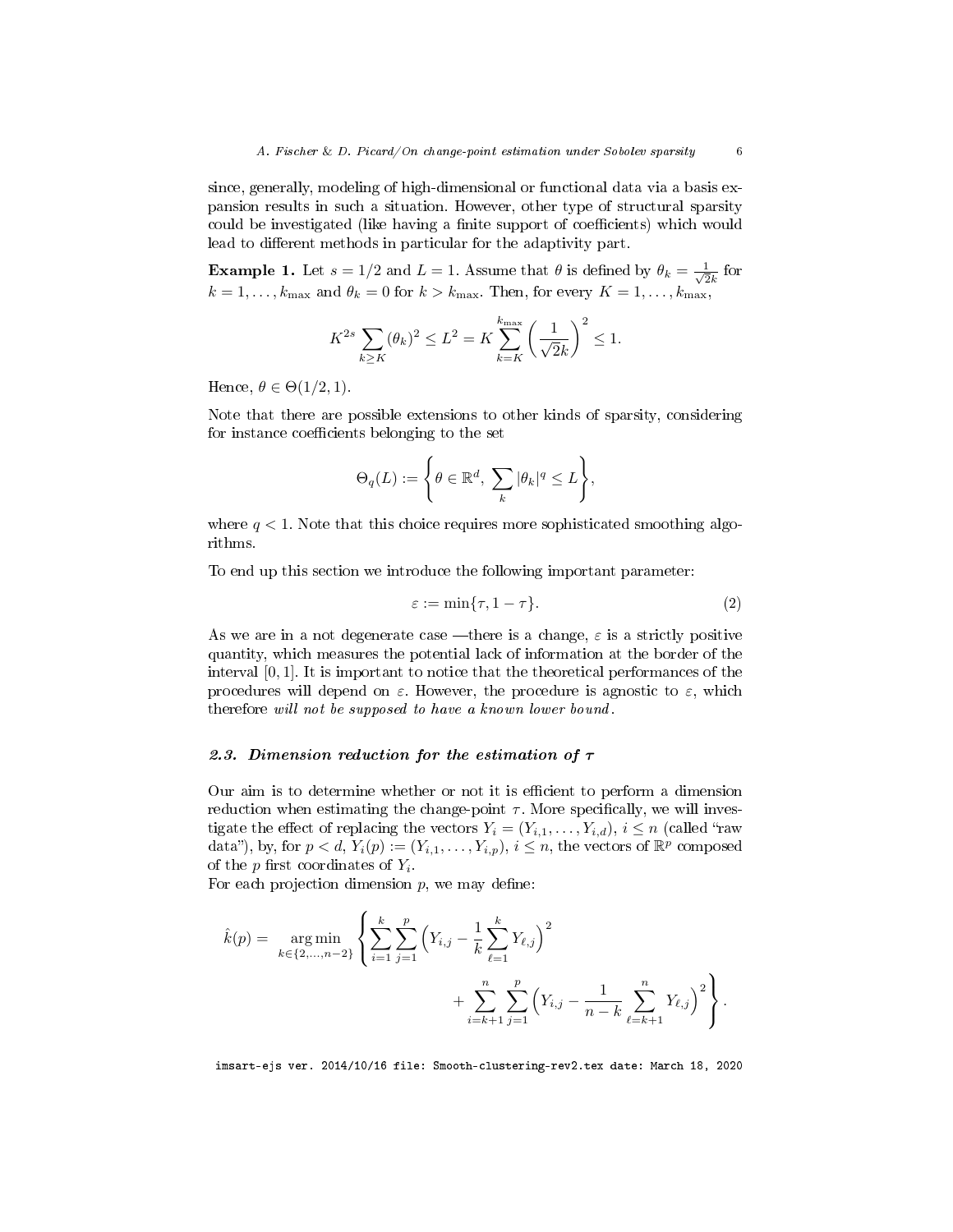We set

$$
\hat{\tau}(p) = \frac{\hat{k}(p)}{n}.
$$

In the sequel, we will use the notation

$$
\Delta^2 := \sum_{j=1}^d (\theta_j^- - \theta_j^+)^2 = \|\theta^+ - \theta^-\|^2.
$$

We also define, for  $p \leq d$ ,

$$
\Delta_p^2 := \sum_{j=1}^p (\theta_j^- - \theta_j^+)^2, \quad \Psi_n(p, \Delta_p) = \frac{\sigma^2}{n\Delta_p^2} \left(1 \vee \frac{\sigma^2 p}{n\Delta_p^2}\right).
$$

**Example 2.** Let  $\theta^+$  and  $\theta^-$  be defined by  $\theta_k^+ = \frac{1}{\sqrt{2}}$  $\frac{1}{2k}$  and  $\theta_k^- = -\frac{1}{\sqrt{2}}$  $\frac{1}{2k}$ . The rate  $\Psi_n$  is plotted as a function of n and p in Figure [1.](#page-7-0)



Fig 1. Example of plot of  $\Psi_n$  as a function of n and p  $(n = 1, \ldots, 10; p = 1, \ldots, 20)$ .

The next result describes the behavior of the estimated change-point  $\hat{\tau}(p)$ .

<span id="page-7-1"></span>**Proposition 1.** For any  $\gamma > 0$ , there exist constants  $\kappa(\gamma, \varepsilon)$  and  $c(\gamma, \varepsilon)$  such that, if

<span id="page-7-0"></span>
$$
\Delta_p^2 \ge c(\gamma, \varepsilon) \frac{\sigma^2 \ln(n)}{n},
$$

then

$$
P(|\hat{\tau}(p) - \tau| \ge \kappa(\gamma, \varepsilon) \ln(n) \Psi_n(p, \Delta_p) \le cn^{-\gamma},
$$

where c is an absolute constant.

## Remark 3.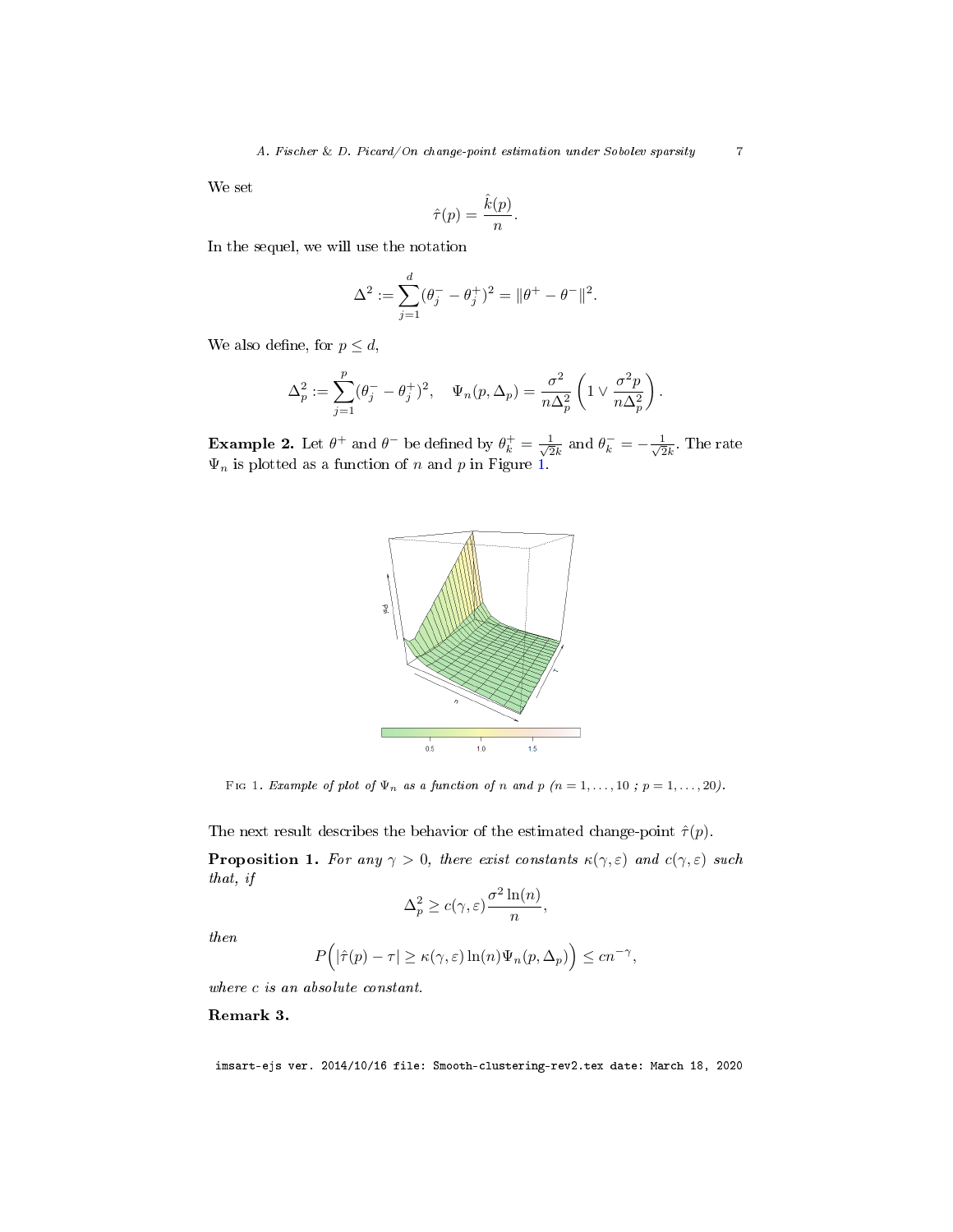No sparsity required. Note that no condition on the sparsity of  $\theta^+$  and  $\theta^-$  is needed for this result.

Minimaxity. Thanks to [\[35\]](#page-41-12), one can observe that  $\Psi_n(p,\Delta_p)$  is the minimax rate in this framework. Compared to their result, we are apparently loosing a logarithmic factor. However, it is important to stress that in  $[35]$ , a fixed lower bound on  $\varepsilon$  is supposed to be known, whereas our estimator  $\hat{\tau}(p)$  is adaptive in  $\varepsilon$ . In other terms, the procedure  $\hat{\tau}(p)$  has minimax rate possibly up to a logarithmic factor. About this logarithmic factor, it is also worth noticing that  $\ln(n)$  could be substituted by any sequence  $r_n$ , provided that the factor  $n^{-\gamma}$  is simultaneously replaced by  $\exp(-cr_n)$  in Proposition [1.](#page-7-1) (Here, c is a constant which can be made explicit by a closer look into the proof.)

 $\varepsilon$ -dependence. Looking carefully at the proofs, the constants  $c(\varepsilon, \gamma)$  and  $\kappa(\varepsilon, \gamma)$ can be taken proportional to  $\frac{(\gamma+1)}{\varepsilon^2}$ . This remark proves that no condition is required on the proximity of the change point to one extremity of the interval of observation. It also shows that the dependence on  $\varepsilon$  is of polynomial form. An interesting point, beyond the aim of this paper, would be to investigate whether  $\varepsilon^2$  is the optimal rate. One comment that can be made is that our proofs are especially adequate when  $\varepsilon$  is fixed (does not depend on n).

Fast rate/slow rate. For  $p = d$ ,  $\Psi_n(d, \Delta_d) = \Psi_n(d, \Delta)$ . The rate is composed of two different regimes: a "fast one"  $\frac{\sigma^2 \ln(n)}{n\Delta^2}$ , which does not depend on the dimension d and a "slow one"  $\frac{\sigma^4 \ln(n)d}{(n\Delta^2)^2}$ , which is rapidly deteriorating with the dimension. From the results above, we deduce that if  $c(\gamma, \varepsilon) \frac{\sigma^2 \ln(n)}{n} \leq \Delta^2 < \frac{\sigma^2 d}{n}$ , the rate of convergence is  $\frac{\sigma^4 \ln(n)d}{(n\Delta^2)^2}$  (small gap, slow performances), whereas if  $\Delta^2 \geq \frac{\sigma^2 d}{n} \vee c(\gamma, \varepsilon) \frac{\sigma^2 \ln(n)}{n}$  $\frac{\ln(n)}{n}$ , it is  $\frac{\sigma^2 \ln(n)}{n\Delta^2}$ . This last rate is obviously much better, and with this latter condition on  $\Delta$ , taking  $p = d$  (so raw data) allows to obtain the best rate  $\frac{\sigma^2 \ln(n)}{n\Delta^2}$ . Taking a smaller p could lead to a reduction of  $\Delta_p$ damaging the rate.

However this latter condition is quite restrictive on  $\Delta$  when d is large. In the next paragraph, we will try to refine this condition, gaining on the size  $p$  of the projection.

Without assumptions on the behavior of the parameters  $\theta^+$  and  $\theta^-$ , there is nothing much to hope about the way  $\Delta_p$  is increasing in p. At this stage, it is fruitful to introduce sparsity assumptions. If we assume that the means  $\theta^$ and  $\theta^+$  belong to  $\Theta(s, L)$ , then, for p such that  $\Delta^2 \geq 8L^2p^{-2s}$ ,  $\Delta_p$  and  $\Delta$  are comparable, in the sense that  $\Delta_p^2 \geq \Delta^2/2$ . Indeed,  $\Delta^2 - \Delta_p^2 = \sum_{j=p+1}^d (\theta_j - \theta_j)$  $(\theta_j^+)^2 \le 4p^{-2s}L^2$ , so that

$$
\frac{\Delta_p^2}{\Delta^2} \ge 1 - \frac{4p^{-2s}L^2}{\Delta^2} \ge 1/2.
$$

This is precisely what is exploited in the first part of Theorem [1](#page-9-0) below. Let us observe that if  $\Delta_p$  and  $\Delta$  are comparable (in the sense above), then  $\Psi_n(p, \Delta_p) \sim \Psi_n(p, \Delta)$  becomes much easier to analyse. In particular, we see that, again, it is composed of two regimes  $-a$  slow one and a fast one and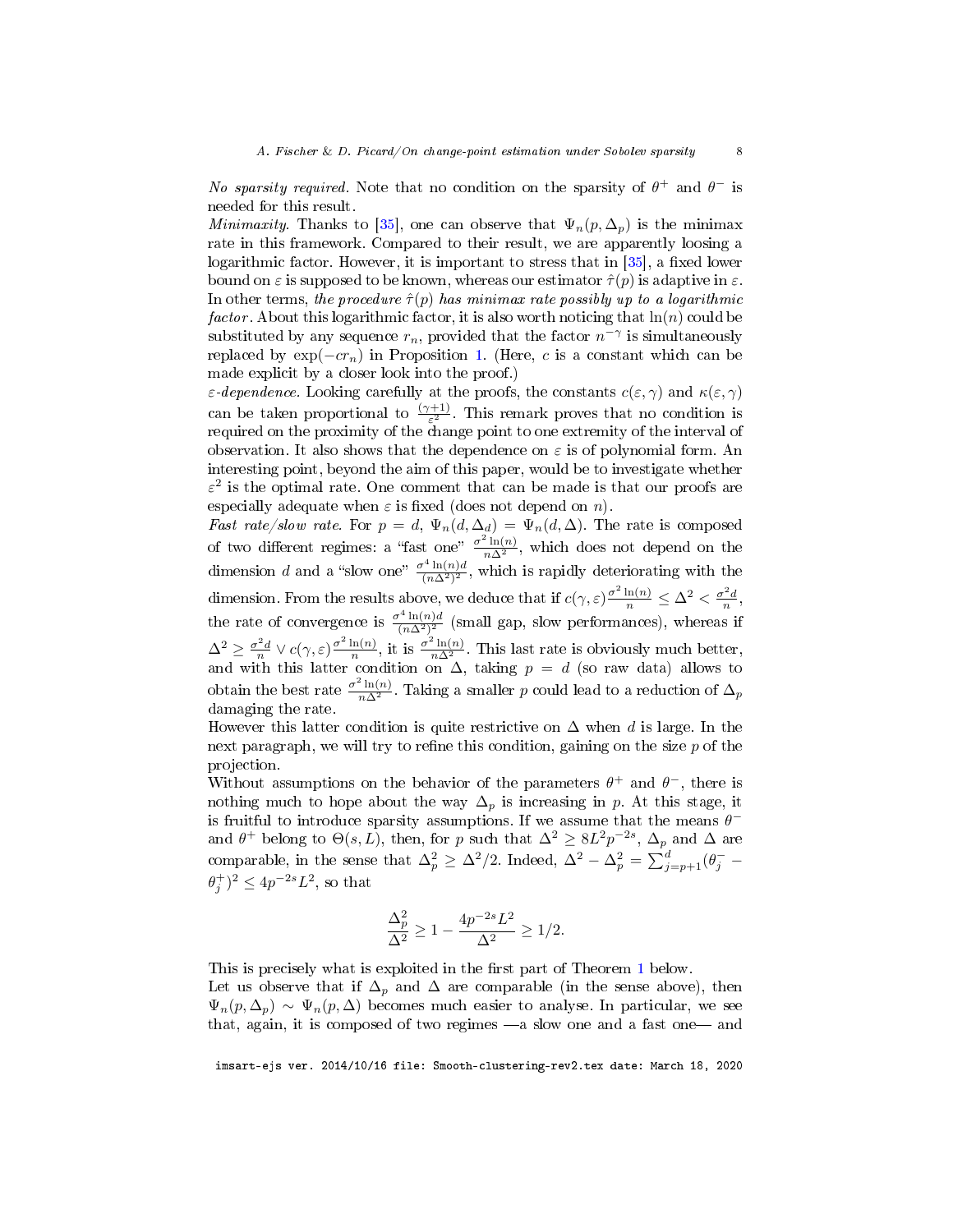the dependence in p becomes easily understandable:  $\frac{\sigma^2 \ln(n)}{n\Delta^2}$  for  $p \leq \frac{n\Delta^2}{\sigma^2}$ , and  $\frac{\sigma^4 \ln(n)p}{(n\Delta^2)^2}$  for larger p's.

This corresponds to what may be observed in practical applications: when the dimension p is increasing, one first observes an improved convergence of  $\hat{\tau}$ , then the rate remains stable for a while, and then convergence gets less good again. Note that two different convergence rates have also been highlighted in other change-point settings, for instance in [\[58\]](#page-42-16).

## 2.4. Minimax convergence rate under sparsity condition

The following theorem is an immediate consequence of Proposition [1](#page-7-1) in the case where one assumes the sparsity condition on the means.

<span id="page-9-0"></span>**Theorem 1.** We consider Model [\(1\)](#page-3-1), with the means  $\theta^+$  and  $\theta^-$  in  $\Theta(s,L)$ . For any  $\gamma > 0$ , there exist constants  $\kappa(\gamma, \varepsilon)$  and  $c(\gamma, \varepsilon)$  such that, if

$$
\Delta^{2} \ge \left[2c(\gamma,\varepsilon)\frac{\sigma^{2}\ln(n)}{n} \vee 8L^{2}p^{-2s}\right],
$$

then

$$
P(|\hat{\tau}(p) - \tau| \ge \kappa(\gamma, \varepsilon) \ln(n) \Psi_n(p, \Delta) \Big) \le cn^{-\gamma}.
$$

If, now,

<span id="page-9-1"></span>
$$
\Delta^2 \ge \left[2c(\gamma,\varepsilon)\frac{\sigma^2 \ln(n)}{n} \vee 8L^2 p^{-2s} \vee \frac{\sigma^2 p}{n}\right],\tag{3}
$$

then

$$
P(|\hat{\tau}(p) - \tau| \ge \kappa(\gamma, \varepsilon) \frac{\sigma^2 \ln(n)}{n\Delta^2} \le cn^{-\gamma}.
$$

Here, c is an absolute constant.

It is important to notice that a big difference with Proposition  $1$  is that the rate is  $\Psi_n(p,\Delta)$  instead of  $\Psi_n(p,\Delta_p)$ , which is more "honest" in a sense. The price to pay is then, as is intuitive, that  $p$  should be large enough. In the second statement, we look at the condition on  $\Delta$  and p to obtain the fast rate. For  $\Delta$ fixed, we see that  $p$  must not be too large or too small.

Condition  $(3)$  contains two terms: one is increasing in p, one decreasing. Hence it can be optimized leading to

<span id="page-9-2"></span>
$$
p_{opt} \sim p_s := \left(\frac{8L^2 n}{\sigma^2}\right)^{\frac{1}{1+2s}}.\tag{4}
$$

We obtain the next corollary, corresponding to this projection dimension  $p_s$ .

<span id="page-9-3"></span>**Corollary 1.** Under the conditions above, for any  $\gamma > 0$ , there exist constants  $\kappa(\gamma, \varepsilon)$  and  $c(\gamma, \varepsilon)$  such that, if

$$
\Delta^{2} \geq \left[2c(\gamma,\varepsilon)\frac{\sigma^{2}\ln(n)}{n} \vee \left(\frac{\sigma^{2}}{n}\right)^{\frac{2s}{1+2s}} \left(8L^{2}\right)^{\frac{1}{1+2s}}\right],
$$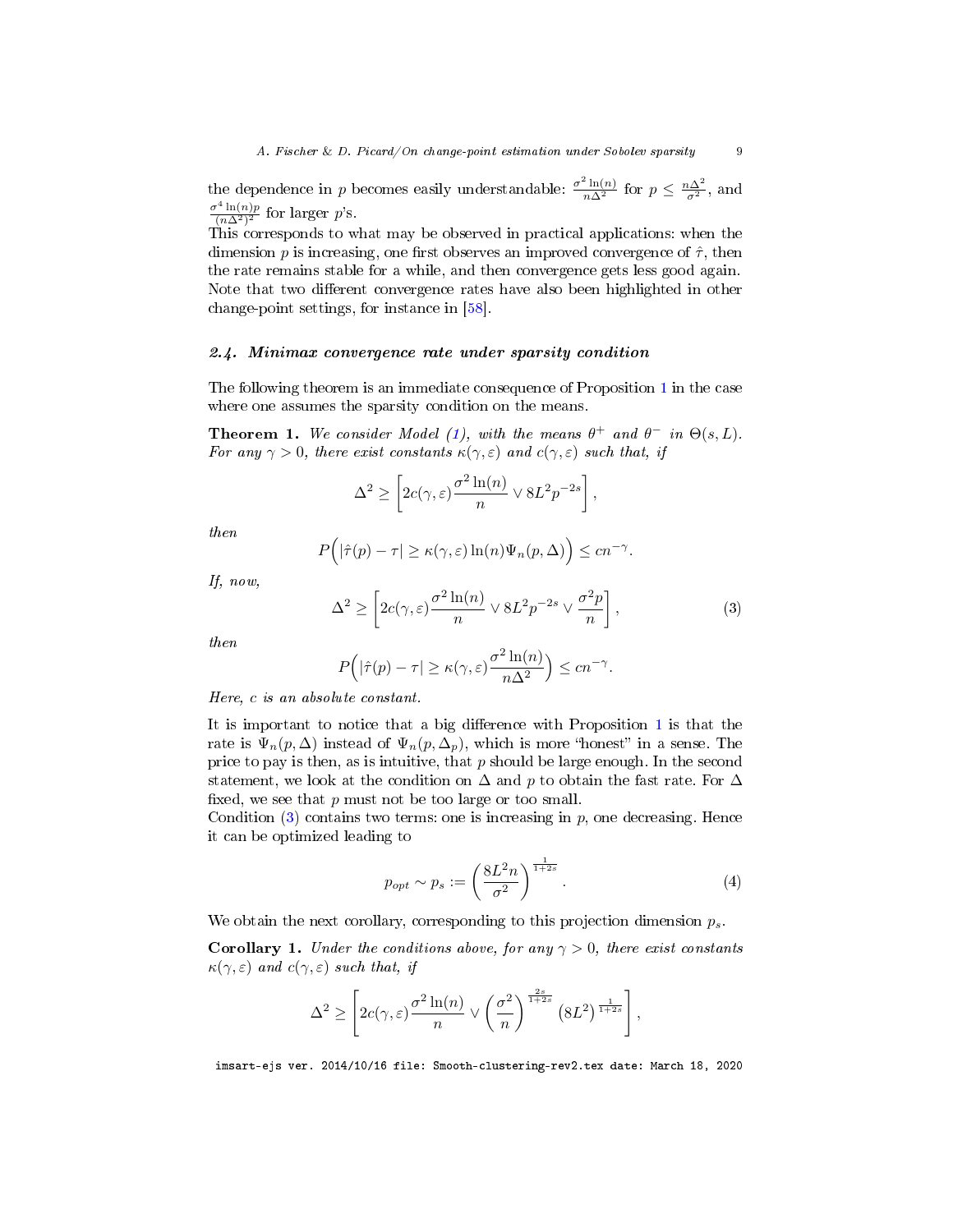$$
P(|\hat{\tau}(p_s) - \tau| \ge \kappa(\gamma, \varepsilon) \frac{\sigma^2 \ln(n)}{n\Delta^2} \le cn^{-\gamma}.
$$

Interpretation is that the quantity  $\int_0^1 2c(\gamma,\varepsilon)\frac{\sigma^2\ln(n)}{n}$  $rac{\ln(n)}{n} \vee \left(\frac{\sigma^2}{n}\right)$  $\left(\frac{\sigma^2}{n}\right)^{\frac{2s}{1+2s}} \left(8L^2\right)^{\frac{1}{1+2s}}$  is the minimal gap between the two regimes ensuring that the "fast" rate  $\frac{\sigma^2 \ln(n)}{n\Delta^2}$  can be obtained, with an appropriate projection dimension.

- Remark 4. 1. We see here that there is an obvious advantage in reducing the dimension, since it allows to obtain the best rate with less restricting conditions on the gap  $\Delta$ .
	- 2. We observe that the greater  $\Delta^2$ , the faster the rate of convergence of  $\hat{\tau}$ , which is quite natural.
	- 3. At first sight, the rate of convergence and the conditions could seem quite unsatisfactory, but observe that very often  $\sigma^2$  is of the form  $\frac{\sigma_0^2}{d}$ . In this case, the rate of convergence is of the order  $\left(\frac{nd}{\sigma_0^2}\right)$  $\int^{\frac{-2s}{1+2s}} \Delta^{-2}.$
	- 4. Formula [\(4\)](#page-9-2) indicates that the optimal  $p$  depends on the sparsity constant s, which is rarely known.
	- 5. If we now look for a procedure searching for an optimal  $p$  in an adaptive way (without knowing the regularity  $s$ ), some comments can be made before proposing a solution. In particular, one may ask whether it is possible to optimize individually (on each signal  $Y_i$  of  $\mathbb{R}^d$ ), or if it is necessary to perform an off-line preprocessing (requiring the use of all the signals).

The form of the optimal projection dimension  $p_s \sim \left(\frac{nd}{\sigma_0^2}\right)$  $\int_{1+2s}^{\frac{1}{1+2s}}$  allows to answer this question. Indeed, any adaptive smoothing performed individually on each signal  $Y_i$  (such as thresholding, lasso...) would lead at best to a dimension of the form  $p_{opt} = \left(\frac{d}{\sigma_0^2}\right)$  $\int_{1+2s}^{\frac{1}{1+2s}}$ , which would induce a lost of a polynomial factor in n in the rates. This means that it is obviously more efficient to find a procedure performing the smoothing globally (off-line).

#### <span id="page-10-0"></span>3. Fast rate of convergence: adaptive choice of p

The message of the section above is the following: for a multichannel signal with sparsity conditions, there is a lower bound on  $\Delta$  above which there exists an efficient choice of  $p$ , leading to the fast rate of estimation for the parameter  $\tau$ ,  $\frac{\sigma^2 \ln(n)}{n\Delta^2}$ . However, in Corollary [1,](#page-9-3) this choice depends on the knowledge of the regularity parameter s. An essential question then is to construct a adaptive procedure, that is, to design a strategy still performing optimally, without knowledge about the regularity.

There are several ways to give an answer to this question and one can for instance look at the procedure introduced in [\[59\]](#page-42-14), which proves adaptivity under slightly different conditions.

Our preference here will be to take inspiration into nonparametric statistics which provide many adaptive procedures, and in particular Lepski's method.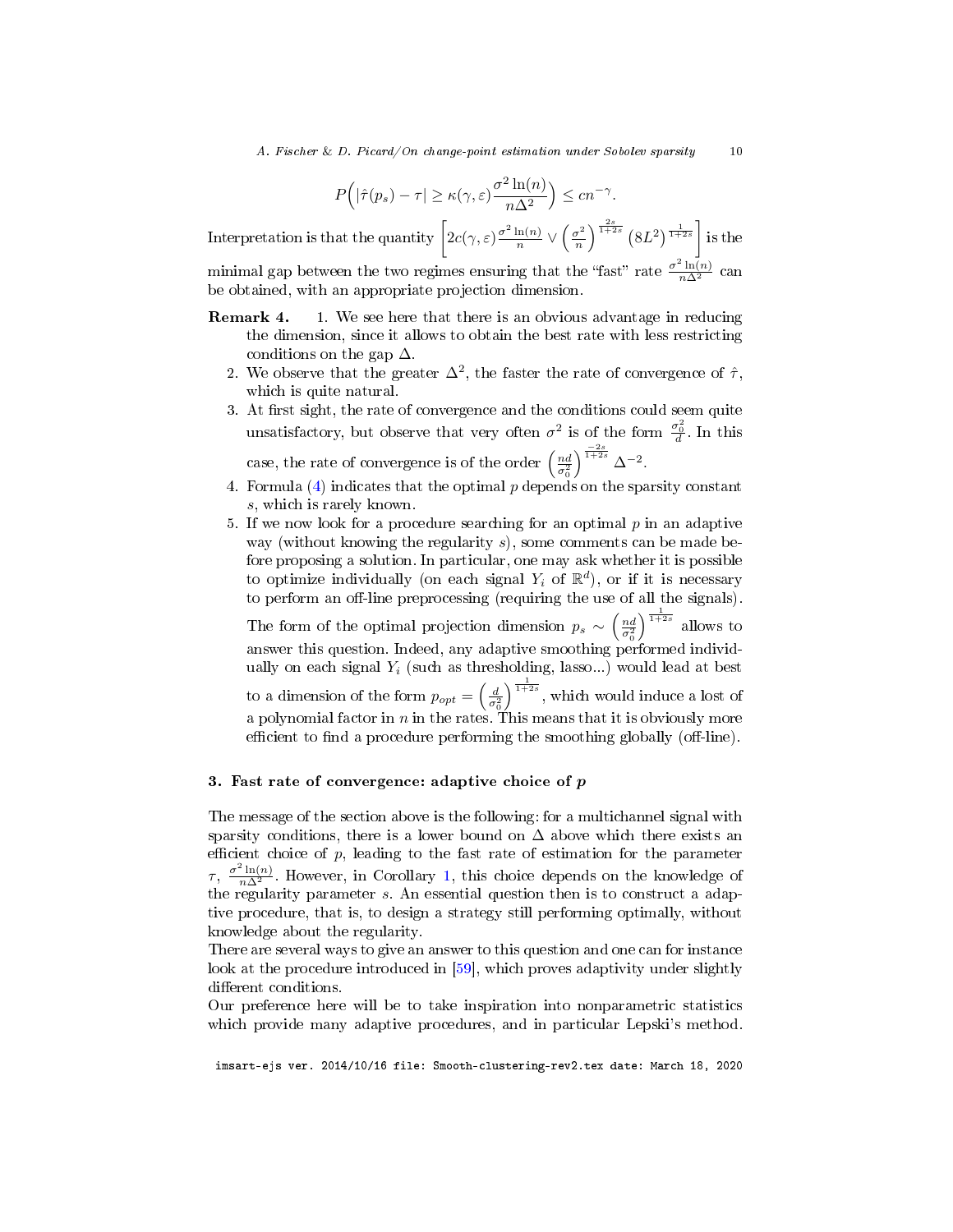This will lead to a procedure which is quite simple, and interesting by itself in this context.

#### <span id="page-11-0"></span>3.1. Lepski's procedure

Let us recall, as already mentioned in the Introduction, that the Lepski method  $([40, 41, 42])$  $([40, 41, 42])$  $([40, 41, 42])$  $([40, 41, 42])$  $([40, 41, 42])$  $([40, 41, 42])$  $([40, 41, 42])$  is a strategy allowing to obtain adaptivity in various functional estimation settings such as white noise model, regression or density estimation. In these models, minimax optimality is linked with the regularity assumptions imposed on the functions which are estimated. In these nonparametric problems, there is a balance to obtain between a "variance" term, typically of the form  $\frac{p}{n}$ , and a "bias" term, typically of the form  $p^{-2s}$ . The Lepski procedure proposes to choose the minimal  $p$  among those such that an estimated version of the bias is below a bound.

For the sake of clarity, let us first recall the classical Lepski procedure in the standard Gaussian white noise model. Note that it will not be described in the original form presented in the first papers, corresponding to kernel estimation methods. Here, the procedure is adapted to the orthogonal series estimation methods, which is more suitable for a transposition to our case. Consider the following model:

<span id="page-11-1"></span>
$$
Z_j = \beta_j + \varepsilon_j, \ j = 1, \dots, d,\tag{5}
$$

where the  $\varepsilon_j$ 's are i.i.d.  $\mathcal{N}(0, \nu^2)$ . The Lepski procedure for choosing the optimal projection dimension  $p$  consists in defining  $\hat{p}$  as follows:

$$
\hat{p} := \min\left\{k \ge 1 : \forall d \ge j \ge m \ge k, \sum_{\ell=m}^j (Z_\ell)^2 \le C_{\mathcal{L}} j \nu^2 \ln(d) \right\},\
$$

where  $C_{\mathcal{L}}$  is a tuning constant of the procedure.

In our change-point setting, a transformation of the data is necessary to fall into the frame of Model [\(5\)](#page-11-1). We will apply the Lepski method to a surrogate data vector built on the whole observation.

# 3.2. Preprocessing

Using the complete data set (so off-line), we define a surrogate data vector, which will be used to find an optimal  $\hat{p}$ . We assume, for the sake of simplicity, that  $n$  is even; otherwise, the modifications are elementary. We set:

$$
Z_j = \frac{1}{n} \sum_{i=1}^n Y_{i,j} - \frac{2}{n} \sum_{i=1}^{n/2} Y_{i,j}, \quad j = 1, \dots, d.
$$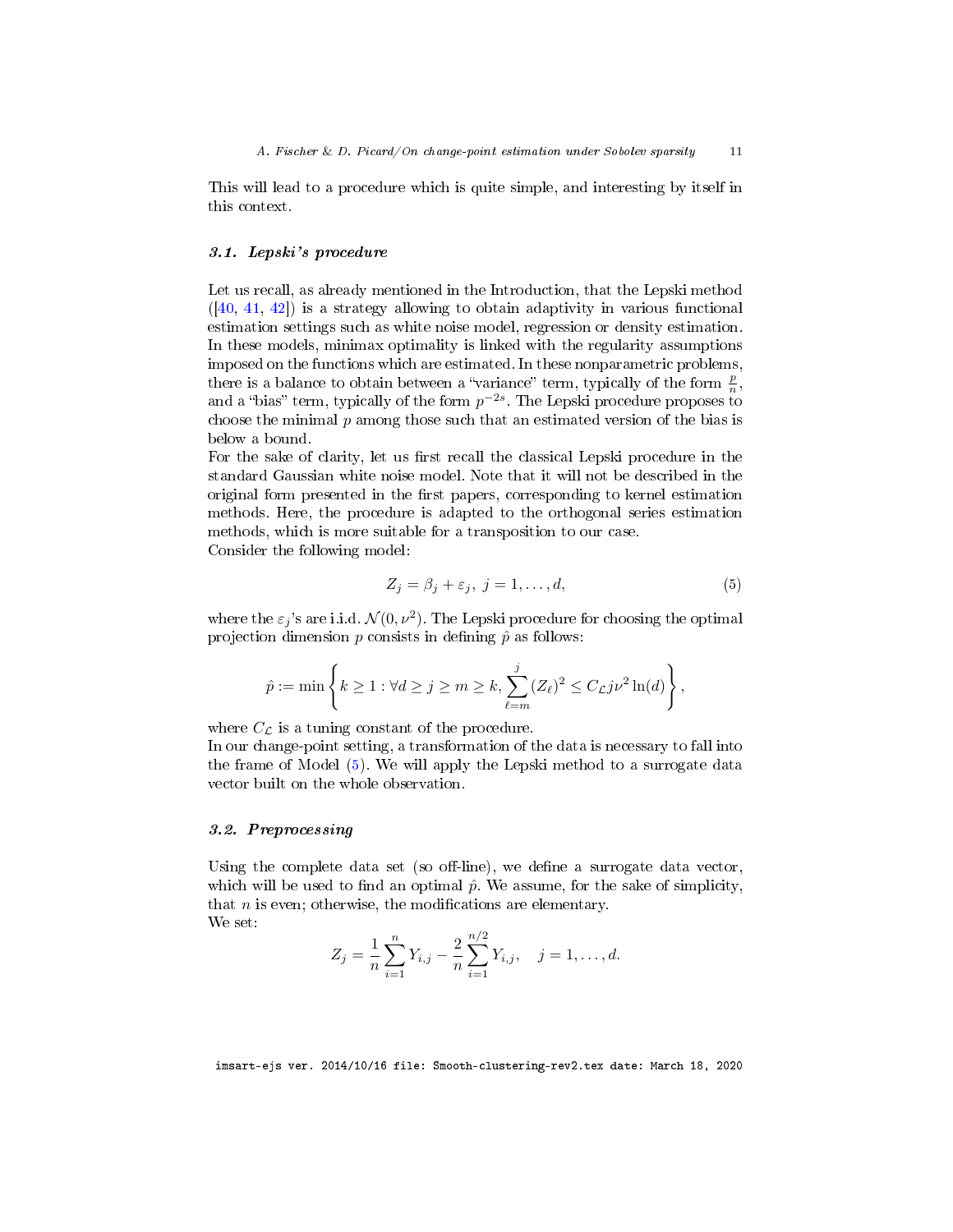This vector  $Z = (Z_j)_{1 \leq j \leq d}$  is a special case of Model [\(5\)](#page-11-1), where

$$
\beta_j = (1 - \tau)(\theta_j^+ - \theta_j^-)\mathbf{1}_{\{\tau \ge 1/2\}} + \tau(\theta_j^+ - \theta_j^-)\mathbf{1}_{\{\tau < 1/2\}}, \quad j = 1, \dots, d
$$
\n
$$
\varepsilon_j = \sum_{i=1}^{n/2} \frac{-1}{n} \eta_{i,j} + \sum_{i=n/2+1}^n \frac{1}{n} \eta_{i,j}, \quad j = 1, \dots, d
$$
\n
$$
\nu^2 = \frac{\sigma^2}{n}.
$$

#### 3.3. Adaptive convergence rate

We consider the Lepski procedure applied to the vector  $Z$ , producing a projection dimension  $\hat{p}$ . This parameter is then just plugged in the maximum likelihood procedure for estimating  $\hat{\tau}$ .

It is well-known that estimating the regularity of a signal is impossible without important extraneous assumptions, but Lepski's procedure provides a projection dimension  $\hat{p}$  which, with overwhelming probability, is smaller than the optimal  $p_s$  (defined in [\(4\)](#page-9-2) above) and such that the bias  $\Delta^2 - \Delta_{\hat{p}}$  is controlled, which is precisely the need here.

The following theorem states that the method leads to an optimal selection, up to logarithmic terms. As announced, Lepski's method allows an adaptive choice of p: though the optimal  $p_s$  is unknown, we are able to achieve the same convergence rate as in Corollary [1](#page-9-3) with  $p = p_s$ .

<span id="page-12-0"></span>**Theorem 2.** We consider Model [\(1\)](#page-3-1) and assume that  $\theta^+$  and  $\theta^-$  belong to  $\Theta(s, L)$ . We suppose that there exists a constant  $\alpha > 0$  such that

$$
\frac{n}{\sigma^2} \ge \alpha \ln d.
$$

For any  $\gamma > 0$ , there exist constants  $C_{\mathcal{L}}$ ,  $\kappa(\gamma, \varepsilon)$ ,  $c(\gamma, \varepsilon)$  and R such that, letting

$$
\hat{p} := \min\left\{k \ge 1 : \forall d \ge j \ge m \ge k, \sum_{\ell=m}^j (Z_\ell)^2 \le C_{\mathcal{L}} j \frac{\sigma^2}{n} \ln(d \vee n) \right\},\
$$

if

$$
\Delta^2 \ge 2c(\gamma, \varepsilon) \frac{\sigma^2 \ln(n)}{n} \vee R\left(\frac{\sigma^2 \ln(d \vee n)}{n}\right)^{\frac{2s}{1+2s}},
$$

then

$$
P(|\hat{\tau}(\hat{p}) - \tau| \ge \kappa(\gamma, \varepsilon) \frac{\sigma^2 \ln(n)}{n\Delta^2} \le cn^{-\gamma}.
$$

Remark 5. A thorough examination of the proof in Section [5.2](#page-33-0) shows that the constant  $C_{\mathcal{L}}$  only needs to be "large enough" (see [\(10\)](#page-34-0)). Obviously, there is no point in pretending that the bound in [\(10\)](#page-34-0) is optimal. Hence,  $C_{\mathcal{L}}$  is to be considered as a tuning constant of the method. The theorem proves that if the constant is large enough, then an optimal result is obtained.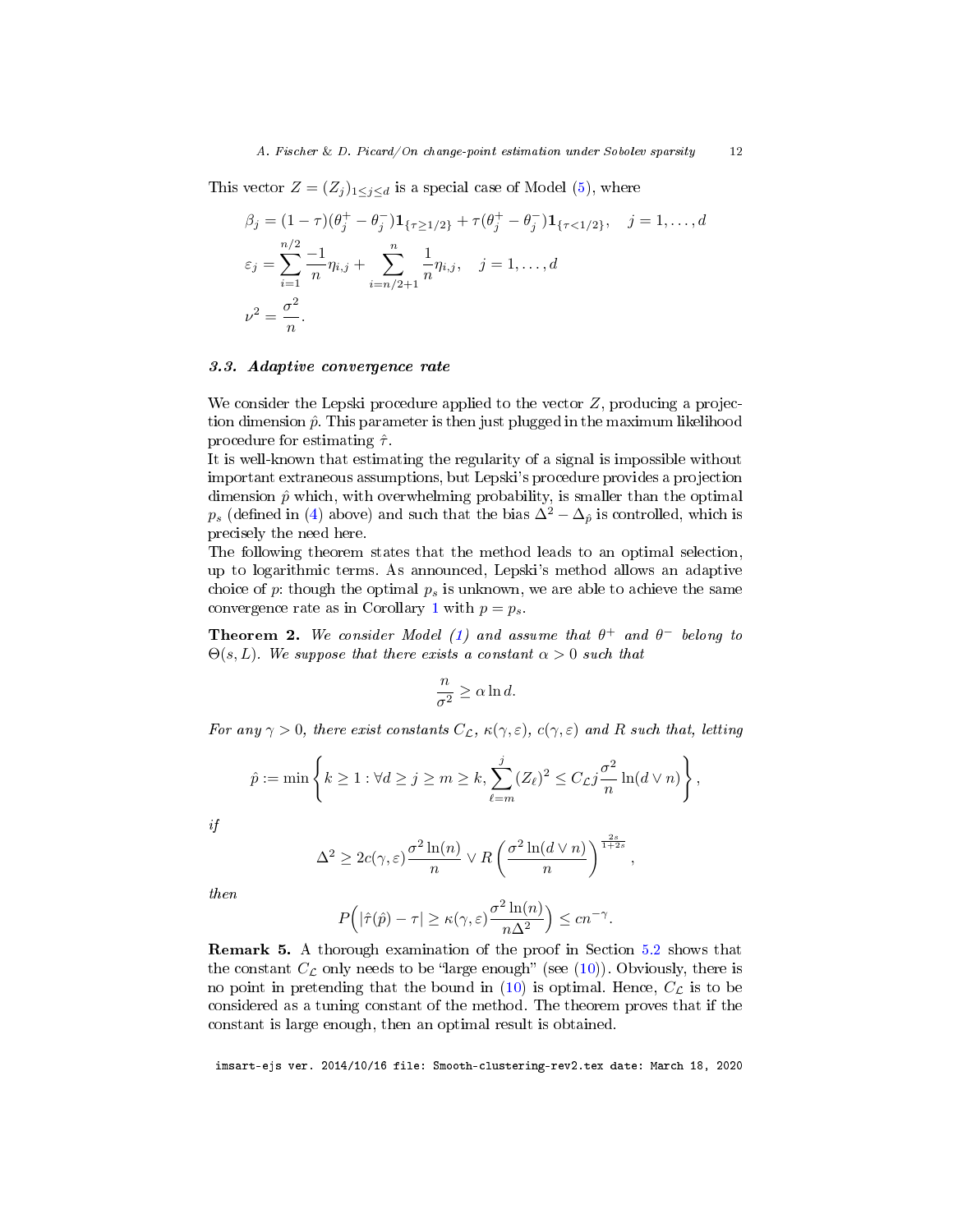## <span id="page-13-0"></span>4. Numerical study

In this section, we provide some simulations illustrating our theoretical results.

## 4.1. Rate of convergence

In this experiment, we study the rate of convergence of the estimator  $\hat{\tau}$ . Let  $d = 20, p = 10, \sigma = 1, \tau = 0.3$ . Let us consider data generated from Model [\(1\)](#page-3-1) with the means  $\theta^-$  and  $\theta^+$  obtained from the following distribution:  $\theta^- \sim$  $\mathcal{N}(0, \frac{1}{20j^2})$ ,  $\theta^+ \sim \mathcal{N}(-\theta^-, 10^{-4})$ .

To get a first insight about the rate of convergence, we simulate 1000 times a sample of length  $n$ , for  $n$  chosen between [2](#page-13-1)0 and 4000, and plot in Figure 2 the mean and median of the error  $|\tau - \hat{\tau}|$  over the 1000 trials in function of n, together with the function  $n \mapsto \ln(n)\Psi_n(p, \Delta_n)$  corresponding to the theoretical rate of convergence obtained in Proposition [1.](#page-7-1) Note that the rate of convergence of  $|\tau - \hat{\tau}|$  is given in the proposition up to a constant  $\kappa(\gamma, \varepsilon)$ . Nevertheless, the figure provides an appropriate illustration of the result as soon as  $n$  is large enough.



<span id="page-13-1"></span>Fig 2. Plot of  $|\hat{\tau} - \tau|$  as a function of n (mean and median over 1000 trials).

Then, simulating 1000 samples, for each value of the sample size  $n$  between 500 and 4000, we try to estimate of the rate of convergence by computing the linear regression of  $|\tau - \hat{\tau}|$  by ln(n): omitting the logarithmic factor, an exponent  $-1$ is to be found, corresponding to the rate of convergence  $\frac{1}{n}$ . Figure [3](#page-14-0) provides an illustration of this linear regression, considering again the mean and the median over the 1000 trials. On this example, the estimated slope of the regression line is −1.172 for the mean and −1.098 for the median.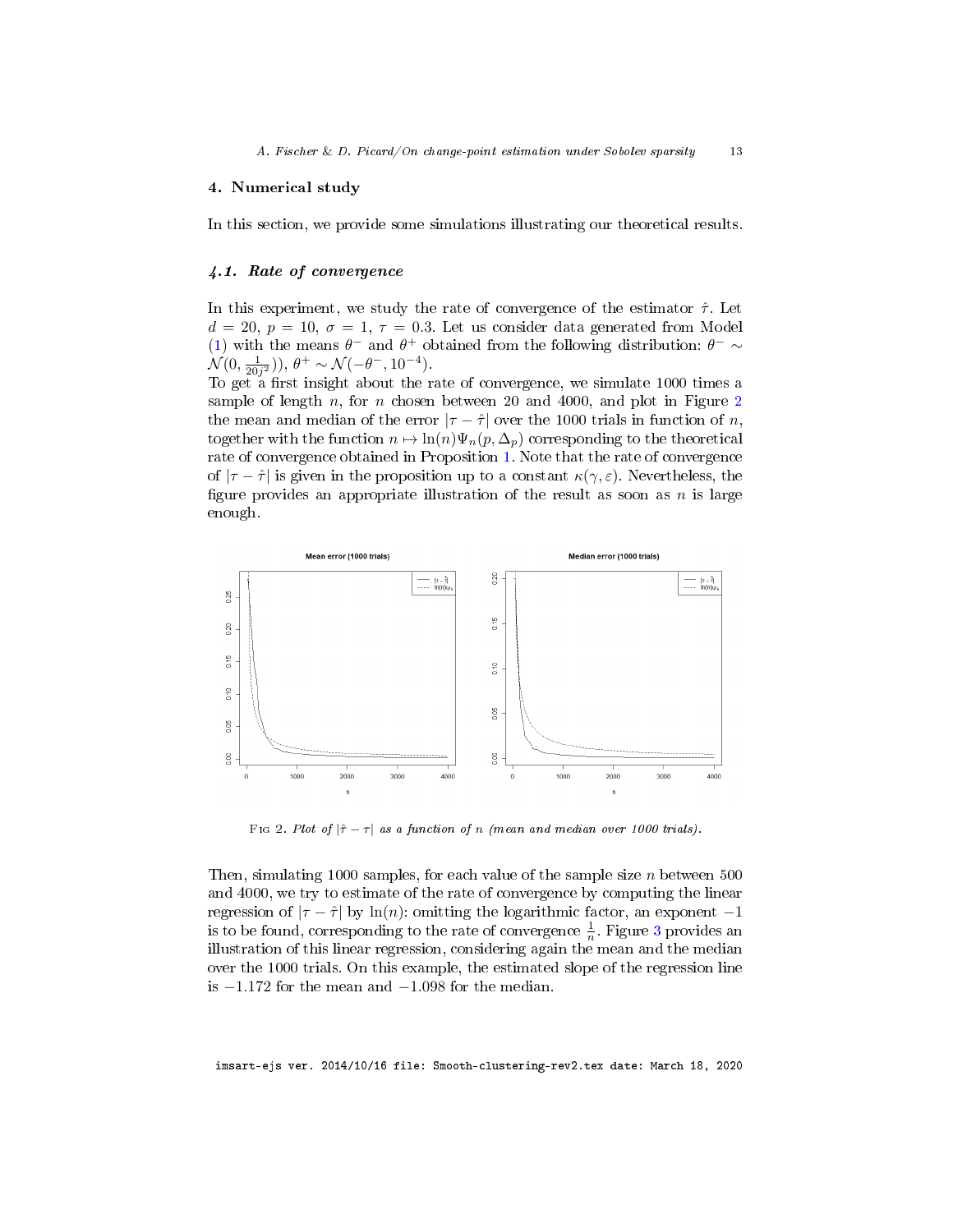

<span id="page-14-0"></span>Fig 3. Plot of  $\ln(|\hat{\tau} - \tau|)$  as a function of  $\ln(n)$  (mean and median over 1000 trials).

# 4.2. Selection of p

In Theorem [2,](#page-12-0) we suggest to select  $p$  using Lepski's method. Before introducing a practical procedure for the selection of  $p$ , let us illustrate the fact that the performance of the estimator  $\hat{\tau}$  may indeed vary a lot as a function of p, so that selecting the right p is a crucial issue in the estimation of  $\tau$ .

We set  $d = 200$ ,  $n = 100$ ,  $\sigma = 1$ ,  $\tau = 0.3$ . We consider data generated from Model [\(1\)](#page-3-1) with means  $\theta^-$  and  $\theta^+$  built as follows:

- Case A:  $\theta^{-} \sim \mathcal{N}(0, V), \ \theta^{+} \sim \mathcal{N}(0, V), \ V = \text{diag}(v_1, \dots, v_d), \ v_j = \frac{1}{2^{j^2}}$  for Case 11.  $0 \to y_0(0, v_1, 0 \to z_0(0, v_1, v_1 - \text{diag}(v_1, \ldots, v_d), v_j - 2j_1, \ldots, d)$
- Case B:  $\theta^-$  is such that  $\theta_j^- \sim \mathcal{N}(0, 1/2)$  for  $j = 1, ..., 20$ , and  $\theta_j^- \sim$  $\mathcal{N}(0, \frac{1}{2(j-20)^2})$  for  $j=21,\ldots,d$ .  $\theta^+$  is such that  $\theta_j^+\mathcal{N}(\theta_j^-, 10^{-2})$  for  $j=$ 1,..., 20, and  $\theta_j^+ \sim \mathcal{N}(0, \frac{1}{2(j-20)^2})$  for  $j = 21, \ldots, d$ .

We simulated 5000 data sets according to Model [\(1\)](#page-3-1) in each of the two cases. Figure [4](#page-15-0) and [5](#page-15-1) show the mean and median error  $|\hat{\tau} - \tau|$  over the 5000 trials as a function of p. In the first case, the best result is obtained already with  $p = 1$ , whereas for the second, taking  $p$  around 30 is a good choice.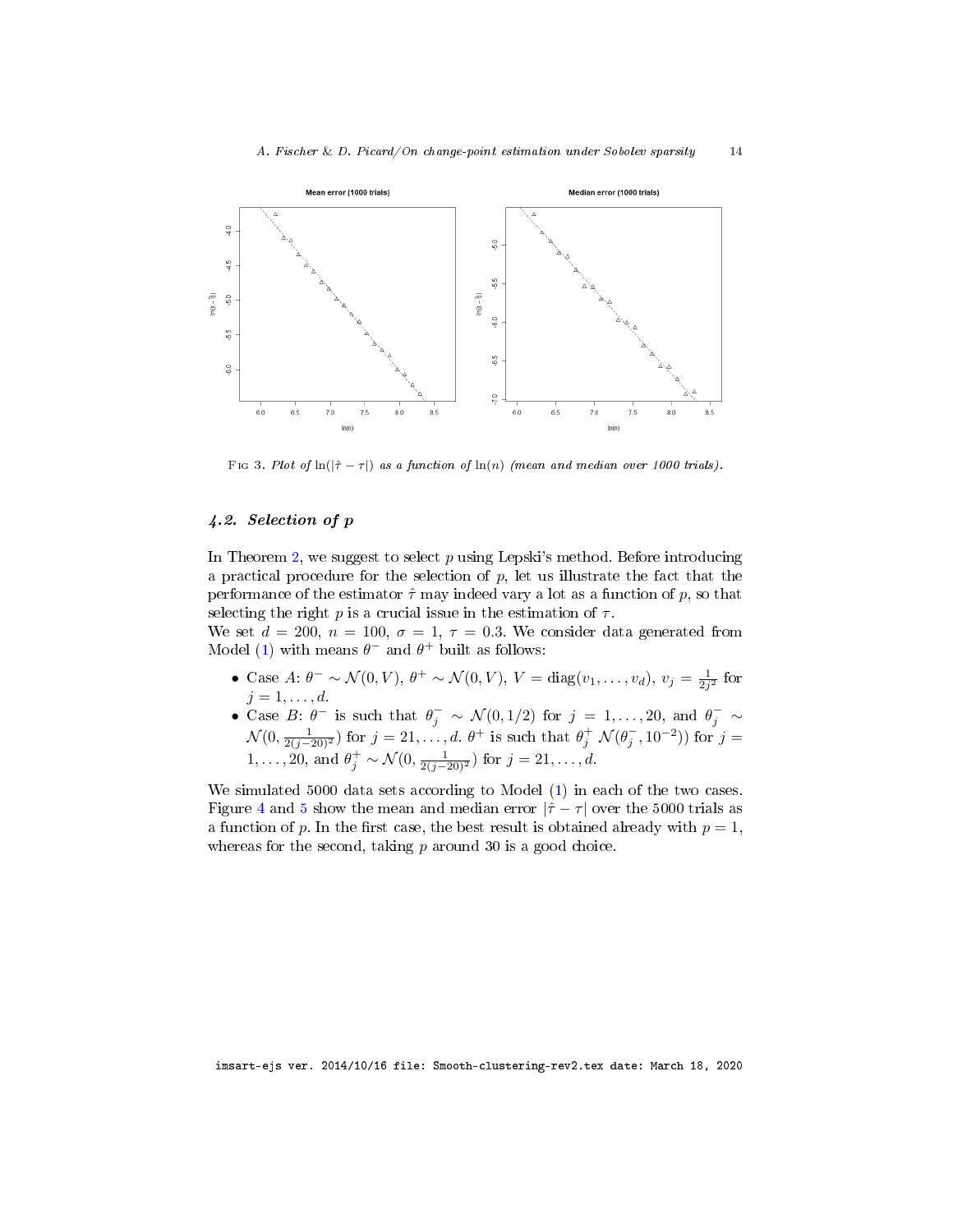

<span id="page-15-0"></span>Fig 4. Mean and median of the error over 5000 trials for Model A.



Fig 5. Mean and median of the error over 5000 trials for Model B.

<span id="page-15-1"></span>Theorem  $2$  provides a theoretical way to select  $p$ . However, the statement depends on a tuning constant  $C_{\mathcal{L}}$ . In practice, it is simpler to try to select directly p. In the sequel, two such procedures are investigated, yielding two estimators  $\hat{p}_1$  and  $\hat{p}_2$ .

• Method 1. This method is often used to search for tuning constants in adaptive methods. The idea is to find a division of the set  $\{1, \ldots, d\}$  into  $\{1,\ldots,\hat{p}_1\}$  and its complementary, where the two subsets are corresponding to two "regimes" for the data, one with "big coefficients", one with small ones.

Let  $\bar{Z}^{(p)} = \frac{1}{p} \sum_{j=1}^p Z_j$  and  $\bar{Z}^{(-p)} = \frac{1}{d-p} \sum_{j=p+1}^d Z_j$ , and consider

$$
V(p) = \sum_{j=1}^{p} (Z_j - \bar{Z}^{(p)})^2 + \sum_{j=p+1}^{d} (Z_j - \bar{Z}^{(-p)})^2.
$$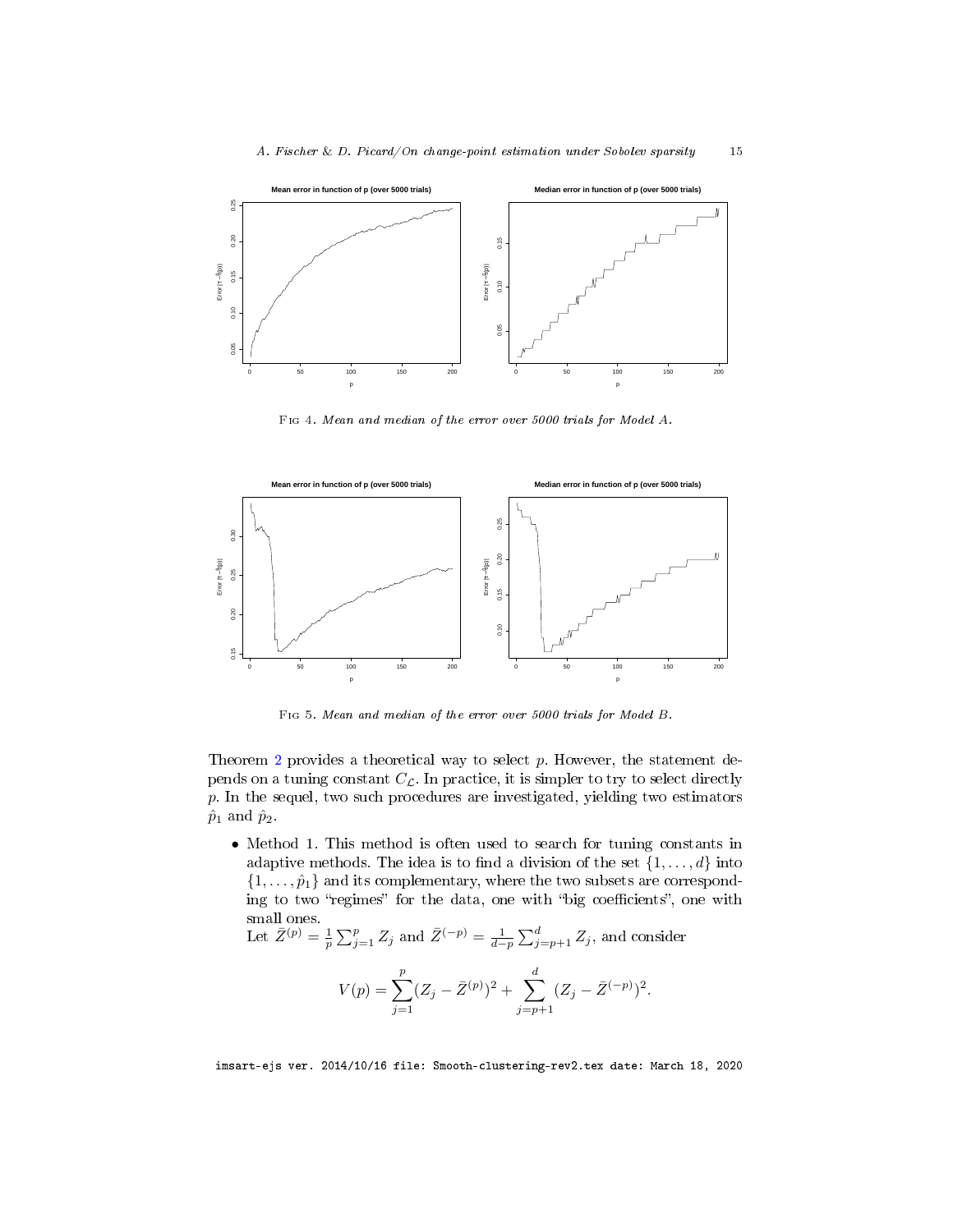This quantity V is computed for every  $p = 1, \ldots, d$  and the value  $\hat{p}_1$  is chosen such that

$$
\hat{p}_1 \in \arg\min_{p=1,\dots,d} V(p).
$$

Indeed, this procedure, by searching for a change-point along  $Z_1, \ldots, Z_d$ , should separate the first most significative differences  $\theta_j^- - \theta_j^+$ , where  $j =$  $1, \ldots, \hat{p}_1$ , from the remaining ones, expected to be less significative for estimating  $\hat{\tau}$ , in such a way that keeping for the estimation all components until  $\hat{p}_1$  seems a reasonable choice.

• Method 2. The second idea is more computationally involved and based on subsampling. When performing subsampling, the indices drawn at random are sorted, so that the parameter of interest  $\tau$  remains indeed approximatively unchanged. For each  $p = 1, \ldots, d$ , we compute  $\hat{\tau}(p)$  for a collection of subsamples. Then,  $\hat{p}_2$  is set to the value of p minimizing the variance of  $\hat{\tau}$  over all subsamples. Here, 100 subsamples are built, each of them containing 80% of the initial sample.

Remark 6. Proportions of data from 50% to 90% have also been tried, with quite similar results. Observe that picking a quite small proportion of data for subsampling could be interesting since it provides more variability between the subsamples, but, at the same time, the fact that the ratio between the dimension  $d$  and the sample size is modified may be annoying when the aim is to select  $p$ . We also considered a version of subsampling where a different subsampling index is drawn for every  $p = 1, \ldots, d$ : again, this provides more variability in the subsamples, but  $\tau$  may also vary more than in the classical version. The results were not significantly different.

The performance of the two methods is compared with the result obtained using the value of p minimizing the average value of  $|\tau - \hat{\tau}(p)|$  over a large number of trials, called hereafter oracle  $p^*$  (here,  $p^* = 30$  as obtained above for 5000 trials). Of course,  $p^*$  is not available in practice, since it depends on the true  $\tau$ . However, it is introduced as a benchmark. The results, corresponding to 1000 trials, for Model  $B$ , are shown in Figure  $6$  and Table [1.](#page-17-2) The performances of the proposed methods could seem unsatisfactory in absolute terms. Nevertheless, the data has deliberately been chosen difficult to segment. Indeed, to illustrate the selection of p, it seems more appropriate to consider a high-dimensional, hard situation, rather than an easy one where the true  $\tau$  is always found exactly. Observe that the two methods perform very similarly, with a slight advantage of Method 2 over Method 1. However, Method 2 is based on subsampling, and, as such, is more CPU-time consuming.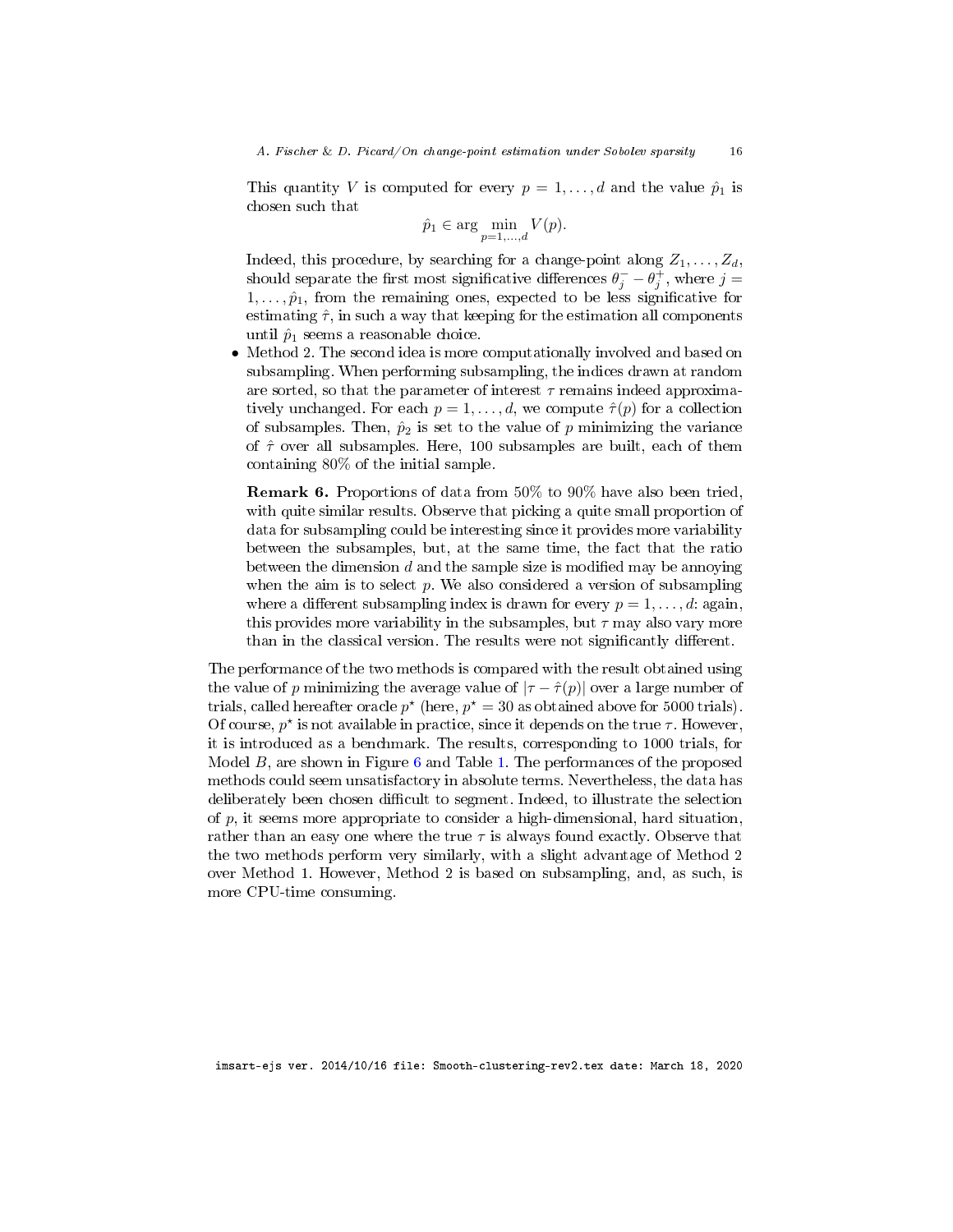

Error |τ − τ ^| over 1000 trials

Fig 6. Error of the two selection procedures over 1000 trials, compared with the error obtained using the oracle  $p^* = 30$ .

| Error over 1000 trials | Oracle $p^*$ |           | $p_2$     |
|------------------------|--------------|-----------|-----------|
| Mean                   | 0 15 24      | 0.2207    | 0.2047    |
| (Standard deviation)   | (0.18735)    | (0.21329) | (0.20841) |

<span id="page-17-2"></span><span id="page-17-1"></span>Table 1

Mean and standard deviation over 1000 trials of the error obtained with the oracle  $p^*$  and the two selection methods.

## <span id="page-17-0"></span>5. Proofs

## 5.1. Proof of Proposition [1](#page-9-0)

Our proof will heavily rely on standard concentration inequalities for Gaussian and chi-square distributions, detailed in the Appendix (see Section [A\)](#page-38-0).

In the sequel, for the sake of simplicity, we will assume that  $n\tau \in \{2, \ldots, n-2\}$ . This will not have any consequence on the result but will save us the repeated use of integer parts. Also, in this proof,  $\Psi_n(p,\Delta)$  will be replaced by  $\Psi_n$  to lighten notation. The proof uses several lemmas, whose proofs are given at the end of the section. First, Lemma [1](#page-18-0) shows that  $\hat{\tau}$  may be written using Gaussian and chi-square random variables.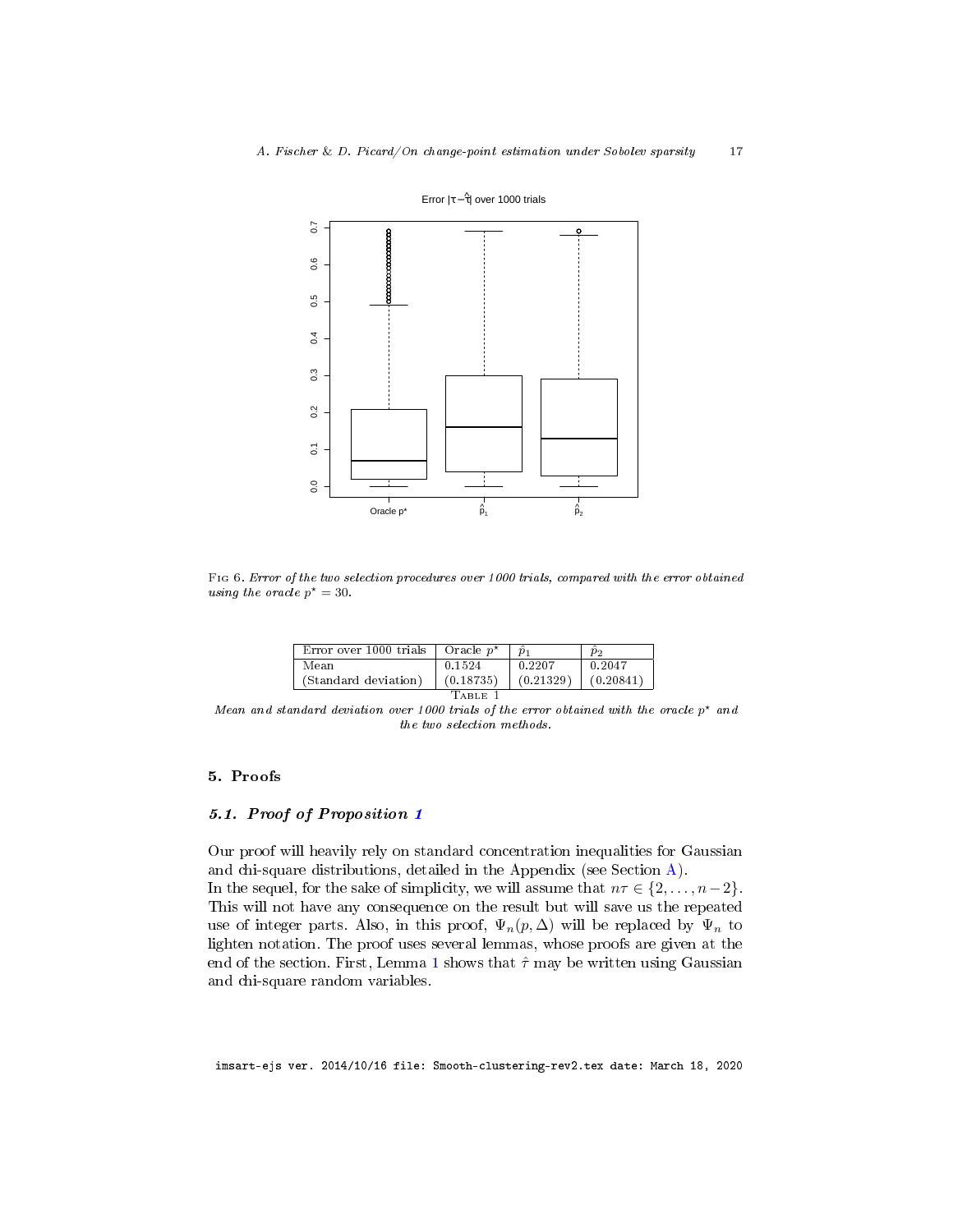<span id="page-18-0"></span>**Lemma 1.** Under Model [\(1\)](#page-3-1), the estimator  $\hat{\tau}(p)$  may be written as follows:

$$
\hat{\tau}(p) = \arg\min_{t \in \{\frac{2}{n}, \dots, \frac{n-2}{n}\}} K^p(t),
$$

where

$$
K^{p}(t) = -\sum_{j=1}^{p} \sigma^{2} V_{j}^{2}(t) - \sum_{j=1}^{p} \sigma^{2} W_{j}^{2}(t) + \sum_{j=1}^{p} \delta_{j}^{2} \frac{(nt - n\tau)n\tau}{nt} + 2N_{1}(t) - 2N_{2}(t).
$$

Here,  $V_j^2(t)$  and  $W_j^2(t)$ ,  $j = 1, ..., p$ , are independent  $\chi^2(1)$  random variables,  $N_1(\tau)=N_2(\tau)=0,$  for every  $t\neq \tau, N_1(t)\sim \mathcal{N}\left(0,\sum_{j=1}^p\sigma^2(nt-n\tau)\delta_j^2\right)$  and  $N_2(t) \sim \mathcal{N}\left(0, \sum_{j=1}^p\right)$  $\frac{\sigma^2(nt-n\tau)^2\delta_j^2}{nt}$ .

The expression obtained for  $\hat{\tau}(p)$  is then used in the sequel for building an upper bound for  $P(|\hat{\tau}(p) - \tau| \geq \lambda \Psi_n)$ , where  $\lambda > 0$ .

<span id="page-18-1"></span>**Lemma 2.** For  $\lambda > 0$ , we have

$$
P\left(|\hat{\tau}(p) - \tau| \ge \lambda \Psi_n\right)
$$
  
\n
$$
\le P\left(\inf_{\frac{k}{n} - \tau \ge \lambda \Psi_n} K^p\left(\frac{k}{n}\right) < K^p(\tau)\right) + P\left(\inf_{\frac{k}{n} - \tau \le -\lambda \Psi_n} K^p\left(\frac{k}{n}\right) < K^p\tau\right).
$$

We will only evaluate the probability  $P\left(\inf_{\frac{k}{n}-\tau\geq\lambda\Psi_n}K^p\left(\frac{k}{n}\right)< K^p\left(\tau\right)\right)$  in what follows, since the second term can be treated in a symmetrical way.

<span id="page-18-2"></span>Lemma 3. For  $\lambda > 0$ ,

$$
P\left(\inf_{\frac{k}{n}-\tau\geq\lambda\Psi_{n}}K^{p}\left(\frac{k}{n}\right)
$$

where

$$
P^{V,W} =
$$
\n
$$
P\left(\exists k \in \{n\tau + n\lambda\Psi_n, \dots, n-2\},\right.
$$
\n
$$
\sum_{j=1}^p V_j^2 \left(\frac{k}{n}\right) + \sum_{j=1}^p W_j^2 \left(\frac{k}{n}\right) - \sum_{j=1}^p V_j^2 (\tau) - \sum_{j=1}^p W_j^2 (\tau) > \frac{n\Delta_p^2 \left(\frac{k}{n} - \tau\right) n\tau}{\sigma^2} \frac{2k}{2k},
$$
\n
$$
P^N =
$$
\n
$$
P\left(\exists k \in \{n\tau + n\lambda\Psi_n, \dots, n-2\}, \frac{|N_1(\frac{k}{n}) - N_2(\frac{k}{n})|}{\sigma^2} > \frac{n\Delta_p^2 \left(\frac{k}{n} - \tau\right) n\tau}{\sigma^2}.
$$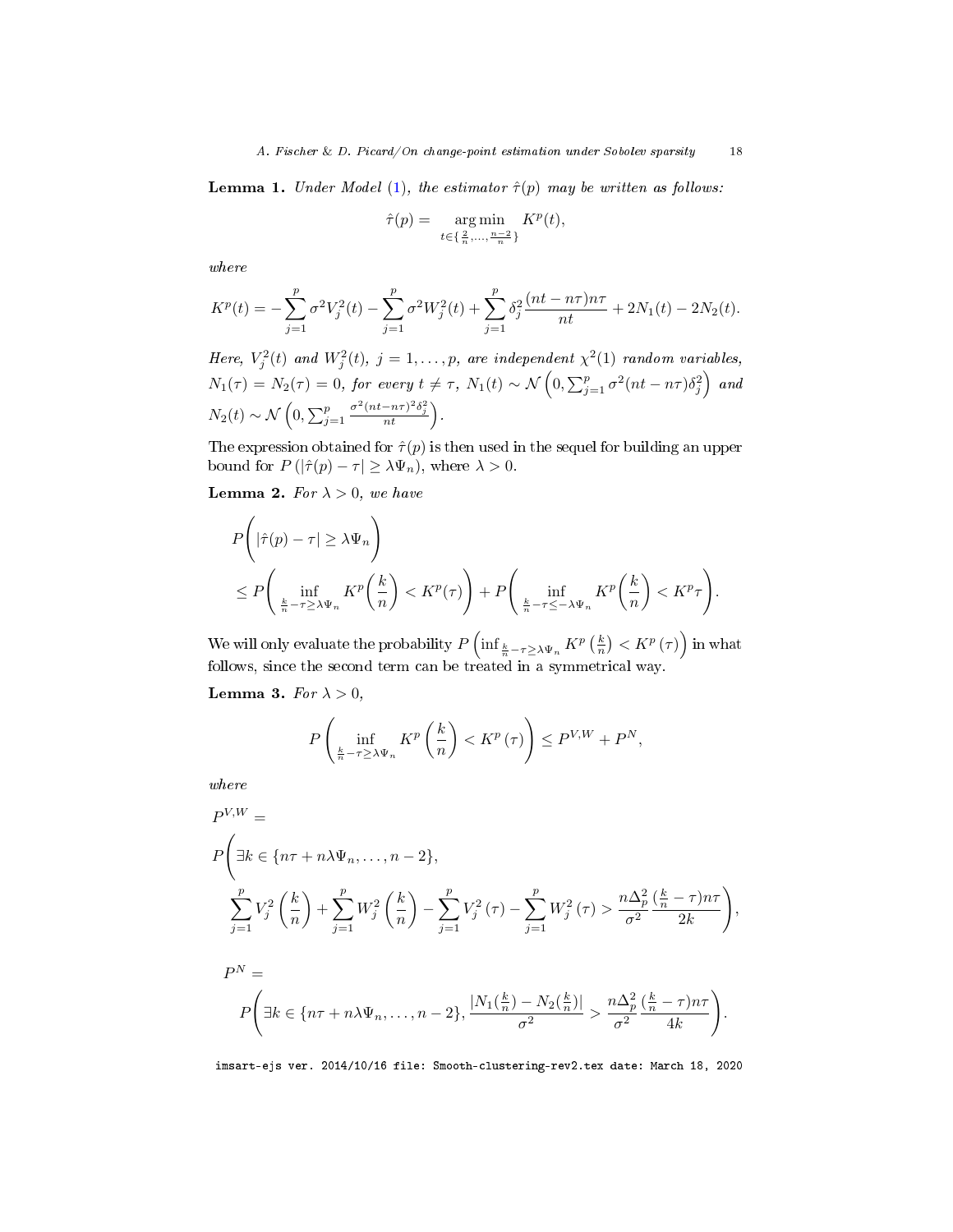Lemma [4](#page-19-0) provides a control of the term  $P^N$ . For  $P^{V,W}$ , 3 different cases will be considered, addressed in Lemmas [5](#page-19-1) , [6,](#page-19-2) and [7](#page-19-3) below.

<span id="page-19-0"></span>**Lemma 4** (Control of  $P^N$ ). The following inequality holds:

$$
P^{N} \leq 2n \left[ \exp\left( -\frac{\varepsilon^{2} \lambda}{2^{6}} \right) + \exp\left( -\frac{\varepsilon^{2} n \Delta_{p}^{2}}{2^{6} \sigma^{2}} \right) \right].
$$

To get an upper bound for the term  $P^{V,W}$ , let us begin with the case where  $n\Delta_p^2 \leq 32p\sigma^2/\varepsilon^2$ . Moreover, the situation where  $\frac{\sigma^4 p}{(n\Delta_p^2)^2} \geq \frac{1}{\lambda}$  will be addressed  $first.$ 

<span id="page-19-1"></span>**Lemma 5** (Control of  $P^{V,W}$ , case 1). Assume that  $\frac{\sigma^4 p}{(n \Delta_p^2)^2} \geq \frac{1}{\lambda}$ . Then,

$$
P^{V,W} \le 4(n+1) \exp\left(-\frac{\lambda \varepsilon^2}{2^{10}}\right).
$$

The more intricate situation where  $\frac{\sigma^4 p}{(n\Delta_p^2)^2} \leq \frac{1}{\lambda}$  (i.e.  $\frac{(n\Delta_p^2)^2}{\sigma^4 p} \geq \lambda$ ) is considered in the next lemma.

<span id="page-19-2"></span>**Lemma 6** (Control of  $P^{V,W}$ , case 2). Assume that  $n\Delta_p^2 \leq 32p\sigma^2/\varepsilon^2$  and that  $\frac{\sigma^4 p}{(n \Delta_p^2)^2} \leq \frac{1}{\lambda}$ . Then,

$$
P^{V,W} \le 12 n \exp\left(-\frac{\lambda \varepsilon^2}{2^{14}}\right) + 12 n \exp\left(-\frac{n \Delta_p^2 \varepsilon^2}{2^7 \sigma^2}\right).
$$

Then, Lemma [7](#page-19-3) provides an upper bound for  $P^{V,W}$  in the case where  $n\Delta_p^2 \geq$  $32p\sigma^2/\varepsilon^2$ .

<span id="page-19-3"></span>**Lemma 7** (Control of  $P^{V,W}$ , case 3). Assume that  $n\Delta_p^2 \geq 32p\sigma^2/\varepsilon^2$ . Then,

$$
P^{V,W} \le 8n \exp\left(-\frac{n\Delta_p^2 \varepsilon}{2^6 \sigma^2}\right) + 4n \exp\left(-\frac{\lambda \varepsilon^2}{2^7}\right).
$$

End of the proof of Proposition [1.](#page-7-1) Collecting the results of the different lemmas, we see that  $P(|\hat{\tau} - \tau| \geq \lambda \Psi_n)$  may be upper bounded by a sum of terms all of the form

 $c_1 n \exp(-c_2(\varepsilon)\lambda)$ 

or

$$
c_1 n \exp\bigg(-c_2(\varepsilon) \frac{n \Delta_p^2}{\sigma^2}\bigg),\,
$$

where  $c_1$  denote an absolute constant, and  $c_2$  is polynomial in  $\varepsilon$ . Recalling that  $\frac{n\Delta_p^2}{\sigma^2} \geq c(\gamma,\varepsilon) \ln(n)$ , and taking  $\lambda = \kappa(\gamma,\varepsilon) \ln(n)$ , this proves Proposition [1.](#page-7-1)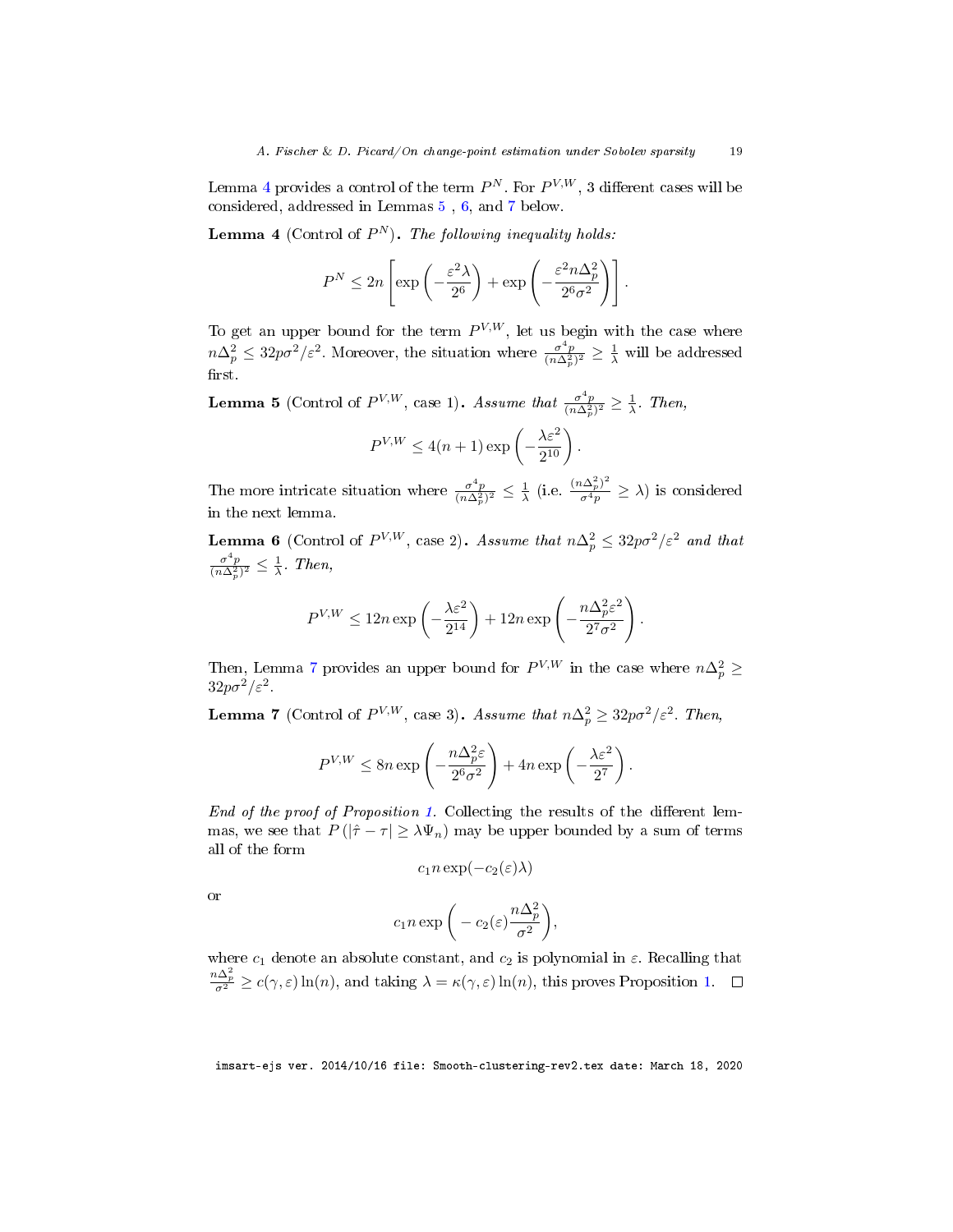*Proof of Lemma [1.](#page-18-0)* Let us denote by  $P_{(\tau,\theta^+,\theta^-)}$  the probability distribution associated with Model [\(1\)](#page-3-1). We will consider the behavior of our estimators under the probability  $P_{(\tau,\theta^+,\theta^-)}$ . Using the notation  $x^+ = (x_1^+, \ldots, x_p^+)$ , and  $x^- = (x_1^-, \ldots, x_p^-)$ , observe that  $\hat{\tau}$  may be defined in the following way:

$$
\hat{\tau}(p) = \frac{1}{n} \underset{k \in \{2,\dots,n-2\}}{\arg \min} \left\{ \sum_{i=1}^{k} \sum_{j=1}^{p} \left( Y_{i,j} - \frac{1}{k} \sum_{\ell=1}^{k} Y_{\ell,j} \right)^2 + \sum_{i=k+1}^{n} \sum_{j=1}^{p} \left( Y_{i,j} - \frac{1}{n-k} \sum_{\ell=k+1}^{n} Y_{\ell,j} \right)^2 \right\} = \underset{t \in \{\frac{2}{n},\dots,\frac{n-2}{n}\}}{\arg \min} K^p(t).
$$

where

$$
K^{p}(t) = \min_{x^{-},x^{+}} L(t,x^{-},x^{+}) - L(\tau,0,0).
$$

Here, the function L is given (for  $t \in \{\frac{2}{n}, \ldots, \frac{n-2}{n}\}\)$  by

$$
L(t, x^-, x^+) = \sum_{i=1}^{nt} \sum_{j=1}^p (Y_{i,j} - \theta_j^- - x_j^-)^2 + \sum_{i=nt+1}^n \sum_{j=1}^p (Y_{i,j} - \theta_j^+ - x_j^+)^2.
$$

As an aside, not used in the sequel, note that writing

$$
\frac{dP_{(t,\theta_{+}+x^{+},\theta_{-}+x^{-})}}{dP_{(\tau,\theta_{+},\theta_{-})}} = \exp\left(-\frac{1}{2\sigma^{2}}(L(t,x^{-},x^{+}) - L(\tau,0,0))\right)
$$

highlights the facts that we are actually searching for a maximum likelihood estimator. Let us consider the case  $t \geq \tau$ . The other case can be treated in a symmetrical way. For  $t \geq \tau$ , and under the distribution  $P_{(\tau,\theta^+,\theta^-)}$ , we may write

$$
L(t, x^-, x^+) - L(\tau, 0, 0)
$$
  
= 
$$
\sum_{i=1}^{n\tau} \sum_{j=1}^p ((x_j^-)^2 - 2\eta_{i,j} x_j^-) + \sum_{i=nt+1}^n \sum_{j=1}^p ((x_j^+)^2 - 2\eta_{i,j} x_j^+)
$$
  
+ 
$$
\sum_{i=n\tau+1}^{nt} \sum_{j=1}^p ((\theta_j^+ - \theta_j^- - x_j^-)^2 + 2\eta_{i,j} (\theta_j^+ - \theta_j^- - x_j^-))
$$
  
= 
$$
\sum_{i=1}^{n\tau} \sum_{j=1}^p ((x_j^-)^2 - 2\eta_{i,j} x_j^-) + \sum_{i=nt+1}^n \sum_{j=1}^p ((x_j^+)^2 - 2\eta_{i,j} x_j^+)
$$
  
+ 
$$
\sum_{i=n\tau+1}^{nt} \sum_{j=1}^p ((\delta_j - x_j^-)^2 + 2\eta_{i,j} (\delta_j - x_j^-)),
$$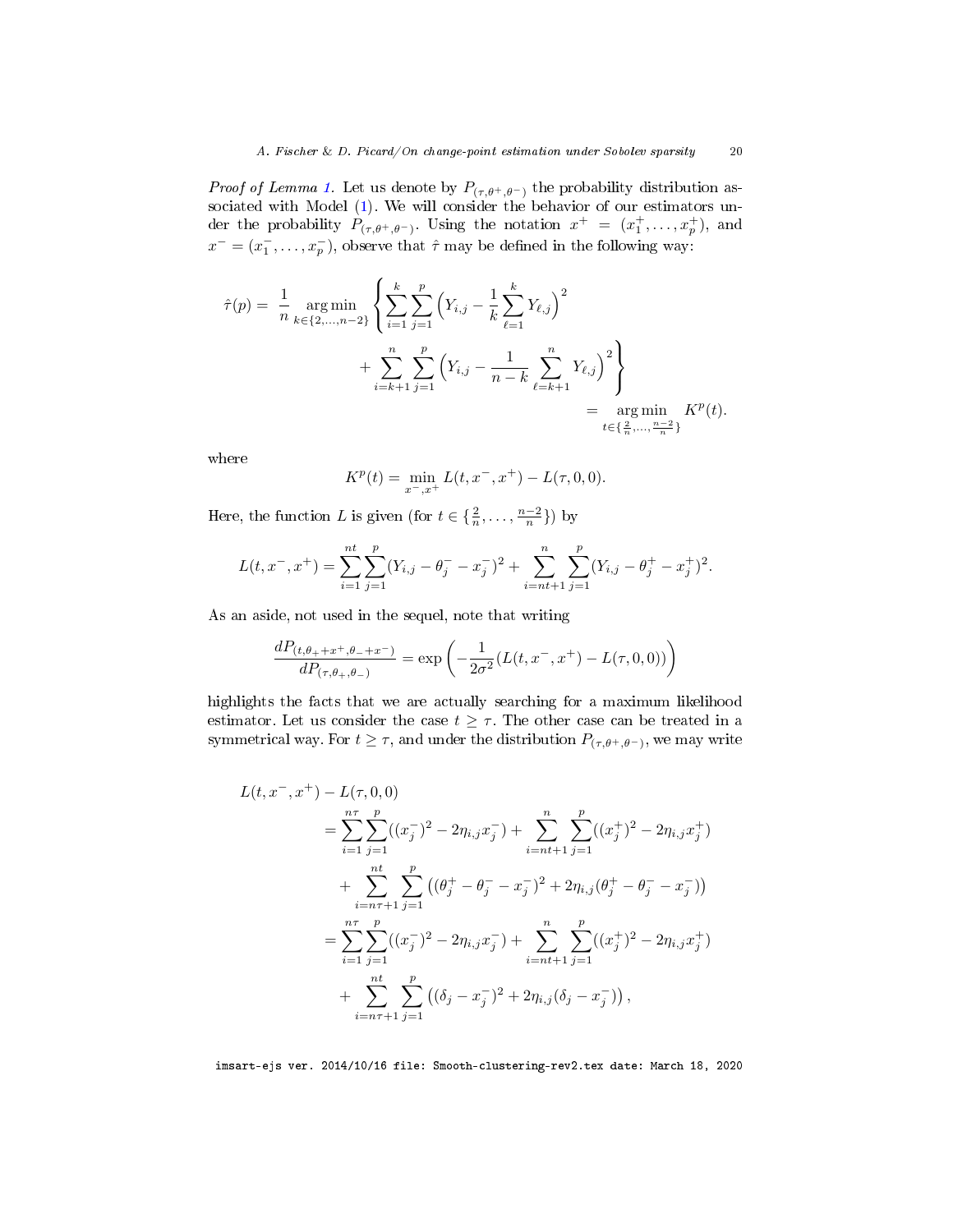so that

$$
L(t, x^-, x^+) - L(\tau, 0, 0)
$$
  
= 
$$
\sum_{i=n+1}^{n} \sum_{j=1}^{p} ((x_j^+)^2 - 2\eta_{i,j} x_j^+) + \sum_{i=1}^{nt} \sum_{j=1}^{p} ((x_j^-)^2 - 2\eta_{i,j} x_j^-)
$$
  
+ 
$$
\sum_{i=n+1}^{nt} \sum_{j=1}^{p} (\delta_j^2 - 2\delta_j x_j^- + 2\delta_j \eta_{i,j}),
$$
 (6)

where  $\delta = (\delta_1, \ldots, \delta_p)$  is the vector  $\theta^+ - \theta^-$ . Now, we have to minimize in  $(x^-, x^+)$  the previous expression. By differentiation, we obtain that the minimum is attained by taking, for every  $j$ ,

<span id="page-21-2"></span><span id="page-21-0"></span>
$$
\hat{x}_j^+ = \frac{\sum_{i=nt+1}^n \eta_{i,j}}{n - nt},\tag{7}
$$

<span id="page-21-1"></span>
$$
\hat{x}_j^- = \frac{\sum_{i=1}^{nt} \eta_{i,j} + (nt - n\tau)\delta_j}{nt}.\tag{8}
$$

Plugging the minimizers  $(7)$  and  $(8)$  into expression  $(6)$  leads to the minimum

$$
K^{p}(t) = \sum_{j=1}^{p} \left( -\frac{\left(\sum_{i=nt+1}^{n} \eta_{i,j}\right)^{2}}{n-nt} - \frac{\left(\sum_{i=1}^{nt} \eta_{i,j} + (nt - n\tau)\delta_{j}\right)^{2}}{nt} + (nt - n\tau)\delta_{j}^{2} + 2\delta_{j} \sum_{i=n+1}^{nt} \eta_{i,j} \right).
$$

Under  $P_{(\tau,\theta^+,\theta^-)}$ ,  $K^p(t)$  can be written in the following way:

$$
K^{p}(t) = -\sum_{j=1}^{p} \sigma^{2} V_{j}^{2}(t) - \sum_{j=1}^{p} \sigma^{2} W_{j}^{2}(t) + \sum_{j=1}^{p} \delta_{j}^{2} \frac{(nt - n\tau)n\tau}{nt} + 2N_{1}(t) - 2N_{2}(t),
$$

where

$$
\sigma^2 V_j^2(t) = \frac{\left(\sum_{i=nt+1}^n \eta_{i,j}\right)^2}{n - nt},
$$
  
\n
$$
\sigma^2 W_j^2(t) = \frac{\left(\sum_{i=1}^n \eta_{i,j}\right)^2}{nt},
$$
  
\n
$$
N_1(t) = \sum_{j=1}^p \sum_{i=n+1}^{nt} \eta_{i,j} \delta_j,
$$
  
\n
$$
N_2(t) = \sum_{j=1}^p \frac{\sum_{i=1}^{nt} \eta_{i,j} (nt - n\tau) \delta_j}{nt}, \quad N_2(\tau) = 0.
$$

imsart-ejs ver. 2014/10/16 file: Smooth-clustering-rev2.tex date: March 18, 2020

 $\Box$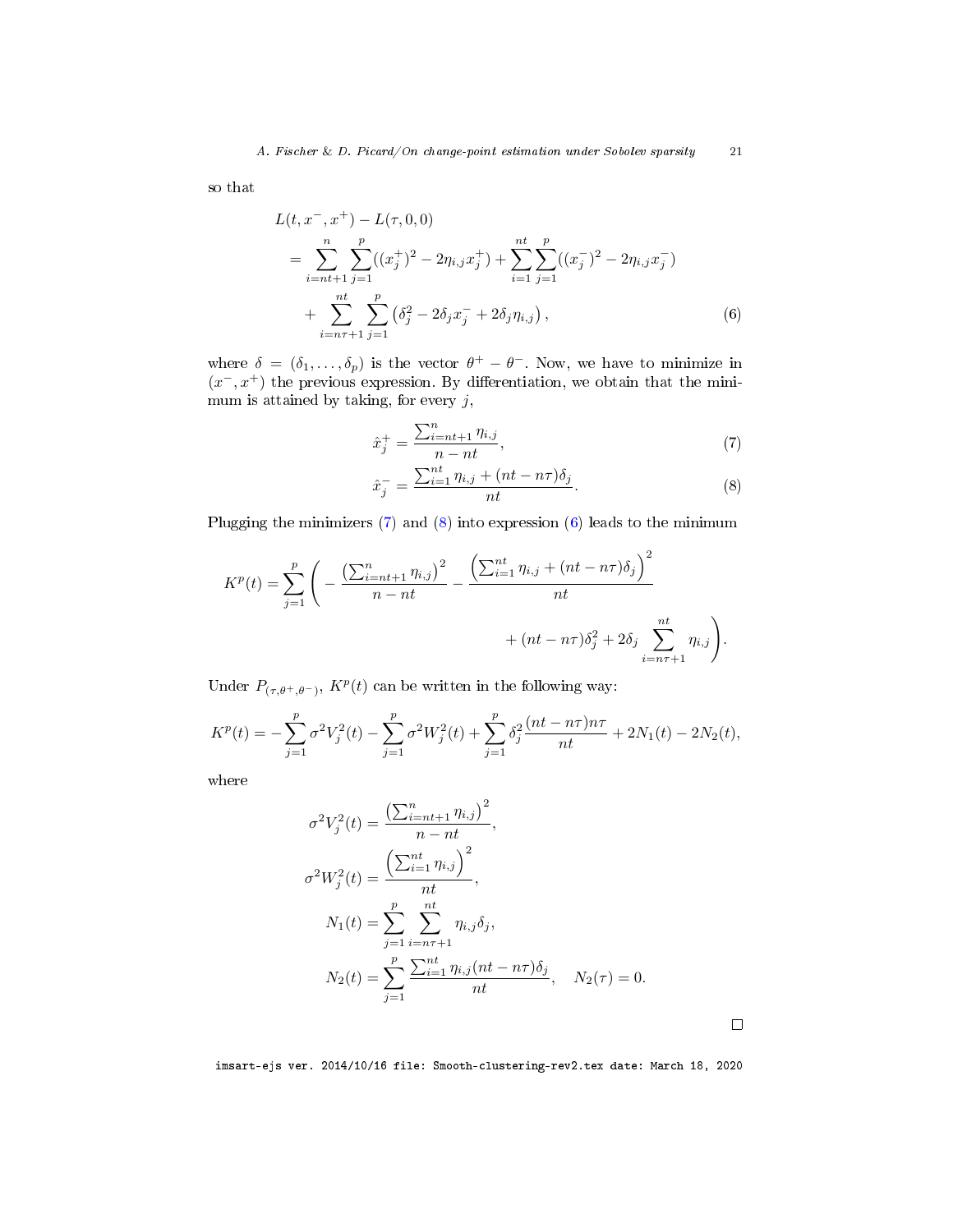Proof of Lemma [2.](#page-18-1) We write

$$
P\left(|\hat{\tau} - \tau| \ge \lambda \Psi_n\right)
$$
  
=  $P\left(\inf_{\left|\frac{k}{n} - \tau\right| \ge \lambda \Psi_n} K^p\left(\frac{k}{n}\right) < \inf_{\left|\frac{k}{n} - \tau\right| < \lambda \Psi_n} K^p\left(\frac{k}{n}\right)\right)$   
 $\le P\left(\inf_{\left|\frac{k}{n} - \tau\right| \ge \lambda \Psi_n} K^p\left(\frac{k}{n}\right) < K^p(\tau)\right)$   
 $\le P\left(\inf_{\frac{k}{n} - \tau\ge \lambda \Psi_n} K^p\left(\frac{k}{n}\right) < K^p(\tau)\right) + P\left(\inf_{\frac{k}{n} - \tau\le -\lambda \Psi_n} K^p\left(\frac{k}{n}\right) < K^p(\tau)\right).$ 

Proof of Lemma [3.](#page-18-2) We have

$$
P\left(\inf_{\frac{k}{n}-\tau\ge\lambda\Psi_{n}}K^{p}\left(\frac{k}{n}\right)  
\n
$$
=P\left(\exists k\in\{2,\ldots,n-2\},\frac{k}{n}-\tau\ge\lambda\Psi_{n},\ K^{p}\left(\frac{k}{n}\right)  
\n
$$
\le P\left(\exists k\in\{n\tau+n\lambda\Psi_{n},\ldots,n-2\},\right.
$$
  
\n
$$
-\sum_{j=1}^{p}V_{j}^{2}\left(\frac{k}{n}\right)-\sum_{j=1}^{p}W_{j}^{2}\left(\frac{k}{n}\right)+\frac{2N_{1}(\frac{k}{n})-2N_{2}(\frac{k}{n})}{\sigma^{2}}+\frac{n\Delta_{p}^{2}}{\sigma^{2}}\frac{(\frac{k}{n}-\tau)n\tau}{k}
$$
  
\n
$$
<-\sum_{j=1}^{p}V_{j}^{2}(\tau)-\sum_{j=1}^{p}W_{j}^{2}(\tau)+\frac{2N_{1}(\tau)-2N_{2}(\tau)}{\sigma^{2}}\right)
$$
  
\n
$$
\le P\left(\exists k\in\{n\tau+n\lambda\Psi_{n},\ldots,n-2\},\sum_{j=1}^{p}V_{j}^{2}\left(\frac{k}{n}\right)+\sum_{j=1}^{p}W_{j}^{2}\left(\frac{k}{n}\right)
$$
  
\n
$$
-\sum_{j=1}^{p}V_{j}^{2}(\tau)-\sum_{j=1}^{p}W_{j}^{2}(\tau)-\frac{2N_{1}(\frac{k}{n})-2N_{2}(\frac{k}{n})}{\sigma^{2}}>\frac{n\Delta_{p}^{2}(\frac{k}{n}-\tau)n\tau}{\sigma^{2}}\right),
$$
$$
$$

since  $N_1(\tau) = N_2(\tau) = 0$ .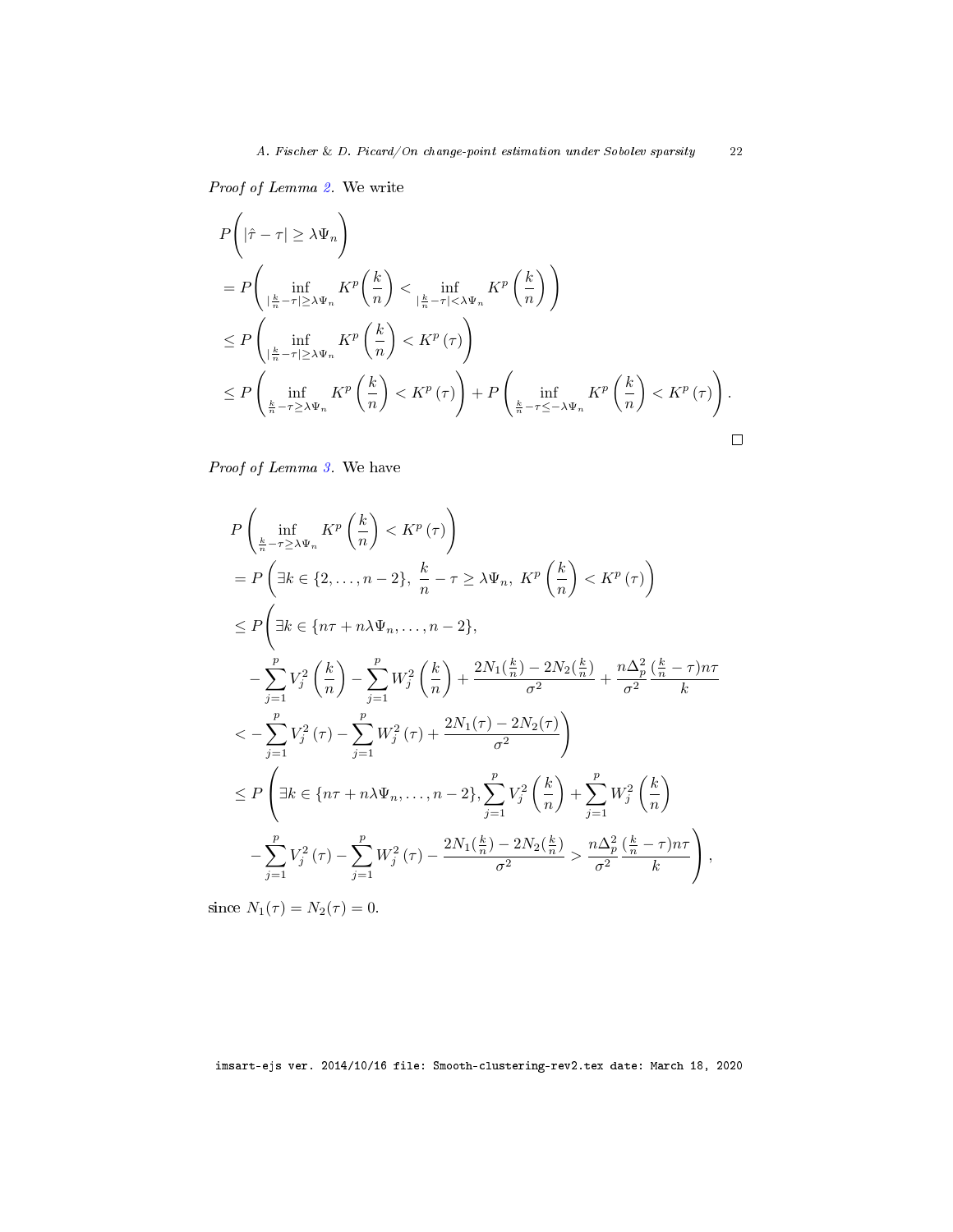Thus,

$$
P\left(\inf_{\frac{k}{n}-\tau\geq\lambda\Psi_{n}}K^{p}\left(\frac{k}{n}\right)  
\n
$$
\leq P\left(\exists k\in\{n\tau+n\lambda\Psi_{n},\ldots,n-2\},\right)
$$
  
\n
$$
\left|\sum_{j=1}^{p}V_{j}^{2}\left(\frac{k}{n}\right)+\sum_{j=1}^{p}W_{j}^{2}\left(\frac{k}{n}\right)-\sum_{j=1}^{p}V_{j}^{2}(\tau)-\sum_{j=1}^{p}W_{j}^{2}(\tau)\right|>\frac{n\Delta_{p}^{2}\left(\frac{k}{n}-\tau\right)n\tau}{\sigma^{2}}\right)
$$
  
\n
$$
+P\left(\exists k\in\{n\tau+n\lambda\Psi_{n},\ldots,n-2\},\frac{|2N_{1}(\frac{k}{n})-2N_{2}(\frac{k}{n})|}{\sigma^{2}}>\frac{n\Delta_{p}^{2}\left(\frac{k}{n}-\tau\right)n\tau}{\sigma^{2}}\right).
$$
$$

Here, we used the fact that  $P(|A-B| > x) \le P(|A| > x/2) + P(|B| > x/2)$ .  $\Box$ Proof of Lemma [4.](#page-19-0) Using the Gaussian concentration inequality [\(12\)](#page-38-1) recalled in the Appendix, we may write

$$
P^{N} \leq \sum_{k \in \{n\tau + n\lambda\Psi_{n},...,n-2\}} P\left( \left| N_{1}\left(\frac{k}{n}\right) \right| > \frac{\Delta_{p}^{2}n\left(\frac{k}{n} - \tau\right)n\tau}{8k} \right) + \sum_{k \in \{n\tau + n\lambda\Psi_{n},...,n-2\}} P\left( \left| N_{2}\left(\frac{k}{n}\right) \right| > \frac{\Delta_{p}^{2}n\left(\frac{k}{n} - \tau\right)n\tau}{8k} \right) \leq \sum_{k \in \{n\tau + n\lambda\Psi_{n},...,n-2\}} 2 \exp\left( -\frac{\left(\frac{\Delta_{p}^{2}n\left(\frac{k}{n} - \tau\right)n\tau}{8k}\right)^{2}}{2n\Delta_{p}^{2}\left(\frac{k}{n} - \tau\right)\sigma^{2}} \right) + \sum_{k \in \{n\tau + n\lambda\Psi_{n},...,n-2\}} 2 \exp\left( -\frac{\left(\frac{\Delta_{p}^{2}n\left(\frac{k}{n} - \tau\right)n\tau}{8k}\right)^{2}}{2\frac{n\Delta_{p}^{2}\left(\frac{k}{n} - \tau\right)\sigma^{2}}{k}} \right) \leq 2n \left[ \exp\left( -\frac{\tau^{2}n\Delta_{p}^{2}\Psi_{n}\lambda}{2^{6}\sigma^{2}} \right) + \exp\left( -\frac{\tau^{2}n\Delta_{p}^{2}}{2^{6}\sigma^{2}} \right) \right] \leq 2n \left[ \exp\left( -\frac{\tau^{2}\lambda}{2^{6}} \right) \wedge \exp\left( -\frac{\tau^{2}\lambda p\sigma^{2}}{2^{6}n\Delta_{p}^{2}} \right) + \exp\left( -\frac{\tau^{2}n\Delta_{p}^{2}}{2^{6}\sigma^{2}} \right) \right] \leq 2n \left[ \exp\left( -\frac{\tau^{2}\lambda}{2^{6}} \right) + \exp\left( -\frac{\tau^{2}n\Delta_{p}^{2}}{2^{6}\sigma^{2}} \right) \right] \leq 2n \left[ \exp\left( -\frac{\varepsilon^{2}\lambda}{2^{6}} \right) + \exp\left( -\frac{\varepsilon^{2}n\Delta_{p}^{2}}{2^{6}\sigma^{2}} \right) \right].
$$

imsart-ejs ver. 2014/10/16 file: Smooth-clustering-rev2.tex date: March 18, 2020

 $\Box$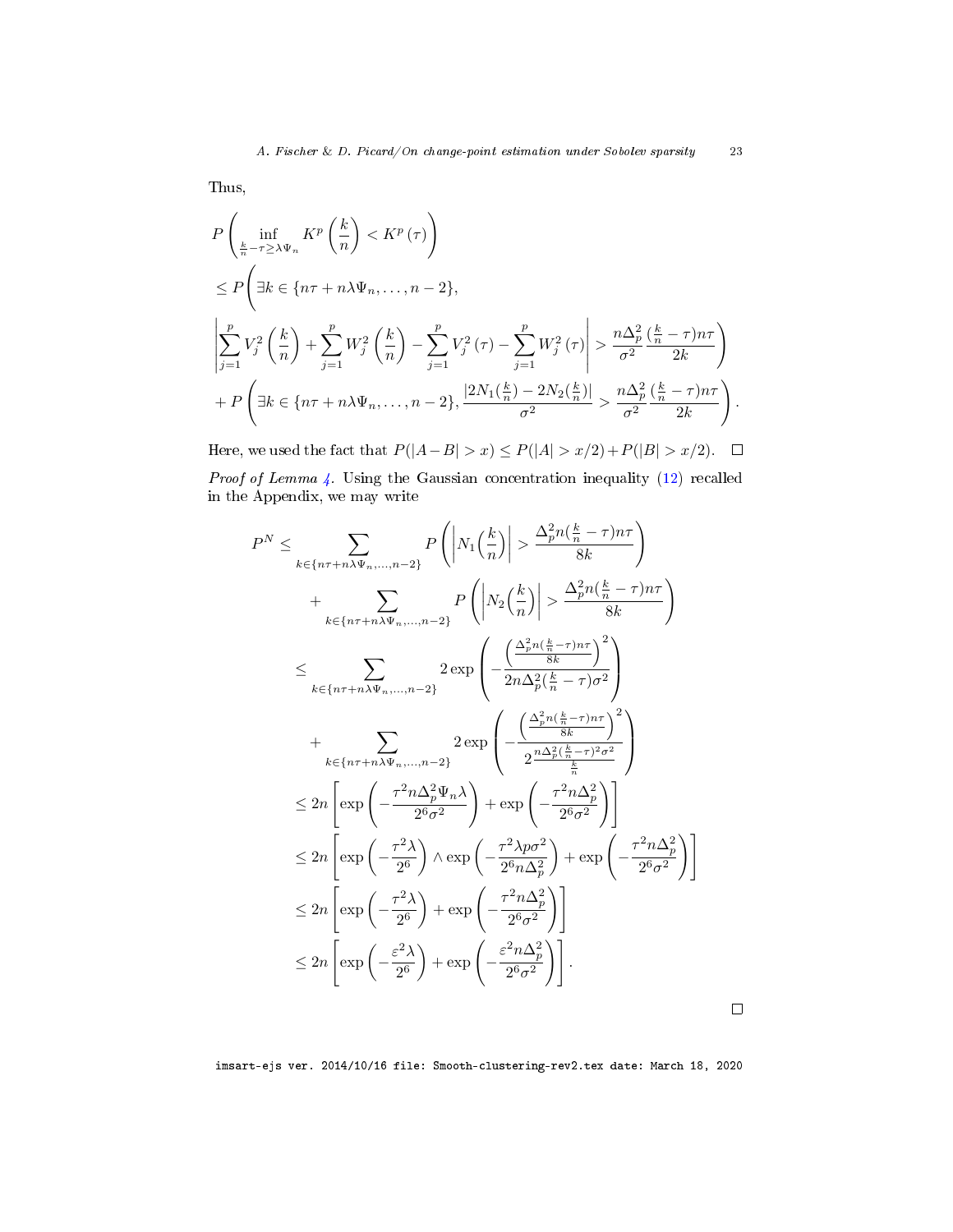Proof of Lemma [5.](#page-19-1) We have

$$
P^{V,W} \le P\left(\exists k \in \{n\tau + n\lambda\Psi_n, \dots, n-2\},\right)
$$
  

$$
\left|\sum_{j=1}^p V_j^2 \left(\frac{k}{n}\right) - p + \sum_{j=1}^p W_j^2 \left(\frac{k}{n}\right) - p\right| > \frac{n\Delta_p^2}{\sigma^2} \frac{\left(\frac{k}{n} - \tau\right)n\tau}{4k}
$$
  

$$
+ P\left(\left|\sum_{j=1}^p V_j^2(\tau) - p + \sum_{j=1}^p W_j^2(\tau) - p\right| > \frac{n\Delta_p^2}{\sigma^2} \frac{\lambda\Psi_n n\tau}{4n}\right).
$$

Using concentration results for the chi-square distribution recalled in Corollary [2](#page-39-4) in the Appendix, we obtain

$$
P\left(\exists k \in \{n\tau + n\lambda\Psi_n, \dots, n-2\},\right)
$$
\n
$$
\left| \sum_{j=1}^p V_j^2 \left(\frac{k}{n}\right) - p + \sum_{j=1}^p W_j^2 \left(\frac{k}{n}\right) - p \right| > \frac{n\Delta_p^2 \left(\frac{k}{n} - \tau\right) n\tau}{\sigma^2} \right)
$$
\n
$$
\leq 2 \sum_{k \in \{n\tau + n\lambda\Psi_n, \dots, n-2\}} P\left(\left| \sum_{j=1}^p V_j^2 \left(\frac{k}{n}\right) - p \right| > \frac{n\Delta_p^2 \left(\frac{k}{n} - \tau\right) n\tau}{\sigma^2} \right)
$$
\n
$$
\leq 4 \sum_{k \in \{n\tau + n\lambda\Psi_n, \dots, n-2\}} \left[ \exp\left(-\left(\frac{n\Delta_p^2 \left(\frac{k}{n} - \tau\right) n\tau}{\sigma^2} \frac{1}{8k}\right)^2 \frac{1}{16p}\right) \right]
$$
\n
$$
\sqrt{\exp\left(-\frac{n\Delta_p^2 \left(\frac{k}{n} - \tau\right) n\tau}{\sigma^2} \frac{1}{8k \times 4}\right)} \right]
$$
\n
$$
\leq 4n \left[ \exp\left(-\left(\frac{n\Delta_p^2 \lambda \Psi_n \tau}{\sigma^2}\right)^2 \frac{1}{2^{10}p}\right) \sqrt{\exp\left(-\frac{n\Delta_p^2 \lambda \Psi_n \tau}{2^5 \sigma^2}\right)} \right]
$$
\n
$$
\leq 4n \left[ \exp\left(-\frac{\lambda^2 \tau^2 \sigma^4 p}{2^{10} (n \Delta_p^2)^2}\right) \sqrt{\exp\left(-\frac{\lambda \tau}{2^5}\right)} \right]
$$
\n
$$
\leq 4n \left[ \exp\left(-\frac{\lambda \tau^2}{2^{10}}\right) \sqrt{\exp\left(-\frac{\lambda \tau}{2^5}\right)} \right]
$$
\n
$$
\leq 4n \exp\left(-\frac{\lambda \epsilon^2}{2^{10}}\right).
$$

The last but one inequality follows from the assumption  $\frac{\sigma^4 p}{(n\Delta_p^2)^2} \geq \frac{1}{\lambda}$ . Likewise,

$$
P\left(\left|\sum_{j=1}^p (V_j^2(\tau)-1)+\sum_{j=1}^p (W_j^2(\tau)-1)\right|>\frac{n\Delta_p^2}{\sigma^2}\frac{\lambda\Psi_n\tau}{4}\right|\right)\leq 4\exp\left(-\frac{\lambda\varepsilon^2}{2^{10}}\right).
$$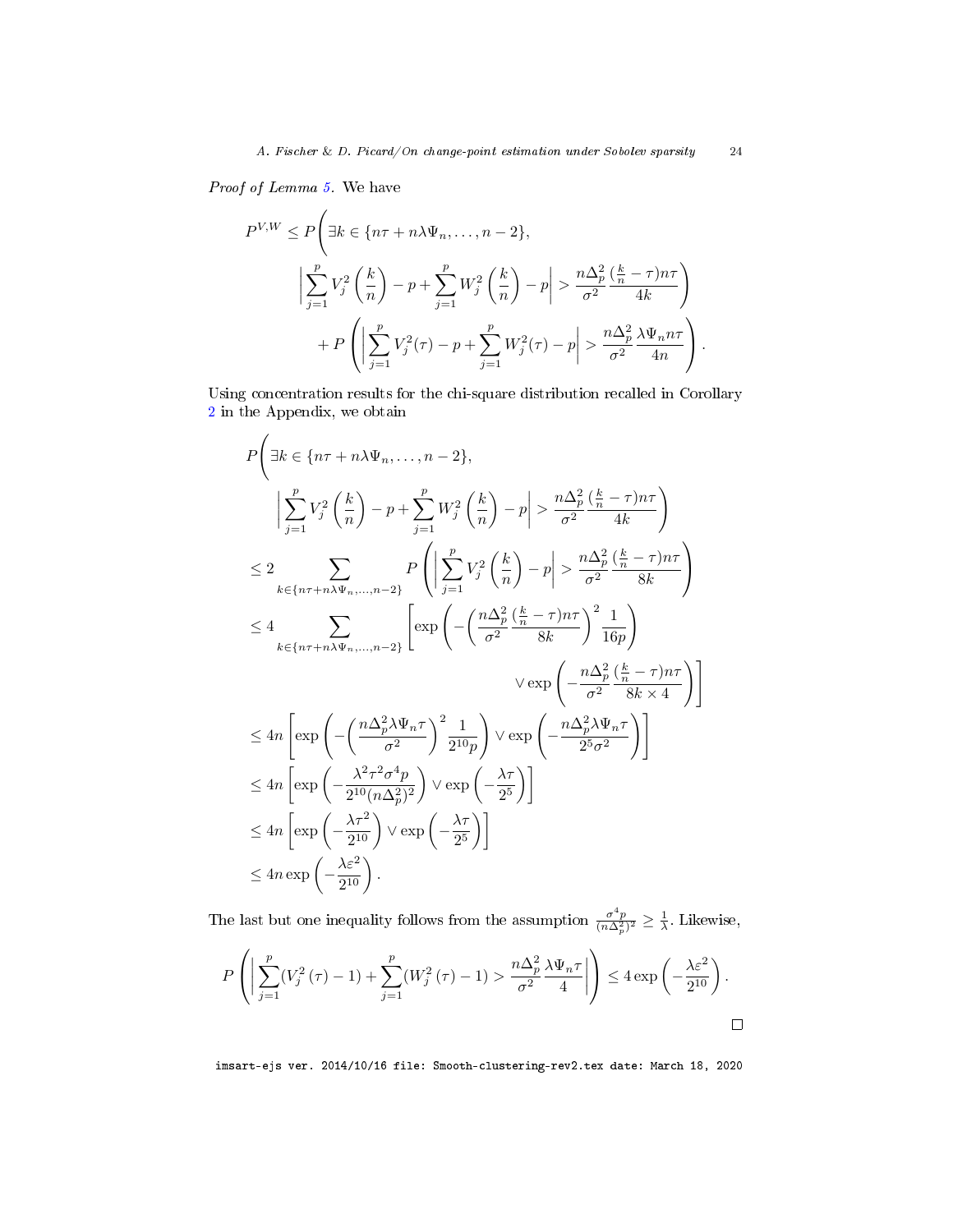Proof of Lemma [6.](#page-19-2) We have

$$
P^{V,W} \le P\left(\exists k \in \{n\tau + n\lambda\Psi_n, \dots, n-2\},\right)
$$

$$
\left|\sum_{j=1}^p V_j^2 \left(\frac{k}{n}\right) - \sum_{j=1}^p V_j^2(\tau)\right| > \frac{n\Delta_p^2}{\sigma^2} \frac{\left(\frac{k}{n} - \tau\right)n\tau}{4k}
$$

$$
+ P\left(\exists k \in \{n\tau + n\lambda\Psi_n, \dots, n-2\},\right)
$$

$$
\left|\sum_{j=1}^p W_j^2 \left(\frac{k}{n}\right) - \sum_{j=1}^p W_j^2(\tau)\right| > \frac{n\Delta_p^2}{\sigma^2} \frac{\left(\frac{k}{n} - \tau\right)n\tau}{4k}
$$

$$
:= P^V + P^W.
$$

Let us compute

$$
\sigma^{2}\left[W_{j}^{2}\left(\frac{k}{n}\right)-W_{j}^{2}(\tau)\right]
$$
\n
$$
=\left(\sum_{i=1}^{n\tau}\eta_{i,j}\right)^{2}\left(\frac{1}{k}-\frac{1}{n\tau}\right)+\left(\sum_{i=n\tau+1}^{k}\eta_{i,j}\right)^{2}\frac{1}{k}
$$
\n
$$
+\frac{2}{k}\sum_{i=1}^{n\tau}\eta_{i,j}\sum_{i=n\tau+1}^{k}\eta_{i,j}
$$
\n
$$
=\frac{k-n\tau}{k}\left[\left(\sum_{i=n\tau+1}^{k}\eta_{i,j}\right)^{2}\frac{1}{k-n\tau}-\left(\sum_{i=1}^{n\tau}\eta_{i,j}\right)^{2}\frac{1}{n\tau}\right]
$$
\n
$$
+\frac{2}{k}\sum_{i=1}^{n\tau}\eta_{i,j}\sum_{i=n\tau+1}^{k}\eta_{i,j}.
$$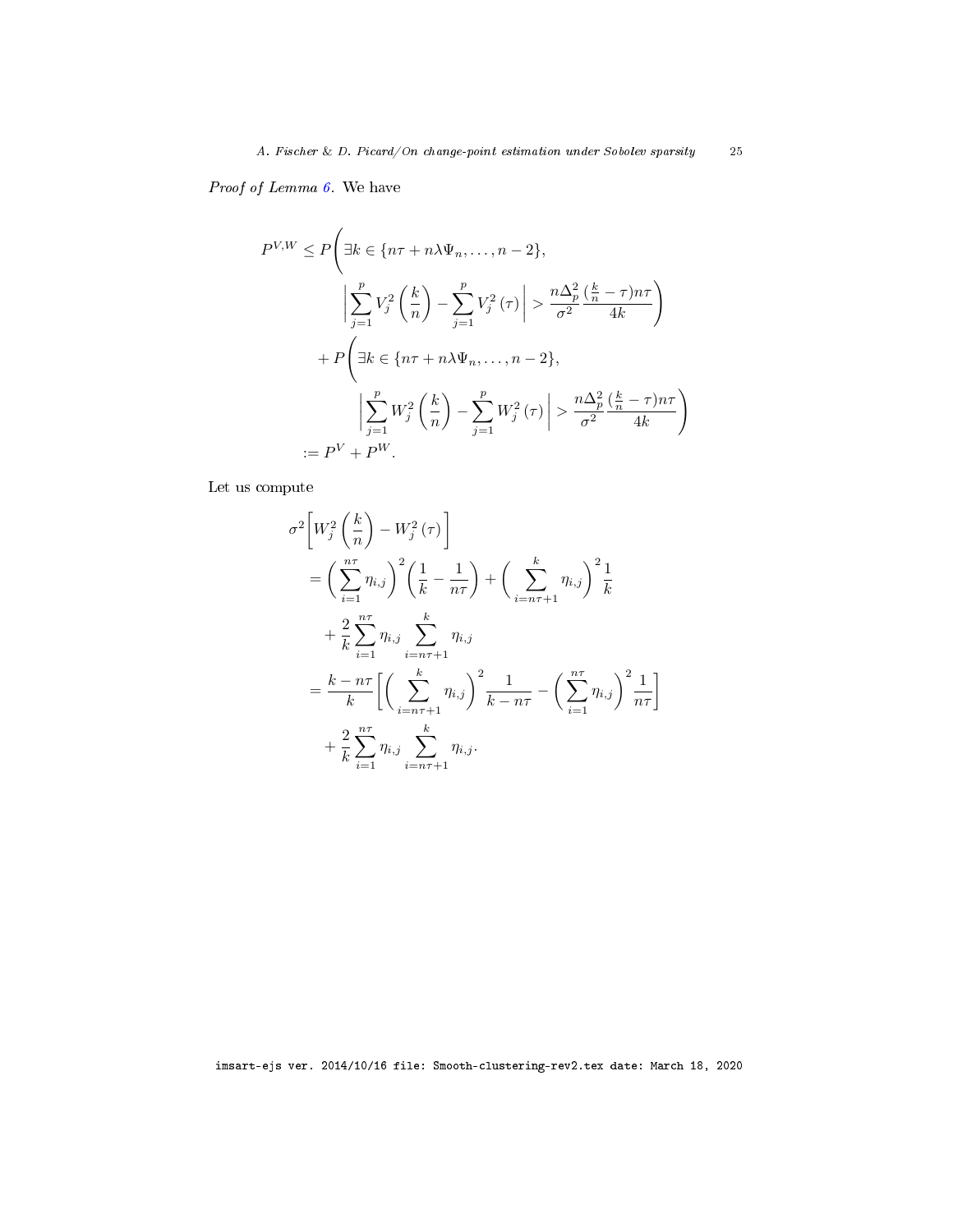Similarly,

$$
\sigma^{2}\left[V_{j}^{2}\left(\frac{k}{n}\right)-V_{j}^{2}(\tau)\right]
$$
\n
$$
=\left(\sum_{i=k+1}^{n}\eta_{i,j}\right)^{2}\left(\frac{1}{n-k}-\frac{1}{n-n\tau}\right)-\left(\sum_{i=n\tau+1}^{k}\eta_{i,j}\right)^{2}\frac{1}{n-n\tau}
$$
\n
$$
-\frac{2}{n-n\tau}\sum_{i=k+1}^{n}\eta_{i,j}\sum_{i=n\tau+1}^{k}\eta_{i,j}
$$
\n
$$
=\frac{k-n\tau}{n-n\tau}\left[\left(\sum_{i=k+1}^{n}\eta_{i,j}\right)^{2}\frac{1}{n-k}-\left(\sum_{i=n\tau+1}^{k}\eta_{i,j}\right)^{2}\frac{1}{k-n\tau}\right]
$$
\n
$$
-\frac{2}{n-n\tau}\sum_{i=k+1}^{n}\eta_{i,j}\sum_{i=n\tau+1}^{k}\eta_{i,j}.
$$

As a consequence, we get

$$
P^{W} \leq \sum_{k \in \{n\tau + n\lambda\Psi_{n},...,n-2\}} P\left(\left|\sum_{j=1}^{p} \frac{k - n\tau}{k}\left[\left(\sum_{i=n\tau+1}^{k} \eta_{i,j}\right)^{2} \frac{1}{k - n\tau} - \left(\sum_{i=1}^{n\tau} \eta_{i,j}\right)^{2} \frac{1}{n\tau}\right]\right|
$$
  

$$
> n\Delta_{p}^{2} \frac{\left(\frac{k}{n} - \tau\right)n\tau}{8k}
$$
  

$$
+ \sum_{k \in \{n\tau + \lambda\Psi_{n},...,n-2\}} P\left(\left|\sum_{j=1}^{p} \frac{2}{k} \sum_{i=1}^{n\tau} \eta_{i,j} \sum_{i=n\tau+1}^{k} \eta_{i,j}\right| > n\Delta_{p}^{2} \frac{\left(\frac{k}{n} - \tau\right)n\tau}{8k}
$$
  

$$
:= P_{1}^{W} + P_{2}^{W}.
$$

Also,

$$
P^{V} \leq \sum_{k \in \{n\tau + \lambda \Psi_n, \dots, n-2\}} P\left(\left|\sum_{j=1}^{p} \frac{k - n\tau}{n - n\tau} \left[ \left(\sum_{i=k+1}^{n} \eta_{i,j}\right)^{2} \frac{1}{n - k} - \left(\sum_{i=n\tau+1}^{k} \eta_{i,j}\right)^{2} \frac{1}{k - n\tau} \right] \right| > n\Delta_{p}^{2} \frac{\left(\frac{k}{n} - \tau\right) n\tau}{8k} \right)
$$
  
+ 
$$
\sum_{k \in \{n\tau + \lambda \Psi_n, \dots, n-2\}} P\left(\left|\sum_{j=1}^{p} \frac{2}{n - n\tau} \sum_{i=k+1}^{n} \eta_{i,j} \sum_{i=n\tau+1}^{k} \eta_{i,j}\right| > n\Delta_{p}^{2} \frac{\left(\frac{k}{n} - \tau\right) n\tau}{8k} \right)
$$
  
:= 
$$
P_{1}^{V} + P_{2}^{V}.
$$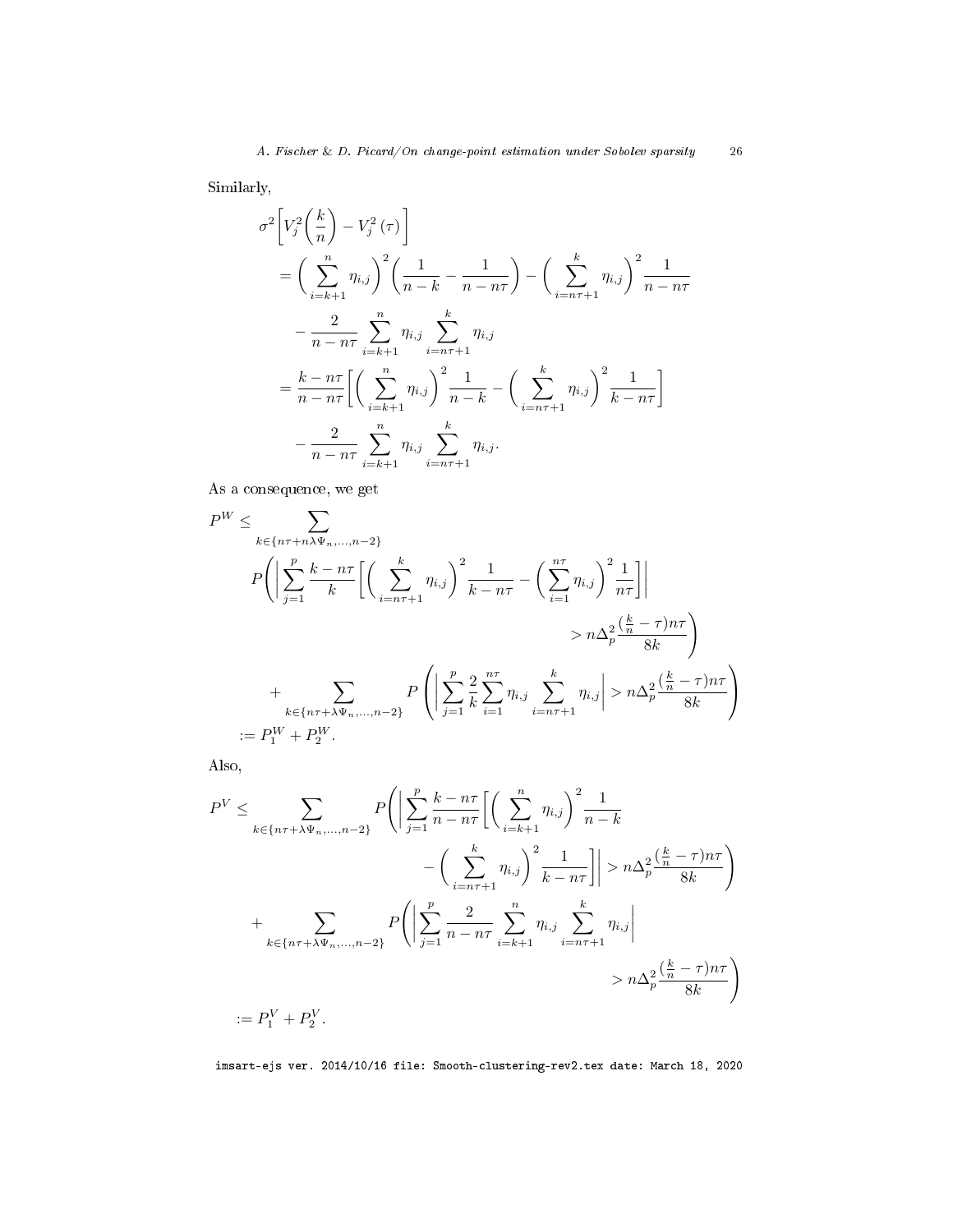Now,

$$
P_1^W = \sum_{k \in \{n\tau + n\lambda\Psi_n, \dots, n-2\}} P\left(\left|\sum_{j=1}^p \frac{k - n\tau}{k}\right| \left(\sum_{i=n\tau+1}^k \eta_{i,j}\right)^2 \frac{1}{\sigma^2(k - n\tau)} - \left(\sum_{i=1}^{n\tau} \eta_{i,j}\right)^2 \frac{1}{\sigma^2 n\tau}\right| > \frac{n\Delta_p^2}{\sigma^2} \frac{\left(\frac{k}{n} - \tau\right) n\tau}{8k}
$$
  

$$
\leq \sum_{k \in \{n\tau + n\lambda\Psi_n, \dots, n-2\}} P\left(\left|\sum_{j=1}^p \left(\sum_{i=n\tau+1}^k \eta_{i,j}\right)^2 \frac{1}{\sigma^2(k - n\tau)} - p\right| > \frac{n\Delta_p^2}{\sigma^2} \frac{\tau}{16}\right)
$$
  

$$
+ \sum_{k \in \{n\tau + n\lambda\Psi_n, \dots, n-2\}} P\left(\left|\sum_{j=1}^p \left(\sum_{i=1}^{n\tau} \eta_{i,j}\right)^2 \frac{1}{\sigma^2 n\tau} - p\right| > \frac{n\Delta_p^2}{\sigma^2} \frac{\tau}{16}\right)
$$
  

$$
\leq 4n \left[\exp\left(-\frac{(n\Delta_p^2 \tau)^2}{16^2 \sigma^4 \times 16p}\right) \vee \exp\left(-\frac{n\Delta_p^2 \tau}{16\sigma^2 \times 4}\right)\right]
$$
  

$$
\leq 4n \left[\exp\left(-\frac{\lambda\tau^2}{2^{12}}\right) \vee \exp\left(-\frac{n\Delta_p^2 \tau}{2^6 \sigma^2}\right)\right]
$$
  

$$
\leq 4n \left[\exp\left(-\frac{\lambda\varepsilon^2}{2^{12}}\right) \vee \exp\left(-\frac{n\Delta_p^2 \varepsilon}{2^6 \sigma^2}\right)\right].
$$

In the last two bounds, we have first applied Corollary  $2$ , then used the fact that we are in the case  $\frac{(n\Delta_p^2)^2}{\sigma^4 p} \geq \lambda$ . Similarly,

$$
P_1^V = \sum_{k \in \{n\tau + \lambda \Psi_n, \dots, n-2\}} P\left(\left|\sum_{j=1}^p \frac{k - n\tau}{n - n\tau} \left[\left(\sum_{i=k+1}^n \eta_{i,j}\right)^2 \frac{1}{\sigma^2(n-k)} - \left(\sum_{i=n\tau+1}^k \eta_{i,j}\right)^2 \frac{1}{\sigma^2(k - n\tau)}\right]\right| > \frac{n\Delta_p^2}{\sigma^2} \frac{\left(\frac{k}{n} - \tau\right)n\tau}{8k}\right)
$$
  

$$
\leq \sum_{k \in \{n\tau + n\lambda \Psi_n, \dots, n-2\}} P\left(\left|\sum_{j=1}^p \left(\sum_{i=k+1}^n \eta_{i,j}\right)^2 \frac{1}{\sigma^2(n-k)} - p\right| > \frac{n\Delta_p^2 \tau(1-\tau)}{16\sigma^2}\right)
$$
  

$$
+ \sum_{k \in \{n\tau + n\lambda \Psi_n, \dots, n-2\}} P\left(\left|\sum_{j=1}^p \left(\sum_{i=n\tau+1}^k \eta_{i,j}\right)^2 \frac{1}{\sigma^2(k - n\tau)} - p\right| > \frac{n\Delta_p^2 \tau(1-\tau)}{16\sigma^2}\right).
$$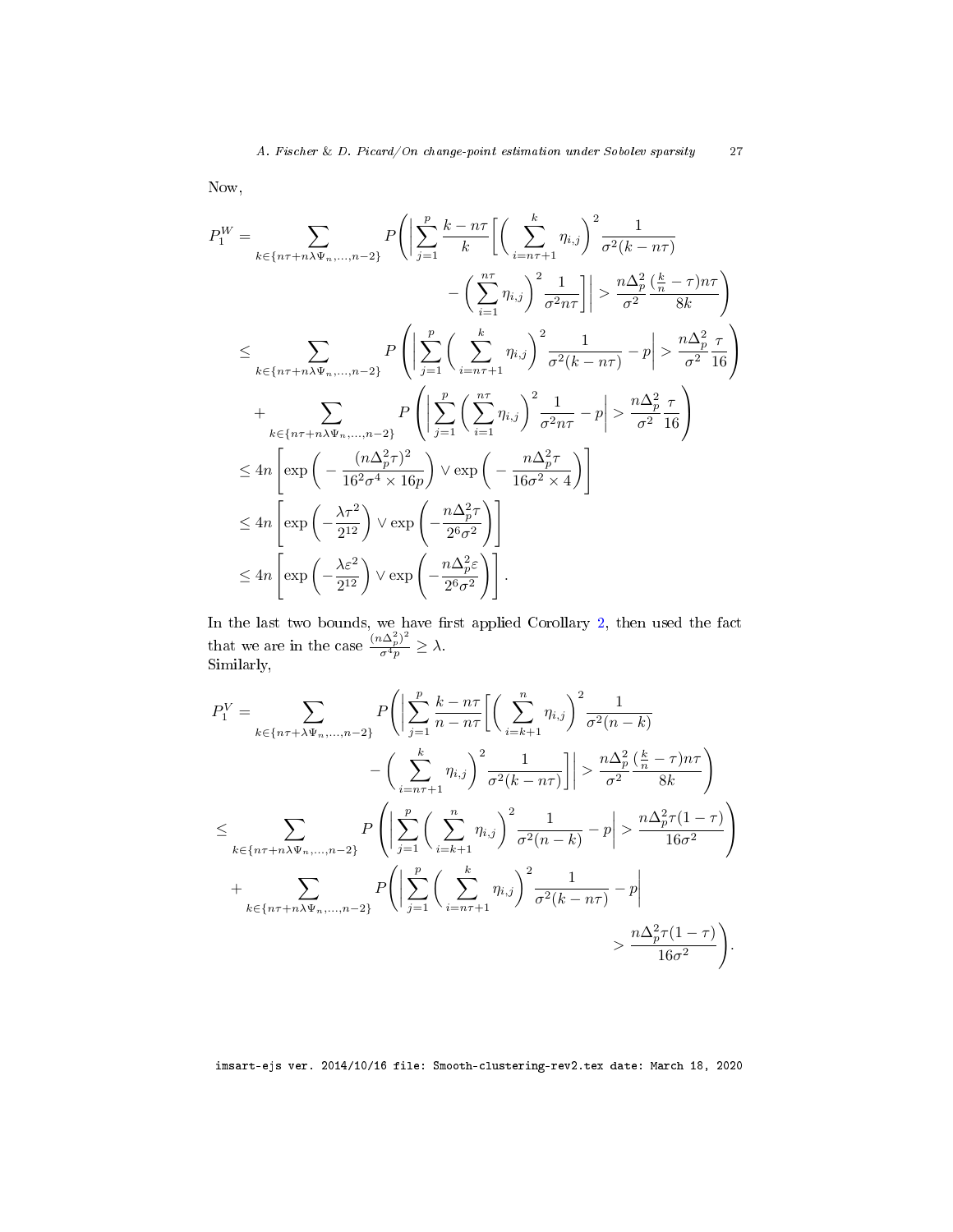Thus,

$$
P_1^V \le 4n \left[ \exp \left( -\frac{(n\Delta_p^2)^2 \tau^2 (1-\tau)^2}{16^2 \sigma^4 \times 16p} \right) \vee \exp \left( -\frac{n\Delta_p^2 \tau (1-\tau)}{4 \times 16\sigma^2} \right) \right]
$$
  

$$
\le 4n \left[ \exp \left( -\frac{\tau^2 (1-\tau)^2 \lambda}{2^{12}} \right) \vee \exp \left( -\frac{n\Delta_p^2 \tau (1-\tau)}{2^6 \sigma^2} \right) \right]
$$
  

$$
\le 4n \left[ \exp \left( -\frac{\lambda \varepsilon^2}{2^{14}} \right) \vee \exp \left( -\frac{n\Delta_p^2 \varepsilon}{2^7 \sigma^2} \right) \right].
$$

For  $P_2^W$ , let us denote by  $\mathscr{F}$ , the  $\sigma$ –algebra spanned by the variables  $\{\eta_{i,j},\ i\leq j\}$  $n\tau, j \leq p$ . We write

$$
P_2^W = \sum_{k \in \{n\tau + n\lambda\Psi_n, \dots, n-2\}} E\left[ P\left( \left| \sum_{j=1}^p \sum_{i=1}^{n\tau} \eta_{i,j} \sum_{i=n\tau+1}^k \eta_{i,j} \right| > n\Delta_p^2 \frac{\left(\frac{k}{n} - \tau\right)n\tau}{16} \right| \mathscr{F} \right) \right].
$$

Conditionally on  $\mathscr{F}$ , the random variable  $\sum_{j=1}^p \sum_{i=1}^{n\tau} \eta_{i,j} \sum_{i=n\tau+1}^k \eta_{i,j}$  follows a centered normal distribution  $\mathcal{N}(0, \sigma^2(k - n\tau) \sum_{j=1}^p (\sum_{i=1}^{n\tau} \eta_{i,j})^2)$ , that is

$$
\frac{\sum_{j=1}^p \sum_{i=1}^{n\tau} \eta_{i,j} \sum_{i=n\tau+1}^k \eta_{i,j}}{\sigma(k-n\tau)^{1/2} \left(\sum_{j=1}^p (\sum_{i=1}^{n\tau} \eta_{i,j})^2\right)^{1/2}} \sim \mathcal{N}(0, 1).
$$

Thus,

$$
P_2^W \le 2 \sum_{k \in \{n\tau + n\lambda \Psi_n, ..., n-2\}} \sum_{E \left[ \exp\left(-\frac{(n\Delta_p^2(\frac{k}{n} - \tau)n\tau)^2}{16^2} \frac{1}{2\sigma^2(k - n\tau)\sum_{j=1}^p (\sum_{i=1}^{n\tau} \eta_{i,j})^2}\right) \right] \n\le 2 \sum_{k \in \{n\tau + n\lambda \Psi_n, ..., n-2\}} \sum_{E \left[ \exp\left(-\frac{(n\Delta_p^2(\frac{k}{n} - \tau)n\tau)^2}{16^2} \frac{1}{2\sigma^2(k - n\tau)\sum_{j=1}^p (\sum_{i=1}^{n\tau} \eta_{i,j})^2}\right) \right] \n\quad \times \mathbf{1}_{\left\{\sum_{j=1}^p \frac{(\sum_{i=1}^{n\tau} \eta_{i,j})^2}{\sigma^2 n\tau} \le 8p\right\}} \right]} \times 1_{\left\{\sum_{j=1}^p \frac{(\sum_{i=1}^{n\tau} \eta_{i,j})^2}{\sigma^2 n\tau} \le 8p\right\}}.
$$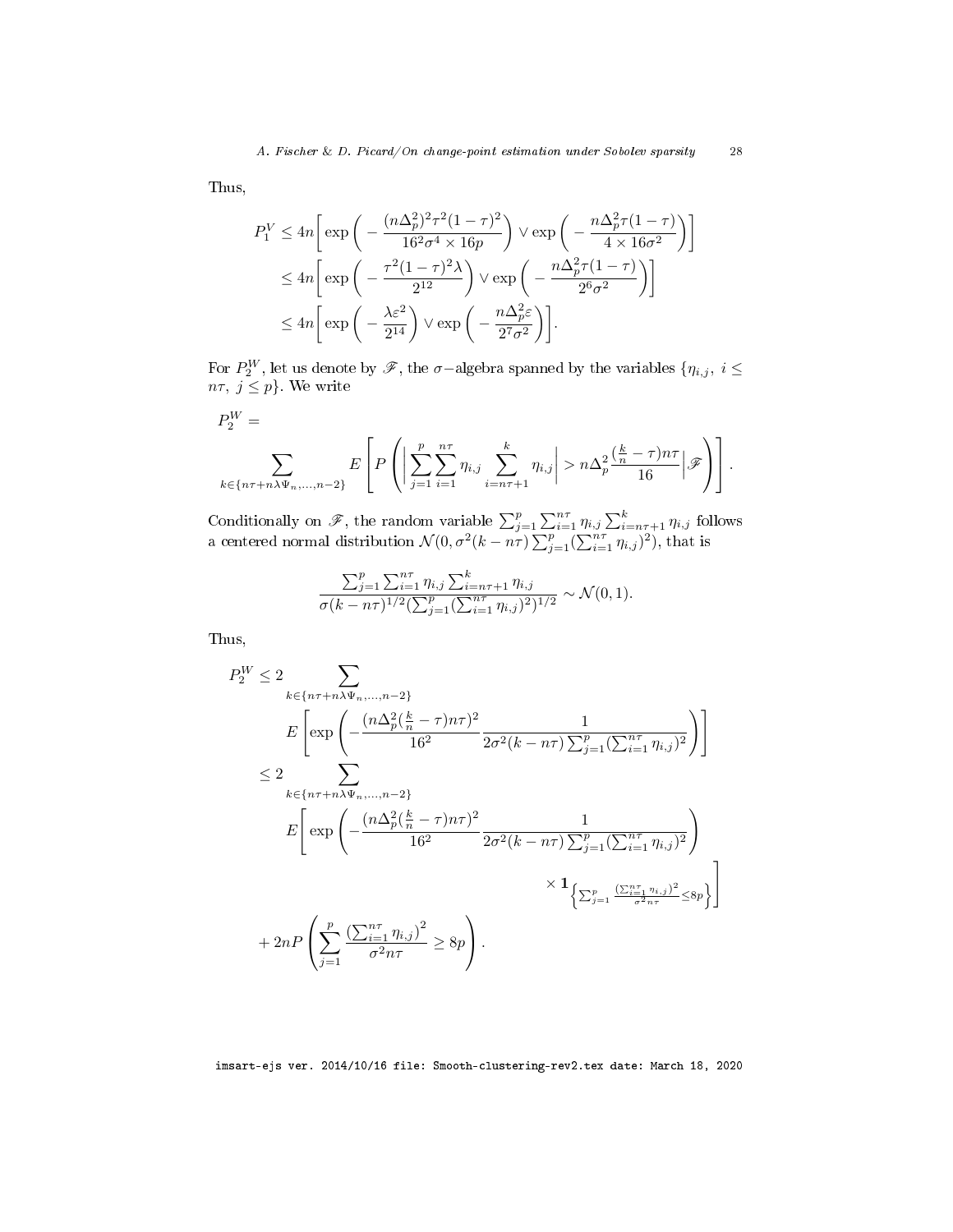Hence,

$$
P_2^W \le 2n \exp\left(-\frac{(n\Delta_p^2)^2 \lambda \Psi_n \tau}{2^{12} \sigma^4 p}\right) + 2n \exp\left(-\frac{7p}{4}\right)
$$
  

$$
\le 2n \exp\left(-\frac{\lambda \tau}{2^{12}}\right) + 2n \exp\left(-\frac{n\Delta_p^2 \varepsilon^2}{2^5 \sigma^2}\right)
$$
  

$$
\le 2n \exp\left(-\frac{\lambda \varepsilon}{2^{12}}\right) + 2n \exp\left(-\frac{n\Delta_p^2 \varepsilon^2}{2^5 \sigma^2}\right).
$$

We used here  $n\Delta_p^2 \leq 32p\sigma^2/\varepsilon^2$  together with Corollary [2.](#page-39-4) To end the proof, we investigate the term  $P_2^V$ . For  $k \in \{n\tau + n\lambda\Psi_n, \ldots, n-2\}$ , let  $\mathscr{F}_k$  denote the  $\sigma$ −algebra spanned by the variables  $\{\eta_{i,j}, i > k, j \leq p\}.$ 

Conditionally on  $\mathscr{F}_k$ , the random variable  $\sum_{j=1}^p \frac{1}{n-n\tau} \sum_{i=k+1}^n \eta_{i,j} \sum_{i=n\tau+1}^k \eta_{i,j}$ follows a centered normal distribution  $\mathcal{N}(0, \frac{\sigma^2(k-n\tau)}{n^2(1-\tau)^2} \sum_{j=1}^p (\sum_{i=k+1}^n \eta_{i,j})^2)$ , that is

$$
\frac{\sum_{j=1}^p \sum_{i=k+1}^n \eta_{i,j} \sum_{i=n\tau+1}^k \eta_{i,j}}{\sigma(k-n\tau)^{1/2} (\sum_{j=1}^p (\sum_{i=k+1}^n \eta_{i,j})^2)^{1/2}} \sim \mathcal{N}(0, 1).
$$

Using Gaussian concentration [\(12\)](#page-38-1), we write:

$$
P_{2}^{V} = \sum_{k \in \{n\tau + n\lambda\Psi_{n}, ..., n-2\}} \n\begin{aligned}\nE\left[P\left(\left|\sum_{j=1}^{p} \frac{1}{n - n\tau} \sum_{i=k+1}^{n} \eta_{i,j} \sum_{i=n\tau+1}^{k} \eta_{i,j}\right| > n\Delta_{p}^{2} \frac{\left(\frac{k}{n} - \tau\right)n\tau}{16k} \middle| \mathcal{F}_{k}\right)\right] \\
&\leq 2 \sum_{k \in \{n\tau + n\lambda\Psi_{n}, ..., n-2\}} \nE\left[\exp\left(-\frac{(n\Delta_{p}^{2}(k - n\tau)(1 - \tau)n\tau)^{2}}{16^{2}k^{2}} \frac{1}{2\sigma^{2}(k - n\tau)\sum_{j=1}^{p}(\sum_{i=k+1}^{n} \eta_{i,j})^{2}}\right)\right. \\
&\quad \times \mathbf{1}_{\left\{\sum_{j=1}^{p} \frac{\left(\sum_{i=k+1}^{n} \eta_{i,j}\right)^{2}}{\sigma^{2}(n - k)} \leq 8p\right\}}.\n\end{aligned}
$$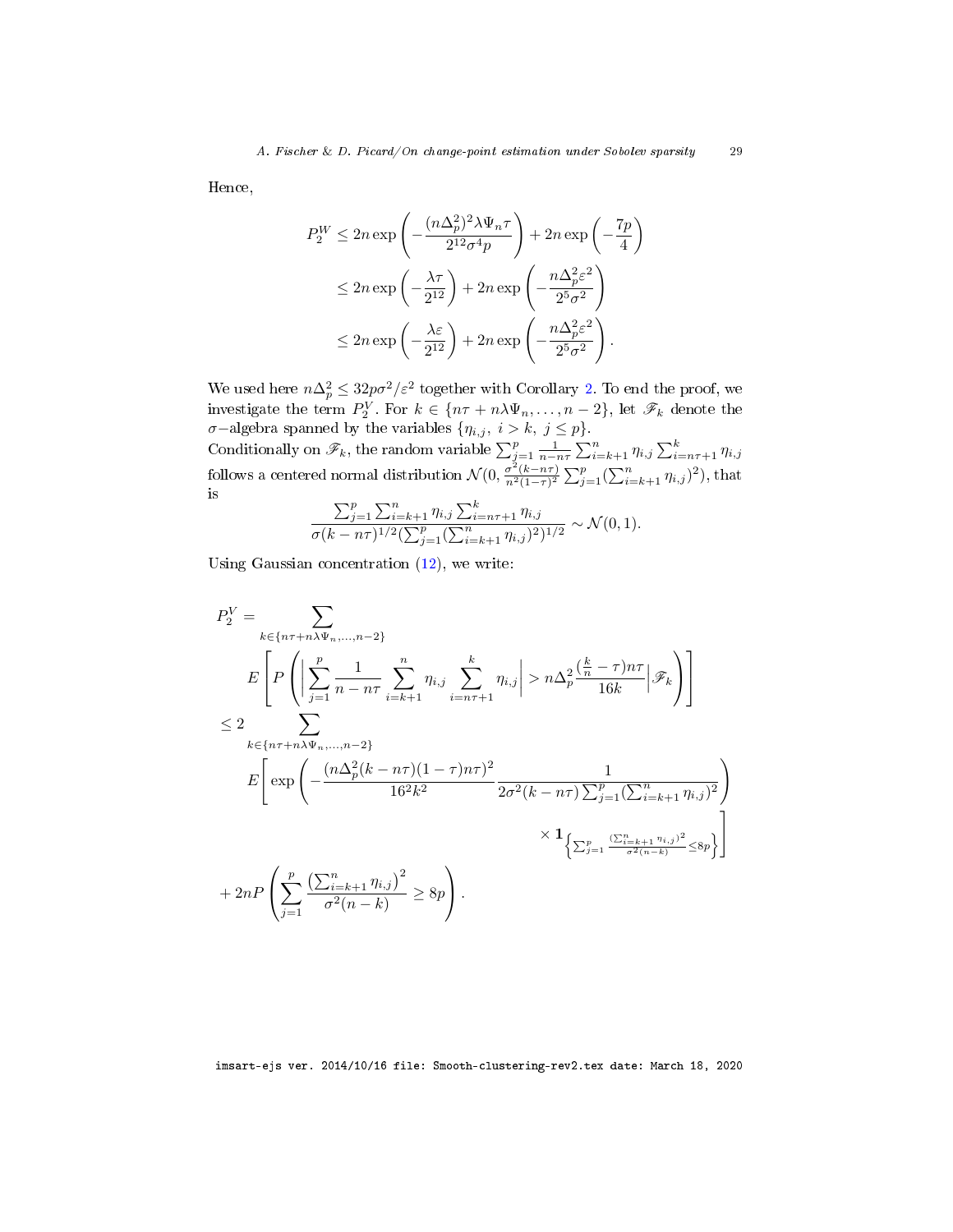Hence,

$$
P_2^V \le 2n \exp\left(-\frac{(n\Delta_p^2)^2 \lambda \Psi_n \tau^2 (1-\tau)^2}{2^{12} \sigma^4 p}\right) + \exp\left(-\frac{7p}{4}\right)
$$
  

$$
\le 2n \exp\left(-\frac{\lambda \tau^2 (1-\tau)^2}{2^{12}}\right) + 2n \exp\left(-\frac{n\Delta_p^2 \varepsilon^2}{2^5 \sigma^2}\right)
$$
  

$$
\le 2n \exp\left(-\frac{\lambda \varepsilon^2}{2^{14}}\right) + 2n \exp\left(-\frac{n\Delta_p^2 \varepsilon^2}{2^5 \sigma^2}\right).
$$

Again, we used the assumption  $n\Delta_p^2 \leq 32p\sigma^2/\varepsilon^2$  and Corollary [2.](#page-39-4)  $\Box$ Proof of Lemma [7.](#page-19-3) The proof is very similar to the proof of Lemma [6.](#page-19-2) Recall that

$$
P^{V,W} \le P\left(\exists k \in \{n\tau + \lambda \Psi_n, \dots, n-2\},\right)
$$
  

$$
\sum_{j=1}^p V_j^2 \left(\frac{k}{n}\right) - \sum_{j=1}^p V_j^2(\tau) > \frac{n\Delta_p^2}{\sigma^2} \frac{\left(\frac{k}{n} - \tau\right)n\tau}{4k}
$$
  

$$
+ P\left(\exists k \in \{n\tau + n\lambda \Psi_n, \dots, n-2\},\right)
$$
  

$$
\sum_{j=1}^p W_j^2 \left(\frac{k}{n}\right) - \sum_{j=1}^p W_j^2(\tau) > \frac{n\Delta_p^2}{\sigma^2} \frac{\left(\frac{k}{n} - \tau\right)n\tau}{4k}
$$
  

$$
:= P^V + P^W.
$$

To bound  $P^V$  and  $P^W$ , we will use the next inequalities:

$$
\sigma^{2}\left(W_{j}^{2}\left(\frac{k}{n}\right)-W_{j}^{2}\left(\tau\right)\right)=\left(\sum_{i=1}^{n\tau}\eta_{i,j}\right)^{2}\left(\frac{1}{k}-\frac{1}{n\tau}\right)+\left(\sum_{i=n\tau+1}^{k}\eta_{i,j}\right)^{2}\frac{1}{k} + \frac{2}{k}\sum_{i=1}^{n\tau}\eta_{i,j}\sum_{i=n\tau+1}^{k}\eta_{i,j} \leq \left(\sum_{i=n\tau+1}^{k}\eta_{i,j}\right)^{2}\frac{1}{k}+\frac{2}{k}\sum_{i=1}^{n\tau}\eta_{i,j}\sum_{i=n\tau+1}^{k}\eta_{i,j},
$$

and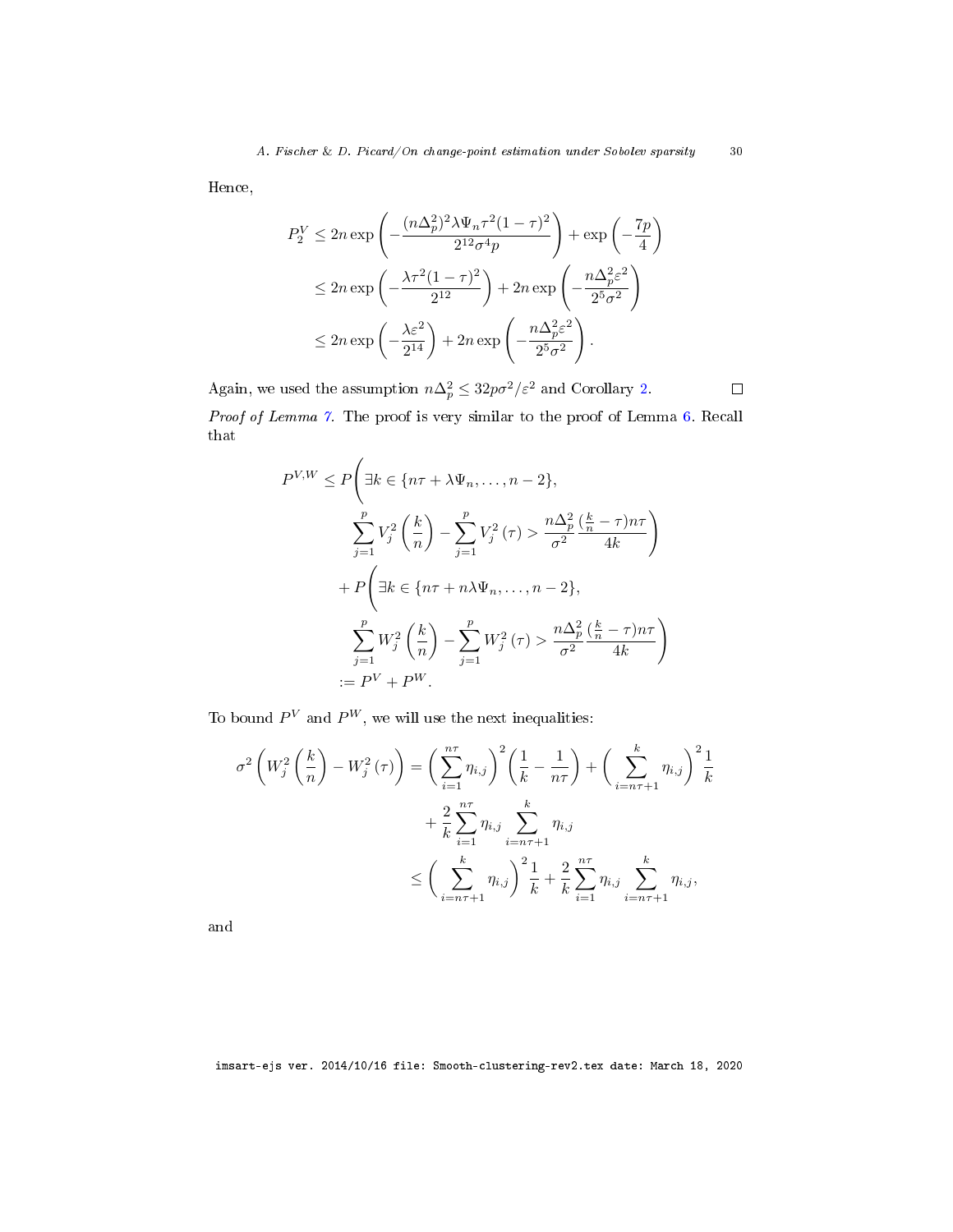$$
\sigma^{2}\left(V_{j}^{2}\left(\frac{k}{n}\right)-V_{j}^{2}\left(\tau\right)\right) = \left(\sum_{i=k+1}^{n}\eta_{i,j}\right)^{2}\left(\frac{1}{n-k}-\frac{1}{n-n\tau}\right) - \left(\sum_{i=n\tau+1}^{k}\eta_{i,j}\right)^{2}\frac{1}{n-n\tau} - \frac{2}{n-n\tau}\sum_{i=k+1}^{n}\eta_{i,j}\sum_{i=n\tau+1}^{k}\eta_{i,j}
$$
  

$$
\leq \left(\sum_{i=k+1}^{n}\eta_{i,j}\right)^{2}\frac{k-n\tau}{(n-k)(n-n\tau)} - \frac{2}{n-n\tau}\sum_{i=k+1}^{n}\eta_{i,j}\sum_{i=n\tau+1}^{k}\eta_{i,j}.
$$

As a consequence, we get

$$
P^{W} \leq \sum_{k \in \{n\tau + n\lambda\Psi_n, \dots, n-2\}} P\left( \left| \sum_{j=1}^p \frac{1}{\sigma^2(k - n\tau)} \left( \sum_{i=n\tau+1}^k \eta_{i,j} \right)^2 - p \right| > \frac{n\Delta_p^2}{\sigma^2} \frac{\tau}{8} \right)
$$
  
+ 
$$
P\left( \left| \sum_{j=1}^p \frac{2}{\sigma^2 k} \sum_{i=1}^{n\tau} \eta_{i,j} \sum_{i=n\tau+1}^k \eta_{i,j} \right| > \frac{n\Delta_p^2}{\sigma^2} \frac{\left(\frac{k}{n} - \tau\right)n\tau}{8k} \right)
$$
  
:= 
$$
P_1^W + P_2^W.
$$

Likewise,

$$
P^{V} \leq \sum_{k \in \{n\tau + n\lambda\Psi_n, \dots, n-2\}} P\left(\left|\sum_{j=1}^{p} \frac{1}{\sigma^2(n-k)} \left(\sum_{i=k+1}^{n} \eta_{i,j}\right)^2 - p\right| \right)
$$
  

$$
> \frac{n\Delta_p^2}{\sigma^2} \frac{n\tau(1-\tau)}{8k}
$$
  

$$
+ P\left(\left|\sum_{j=1}^{p} \frac{2}{\sigma^2(n-n\tau)} \sum_{i=k+1}^{n} \eta_{i,j} \sum_{i=n\tau+1}^{k} \eta_{i,j}\right| > \frac{n\Delta_p^2}{\sigma^2} \frac{\left(\frac{k}{n} - \tau\right)n\tau}{8k}
$$
  

$$
:= P_1^V + P_2^V.
$$

Now, using Corollary [2,](#page-39-4) we get, since  $n\Delta_p^2 \geq 32p\sigma^2/\varepsilon^2$ ,

$$
P_1^W \le 2n \exp\left(-\frac{n\Delta_p^2 \tau}{2^5 \sigma^2}\right) \le 2n \exp\left(-\frac{n\Delta_p^2 \varepsilon}{2^5 \sigma^2}\right).
$$

Also, using  $n\Delta_p^2 \geq 32p\sigma^2/\varepsilon^2$  again, we have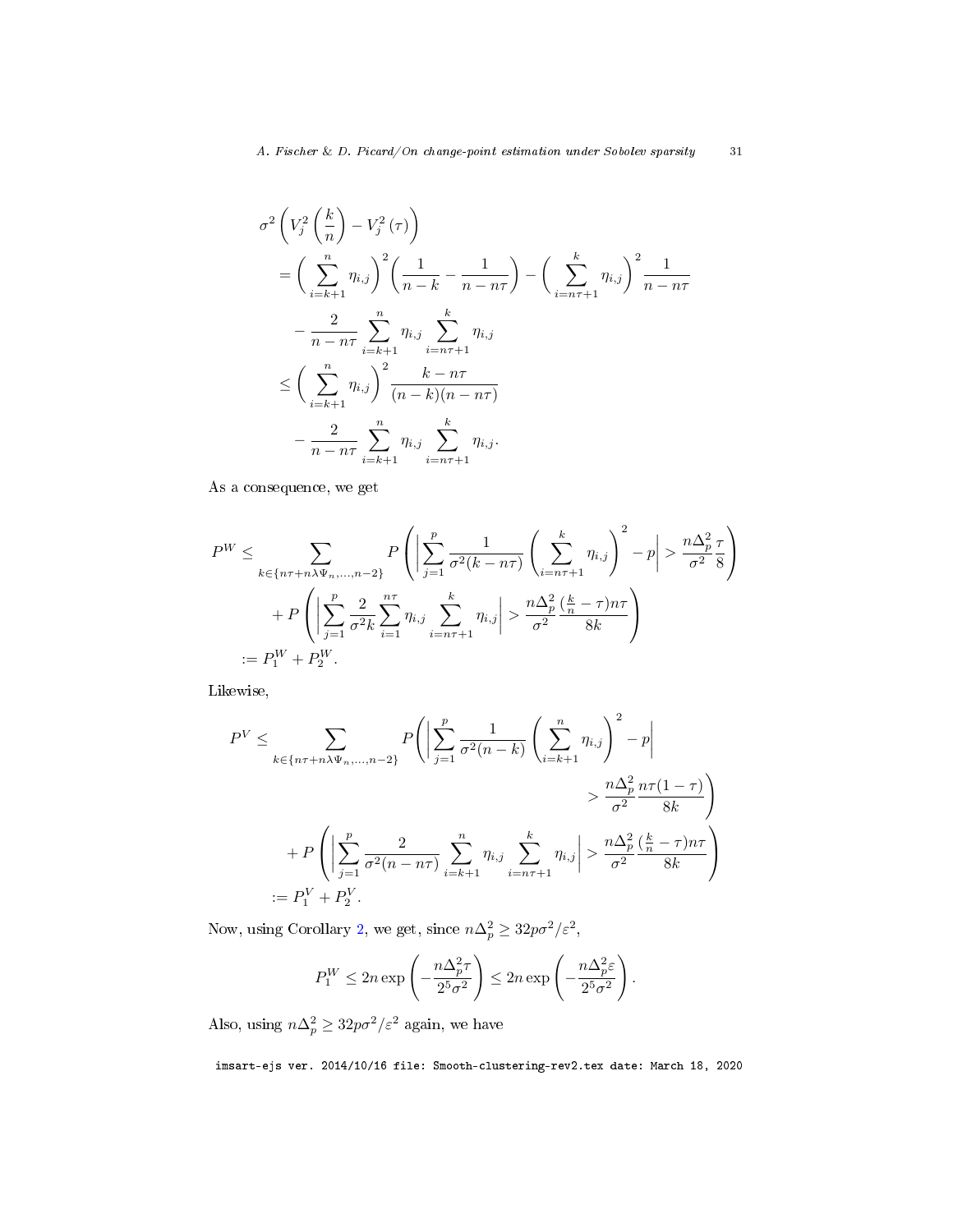$$
P_1^V \le nP\left(\left|\sum_{j=1}^p \frac{1}{\sigma^2(n-k)} \left(\sum_{i=k+1}^n \eta_{i,j}\right)^2 - p\right| > \frac{n\Delta_p^2 \tau(1-\tau)}{\sigma^2} \frac{\tau(1-\tau)}{8}\right)
$$
  

$$
\le 2n \exp\left(-\frac{n\Delta_p^2 \tau(1-\tau)}{2^5 \sigma^2}\right) \le 2n \exp\left(-\frac{n\Delta_p^2 \varepsilon}{2^6 \sigma^2}\right).
$$

Now, to address the term  $P_2^W$ , let us denote by  $\mathscr F$  the  $\sigma$ –algebra spanned by the variables  $\{\eta_{i,j}, i \leq n\tau, j \leq p\}$ . Using Gaussian concentration [\(12\)](#page-38-1) as in Lemma  $6$ , we write

$$
P_2^W = \sum_{k \in \{n\tau + n\lambda\Psi_n, \dots, n-2\}} P_2^W = \sum_{k \in \{n\tau + n\lambda\Psi_n, \dots, n-2\}} P_2^W = \sum_{i=1}^p n_{i,j} \sum_{i=n\tau+1}^k n_{i,j} \left| > \frac{n\Delta_p^2}{\sigma^2} \frac{\left(\frac{k}{n} - \tau\right)n\tau}{16} \right| \mathcal{F} \right)
$$
  
\n
$$
\leq 2 \sum_{k \in \{n\tau + n\lambda\Psi_n, \dots, n-2\}} E \left[ \exp\left(-\frac{(n\Delta_p^2)^2 (k - n\tau)^2 \tau^2}{16^2} \frac{1}{2\sigma^2 (k - n\tau) \sum_{j=1}^p (\sum_{i=1}^{n\tau} n_{i,j})^2} \right) \right]
$$
  
\n
$$
\leq 2 \sum_{k \in \{n\tau + n\lambda\Psi_n, \dots, n-2\}} E \left[ \exp\left(-\frac{(n\Delta_p^2)^2 (k - n\tau)\tau^2}{2^9 \sigma^2 \sum_{j=1}^p (\sum_{i=1}^{n\tau} n_{i,j})^2} \right) \times \mathbf{1}_{\left\{\sum_{j=1}^p \frac{(\sum_{i=1}^{n\tau} n_{i,j})^2}{n\tau \sigma^2} \le \frac{n\Delta_p^2 \tau}{8\sigma^2} \right\}} \right]
$$
  
\n
$$
+ 2nP \left( \sum_{j=1}^p \frac{(\sum_{i=1}^{n\tau} n_{i,j})^2}{n\tau \sigma^2} - p \ge \frac{n\Delta_p^2 \tau}{8\sigma^2} - p \right)
$$
  
\n
$$
\leq 2n \exp\left(-\frac{(n\Delta_p^2)^2 n\Psi_n \lambda \tau^2 \times 8}{2^9 \sigma^2 \times n^2 \tau^2 \Delta_p^2} \right) + 2n \exp\left(-\frac{n\Delta_p^2 \tau}{2^5 \sigma^2} + \frac{p}{4}\right)
$$
  
\n
$$
\leq 2n \exp\left(-\frac{\lambda}{2^6}\right) + 2n \exp\left(-\frac{n\Delta_p^2 \varepsilon}{2^6 \sigma^2}\right).
$$

Here, we used the inequality  $n\Delta_p^2 \geq 32p\sigma^2/\varepsilon^2$ , and the fact that  $\varepsilon \leq \frac{1}{2}$ , and applied again Corollary [2.](#page-39-4) Similarly, for the term  $P_2^V$ , let  $\mathscr{F}_k$  be the  $\sigma$ -algebra spanned by the variables  $\{\eta_{i,j}, i > k, j \leq p\}$ . We write: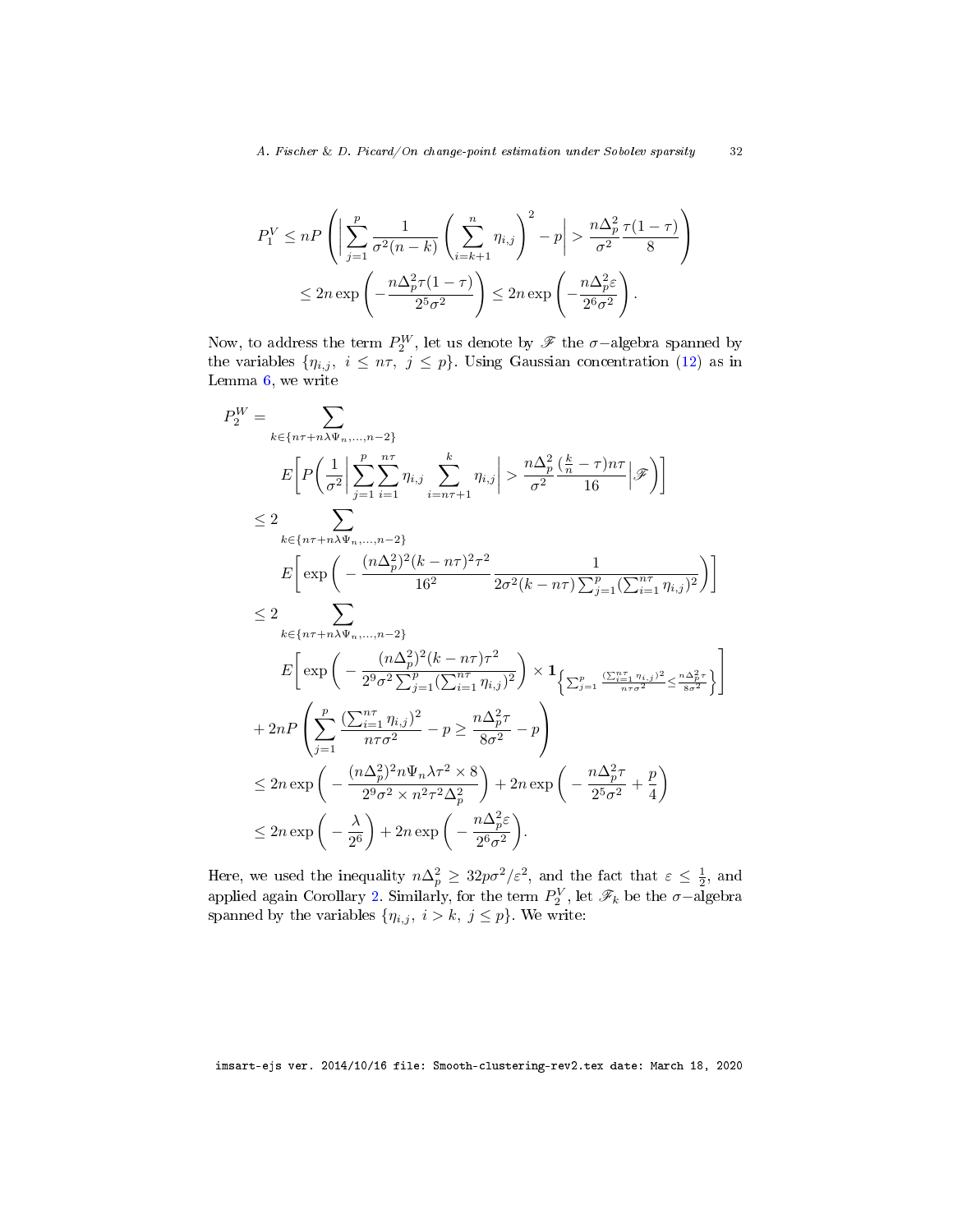$$
P_2^V = \sum_{k \in \{n\tau + n\lambda\Psi_n, \dots, n-2\}} P_2^V = \sum_{k \in \{n\tau + n\lambda\Psi_n, \dots, n-2\}} \sum_{k \in \{n\tau + n\lambda\Psi_n, \dots, n-2\}} \eta_{k,j} \left| > n\Delta_p^2 \frac{\left(\frac{k}{n} - \tau\right)n\tau}{16k} \middle| \mathcal{F}_k \right) \right|
$$
\n
$$
\leq 2 \sum_{k \in \{n\tau + n\lambda\Psi_n, \dots, n-2\}} E \left[ \exp\left( -\frac{(n\Delta_p^2)^2 (k - n\tau)^2 n^2 (1 - \tau)^2 \tau^2}{16^2 k^2} \right) \times \frac{1}{2\sigma^2 (k - n\tau) \sum_{j=1}^p (\sum_{i=k+1}^n \eta_{i,j})^2} \right) \right]
$$
\n
$$
\leq 2 \sum_{k \in \{n\tau + n\lambda\Psi_n, \dots, n-2\}} E \left[ \exp\left( -\frac{(n\Delta_p^2)^2 (k - n\tau)(1 - \tau)^2 \tau^2}{2^9 \sigma^2 \sum_{j=1}^n (\sum_{i=k+1}^n \eta_{i,j})^2} \right) \times \left\{ \sum_{j=1}^n \frac{\left(\sum_{i=k+1}^n \eta_{i,j}\right)^2}{\sigma^2 (n-k)} \leq \frac{n\Delta_p^2 \tau}{\sigma^2 (n-k)} \right\} \right]
$$
\n
$$
+ 2nP \left( \sum_{j=1}^p \frac{\left(\sum_{i=k+1}^n \eta_{i,j}\right)^2}{\sigma^2 (n-k)} - p \geq \frac{n\Delta_p^2 \tau}{8\sigma^2} - p \right) \leq 2n \exp\left( -\frac{n\Delta_p^2 \lambda \Psi_n \tau (1 - \tau)^2 \times 8}{2^9 \sigma^2} \right) + 2n \exp\left( -\frac{n\Delta_p^2 \tau}{2^5 \sigma^2} + \frac{p}{4} \right) \leq 2n \exp\left( -\frac{\lambda \tau (1 - \tau)^2}{2^6} \right) + 2n \exp\left( -\frac{n\Delta_p^2 \epsilon}{2^6 \sigma^2} \right) \leq 2n \exp\left( -\frac{\lambda \tau^2}{2^7} \right
$$

 $\Box$ 

# <span id="page-33-0"></span>5.2. Proof of Theorem [2](#page-12-0)

Let us in this section define  $p_s := \left(\frac{\sigma^2 \ln(d \vee n)}{n}\right)$  $\frac{(d\vee n)}{n}$ ) $\frac{-1}{1+2s}$ . The following Lemma is essential in the sequel.

<span id="page-33-1"></span>**Lemma 8.** We consider Model [\(1\)](#page-3-1), and assume that  $\theta^+$  and  $\theta^-$  belong to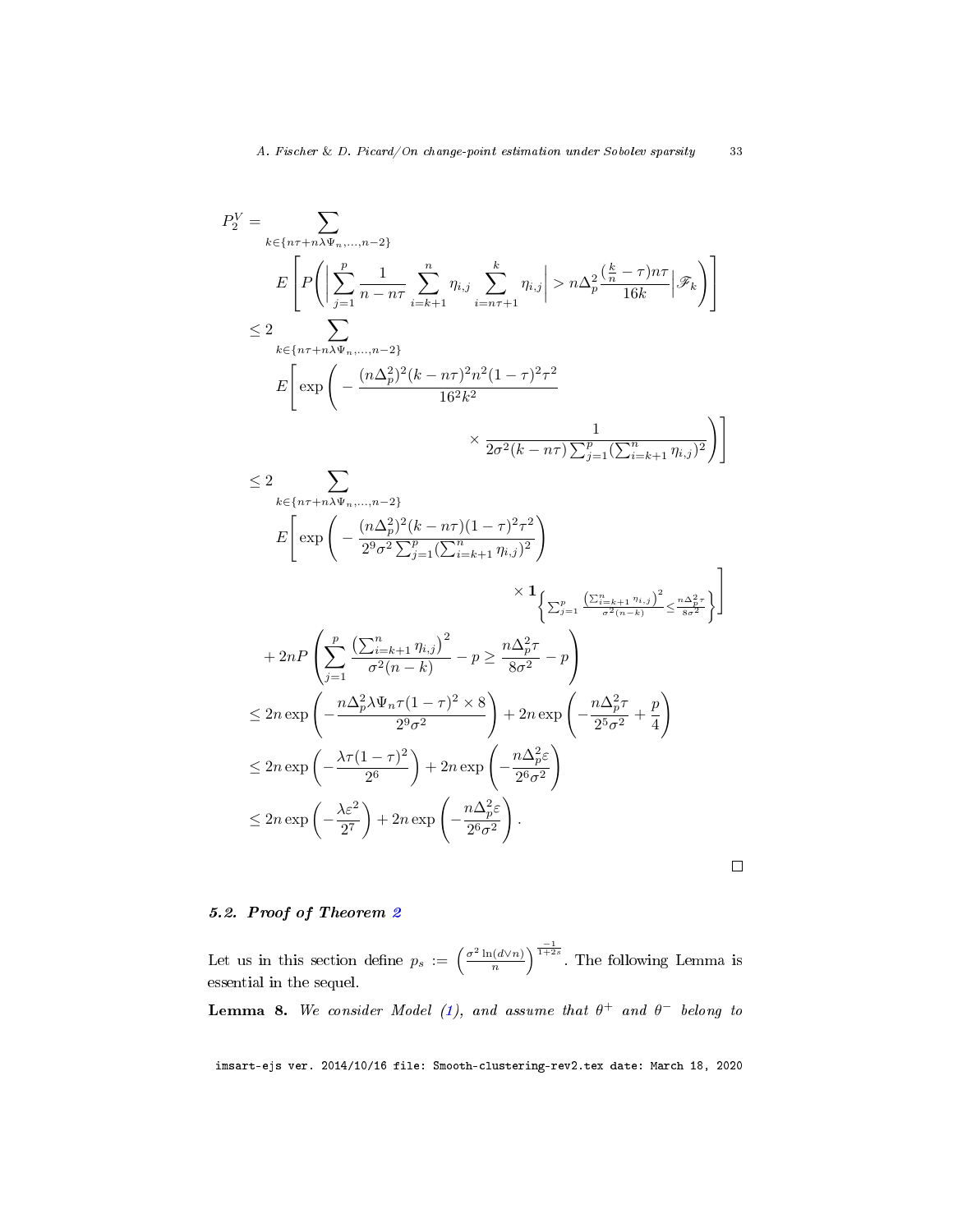$\Theta(s, L)$ . We suppose that there exists a constant  $\alpha > 0$  such that

$$
\frac{n}{\sigma^2} \geq \alpha \ln d.
$$

Then, for any  $\gamma$ , if  $C_{\mathcal{L}}$  is large enough (see condition [\(10\)](#page-34-0) below), there exists a constant  $R = R(\gamma, L, C_{\mathcal{L}}, \varepsilon)$  (see condition [\(11\)](#page-38-2)) such that, if

<span id="page-34-3"></span>
$$
\Delta^2 \ge R \left( \frac{\sigma^2 \ln(d \vee n)}{n} \right)^{\frac{2s}{1+2s}}, \qquad (9)
$$

then we have

$$
P\left(\left\{\Delta_{\hat{p}}^2 \ge \frac{\Delta^2}{2}\right\} \cap \{\hat{p} \le p_s\}\right) \ge 1 - c'n^{-\gamma},
$$

where  $c'$  is an absolute constant.

The proof is based on an intermediate lemma, stating that, with large probability,  $\hat{p} \leq p_s$ .

<span id="page-34-2"></span>**Lemma 9.** Under the conditions above, for any  $\gamma$ , if we have

<span id="page-34-0"></span>
$$
C_{\mathcal{L}} \ge 16 \vee 4L^2 \vee \frac{20(\gamma + 2)}{\alpha^{\frac{1}{1+2s}}} \vee \frac{2^4 L(\gamma + 2)^{1/2}}{\alpha^{\frac{1}{2(1+2s)}}},\tag{10}
$$

then

$$
P(\hat{p} > p_s) \le 3(d \vee n)^{-\gamma}.
$$

Recall that  $Z$  is defined by

$$
Z_j = \frac{1}{n} \sum_{i=1}^n Y_i^j - \frac{2}{n} \sum_{i=1}^{n/2} Y_i^j, \quad j = 1, \dots, d,
$$

that is  $Z_j = \beta_j + \varepsilon_j$ ,  $j = 1, ..., d$ , where  $\beta_j = (1 - \tau)(\theta_j^+ - \theta_j^-) \mathbf{1}_{\{\tau \geq 1/2\}} + \tau(\theta_j^+ - \theta_j^-)$  $\theta_j^{-}$ ) $1_{\{\tau < 1/2\}}$  and  $\varepsilon_j \sim \mathcal{N}(0, \frac{\sigma^2}{n})$  $\frac{\sigma^2}{n}$ ).

<span id="page-34-1"></span>Lemma 10. For  $p_s \leq \ell \leq k$ ,

$$
P\left(\Big|\sum_{j=\ell}^k (Z_j)^2 - \sum_{j=\ell}^k (\beta_j)^2\Big| > x\right) \le 2 \exp\left(-\frac{x^2}{2^6 L^2 p_s^{-2s} \frac{\sigma^2}{n}}\right) + \exp\left(-\frac{nx}{10\sigma^2}\right),
$$

as soon as  $x \geq 10(k - \ell + 1)\sigma^2/n$ .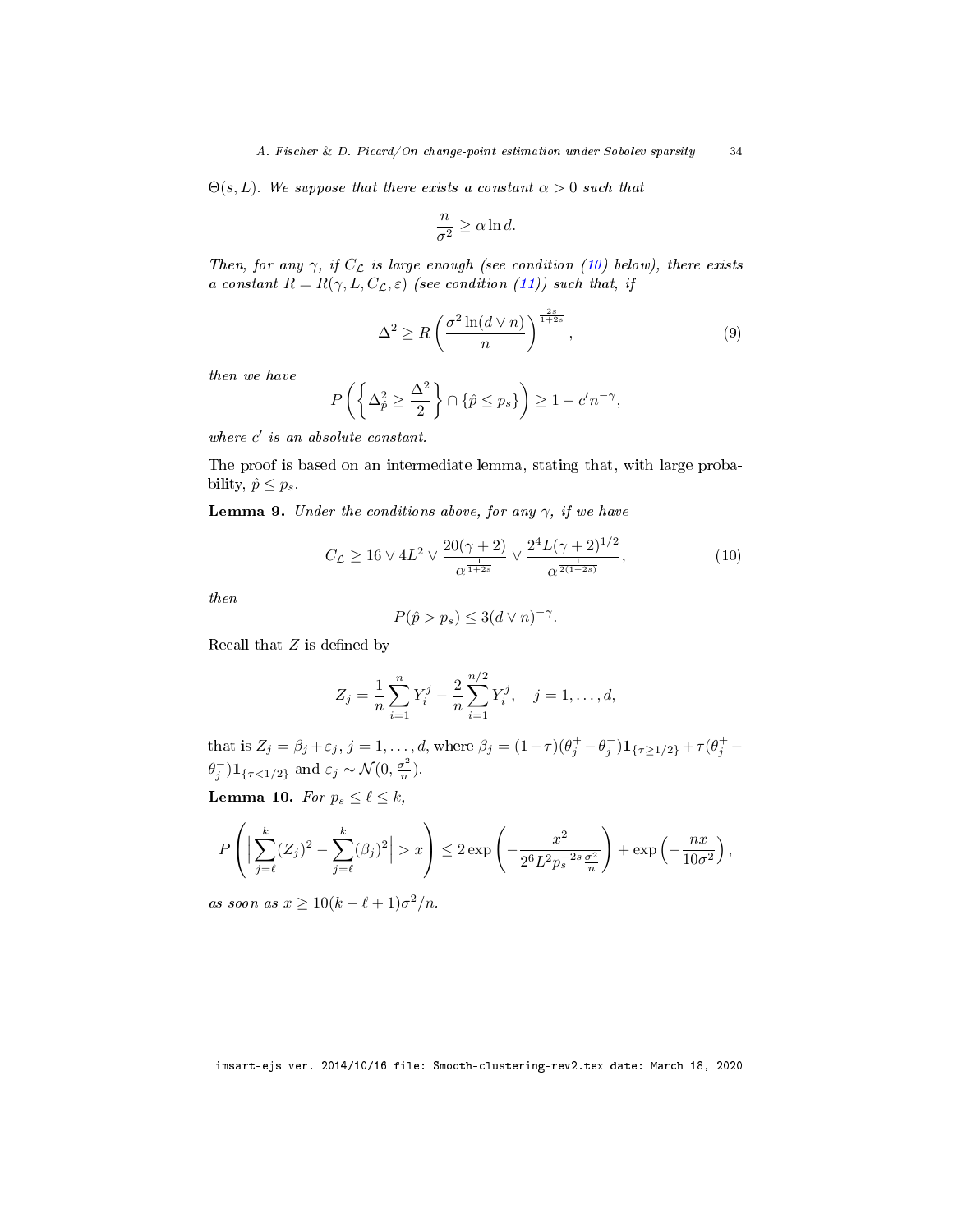Proof of Lemma [10.](#page-34-1)

$$
P\left(\Big|\sum_{j=\ell}^{k} (Z_j)^2 - \sum_{j=\ell}^{k} (\beta_j)^2\Big| > x\right)
$$
  
\n
$$
\leq P\left(\sum_{j=\ell}^{k} (\varepsilon_j)^2 + 2\Big|\sum_{j=\ell}^{k} \varepsilon_j \beta_j\Big| > x\right)
$$
  
\n
$$
\leq P\left(\sum_{j=\ell}^{k} (\varepsilon_j)^2 > x/2\right) + P\left(\Big|\sum_{j=\ell}^{k} \varepsilon_j \beta_j\Big| > x/4\right).
$$

Observe that  $\sum_{j=\ell}^{k} \varepsilon_j \beta_j$  follows a Gaussian distribution  $\mathcal{N}(0, \frac{\sigma^2}{n})$  $\frac{\sigma^2}{n} \sum_{j=\ell}^k (\beta_j)^2$ , so that, using the concentration of the Gaussian distribution (see  $(12)$  in the Appendix) and the fact that  $\sum_{j=\ell}^{k}(\beta_j)^2 \leq 2L^2p_s^{-2s}$ , since  $\theta^+$  and  $\theta^-$  are in  $\Theta(s,L)$ , we obtain

$$
P\left(\Big|\sum_{j=\ell}^k \varepsilon_j \beta_j\Big| > x/4\right) \le 2 \exp\left(-\frac{x^2}{2^6 L^2 p_s^{-2s} \frac{\sigma^2}{n}}\right)
$$

.

 $\Box$ 

Using Corollary [2](#page-39-4) in the Appendix, we get

$$
P\left(\sum_{j=\ell}^k (\varepsilon_j)^2 > x/2\right) \le P\left(\sum_{j=\ell}^k \frac{n}{\sigma^2} (\varepsilon_j)^2 - k + \ell - 1 > \frac{nx}{2\sigma^2} - k + \ell - 1\right)
$$
  

$$
\le \exp\left(-\frac{nx}{10\sigma^2}\right),
$$

as soon as  $x \geq 10(k - \ell + 1)\sigma^2/n$ .

Proof of Lemma [9.](#page-34-2) We have

$$
P(\hat{p} > p_s) \le P\left(\exists k \ge \ell \ge p_s, \sum_{j=\ell}^k (Z_j)^2 > C_{\mathcal{L}}k\frac{\sigma^2}{n}\ln(d\vee n)\right).
$$

Now, since  $k \geq p_s$ ,

$$
\sum_{j=\ell}^k (\beta_j)^2 \le 2L^2 p_s^{-2s} = 2L^2 \left( \frac{\sigma^2 \ln(d \vee n)}{n} \right)^{\frac{2s}{1+2s}} = 2L^2 p_s \frac{\sigma^2 \ln(d \vee n)}{n}.
$$

Thus, if  $C_{\mathcal{L}} \geq 4L^2$ , we have  $\sum_{j=\ell}^k (\beta_j)^2 \leq (C_{\mathcal{L}}/2)k \frac{\sigma^2}{n}$  $\frac{\sigma^2}{n} \ln(d \vee n)$ . We get, with  $2x := C_{\mathcal{L}} k \frac{\sigma^2}{n}$  $\frac{\sigma^2}{n} \ln(d \vee n)$ , the following inequality:

$$
P\left(\sum_{j=\ell}^k (Z_j)^2 > 2x\right) \le P\left(\Big|\sum_{j=\ell}^k (Z_j)^2 - \sum_{j=\ell}^k (\beta_j)^2\Big| > x\right).
$$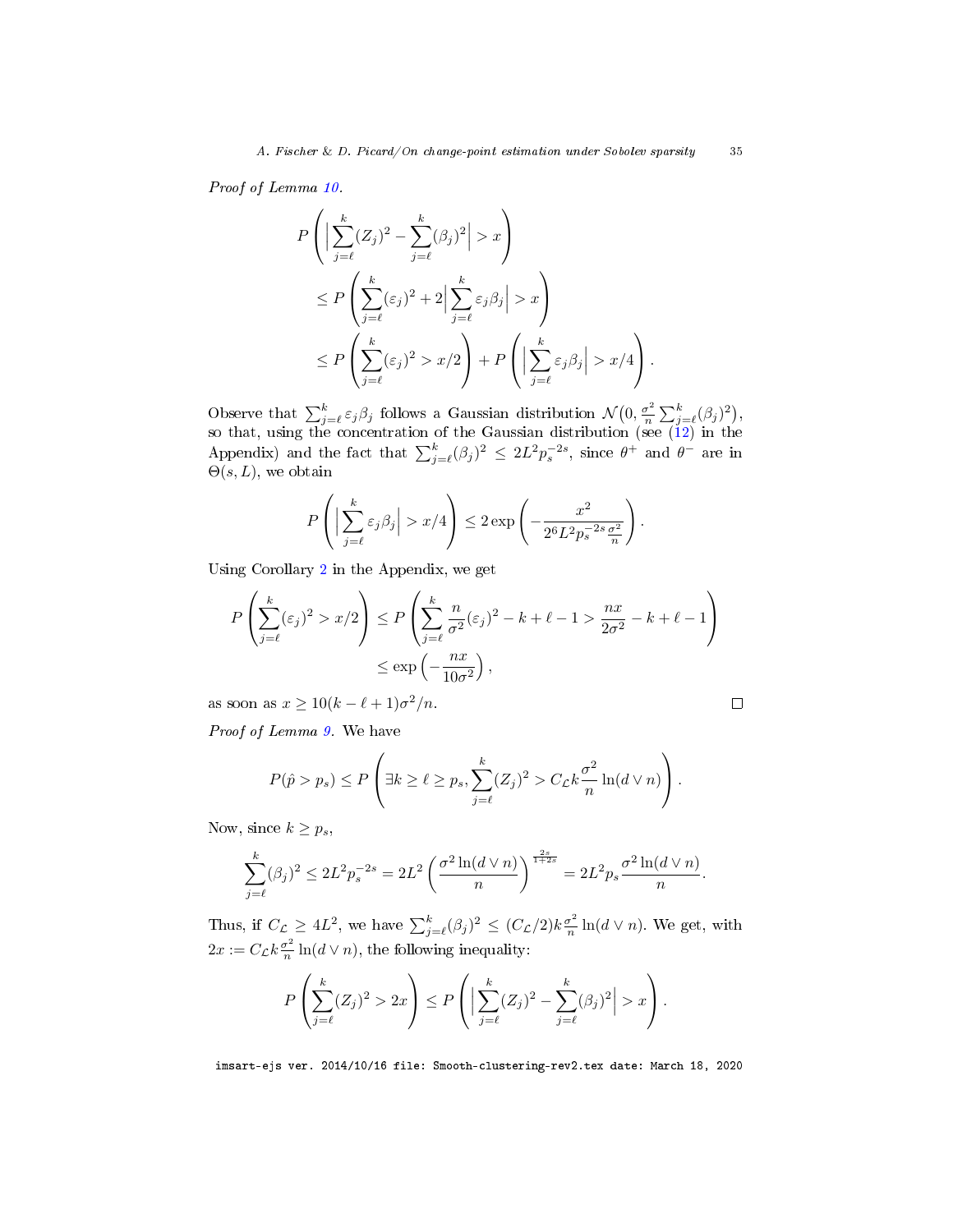Now, from Lemma [10,](#page-34-1) as soon as  $C_{\mathcal{L}} k \ln(d \vee n) \geq 20(k - \ell + 1)$  (which is always true for instance if  $C_{\mathcal{L}} \geq 20$ , we have

$$
P(\hat{p} > p_s)
$$
  
\n
$$
\leq \sum_{k \geq \ell \geq p_s} P\left(\sum_{j=\ell}^{k} (Z_j)^2 > C_{\mathcal{L}} k \frac{\sigma^2}{n} \ln(d \vee n)\right)
$$
  
\n
$$
\leq \sum_{k \geq \ell \geq p_s} 2 \exp\left(-\frac{(C_{\mathcal{L}} k \frac{\sigma^2}{n} \ln(d \vee n))^2}{2^8 L^2 p_s^{-2s} \frac{\sigma^2}{n}}\right) + \exp(-C_{\mathcal{L}} k \ln(d \vee n)/20)
$$
  
\n
$$
\leq d^2 \left[2 \exp\left(-\frac{(C_{\mathcal{L}} p_s \frac{\sigma^2}{n} \ln(d \vee n))^2}{2^8 L^2 p_s^{-2s} \frac{\sigma^2}{n}}\right) + \exp(-C_{\mathcal{L}} p_s \ln(d \vee n)/20)\right]
$$
  
\n
$$
\leq d^2 \left[2 \exp\left(-\frac{C_{\mathcal{L}}^2}{2^8 L^2} \left(\frac{\sigma^2}{n}\right)^{-\frac{1}{1+2s}} (\ln(d \vee n))^{\frac{2s}{1+2s}}\right) + \exp\left(-\frac{C_{\mathcal{L}}}{20} \left(\frac{\sigma^2}{n}\right)^{-\frac{1}{1+2s}} (\ln(d \vee n))^{\frac{2s}{1+2s}}\right)\right]
$$
  
\n
$$
\leq d^2 \left[2 \exp\left(-\frac{C_{\mathcal{L}}^2}{2^8 L^2} \alpha^{\frac{1}{1+2s}} \ln(d \vee n)\right) + \exp\left(-\frac{C_{\mathcal{L}}}{20} \alpha^{\frac{1}{1+2s}} \ln(d \vee n)\right)\right].
$$

This last term is less than  $3(d \vee n)^{-\gamma}$ , as, by assumption,  $\frac{C_{\mathcal{L}}\alpha^{\frac{1}{1+2s}}}{20} > \gamma + 2$ , and  $C_{\mathcal{L}}^2 \alpha^{\frac{1}{1+2s}}$  $\Box$  $\frac{2^{\alpha+2s}}{2^8L^2} > \gamma + 2.$ 

Equipped with Lemma [9,](#page-34-2) let us go back to the proof of Lemma [8.](#page-33-1)

*Proof of Lemma [8.](#page-33-1)* To simplify the exposition, let us suppose that  $\tau \geq 1/2$ , the other case can be treated similarly, with elementary modifications. We may write

$$
\Delta_{\hat{p}}^2 = \Delta^2 - \sum_{j=\hat{p}+1}^{p_s} (\theta_j^+ - \theta_j^-)^2 - \sum_{j=p_s+1}^d (\theta_j^+ - \theta_j^-)^2.
$$

Yet,

$$
\sum_{k=p_s+1}^d (\theta_j^+ - \theta_j^-)^2 \le 4L^2 p_s^{-2s} = 4L^2 \left( \frac{\sigma^2 \ln(d \vee n)}{n} \right)^{\frac{2s}{1+2s}} \le \Delta^2/4,
$$

as soon as  $R \ge 16L^2$ , since  $\Delta^2 \ge R\left(\frac{\sigma^2 \ln(d \vee n)}{n}\right)$  $\frac{(d\vee n)}{n}\Big)^{\frac{2s}{1+2s}}$  (condition [\(9\)](#page-34-3)). then,

$$
P\left(\{\hat{p}\leq p_s\}\cap \{\Delta_{\hat{p}}^2\leq \Delta^2/2\}\right)\leq P\left(\{\hat{p}\leq p_s\}\cap \left\{\sum_{j=\hat{p}+1}^{p_s}(\theta_j^+ - \theta_j^-)^2\geq \Delta^2/4\right\}\right).
$$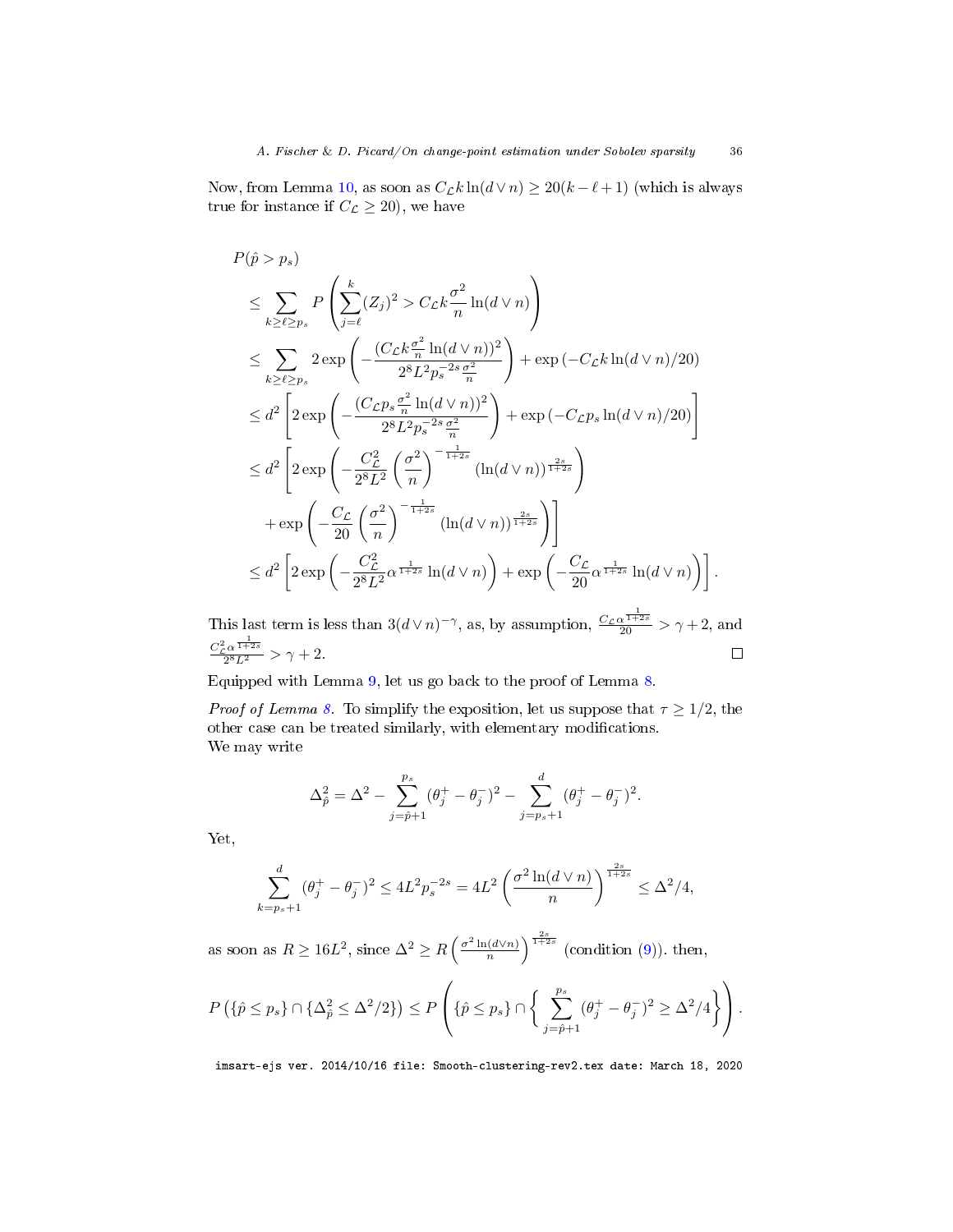Now,

$$
P\left(\{\hat{p}\leq p_s\}\cap\left\{\sum_{j=\hat{p}+1}^{p_s}(\theta_j^+ - \theta_j^-)^2 \geq \Delta^2/4\right\}\right) \n\leq P\left(\{\hat{p}\leq p_s\}\cap\left\{\sum_{j=\hat{p}+1}^{p_s}\frac{(Z^j)^2}{(1-\tau)^2} + \left[(\theta_+^j - \theta_-^j)^2 - \frac{(Z^j)^2}{(1-\tau)^2}\right] \geq \Delta^2/4\right\}\right).
$$

From the construction of  $\hat{p}$ , we know that

$$
\sum_{j=\hat{p}+1}^{p_s} \frac{(Z^j)^2}{(1-\tau)^2} \le \frac{C_{\mathcal{L}} p_s}{(1-\tau)^2} \frac{\sigma^2}{n} \ln(d \vee n) = \frac{C_{\mathcal{L}}}{(1-\tau)^2} \left(\frac{\sigma^2 \ln(d \vee n)}{n}\right)^{\frac{2s}{1+2s}}.
$$

Thus, if  $C_{\mathcal{L}}/(1-\tau)^2 \leq R/8$ ,

$$
\sum_{j=\hat{p}+1}^{p_s} \frac{(Z^j)^2}{(1-\tau)^2} \le \Delta^2/8.
$$

Consequently,

$$
P(\{\hat{p} \le p_s\} \cap {\{\Delta_{\hat{p}}^2 \le \Delta^2/2\}})
$$
  
\n
$$
\le P\left(\{\hat{p} \le p_s\} \cap {\{\sum_{j=\hat{p}+1}^{p_s} \left[ (\theta_+^j - \theta_-^j)^2 - \frac{(Z^j)^2}{(1-\tau)^2} \right] \ge \Delta^2/8\}}\right).
$$
  
\n
$$
\le \sum_{k=1}^{p_s} P\left(\{\hat{p} = k\} \cap {\{\sum_{j=k+1}^{p_s} \left[ (\theta_+^j - \theta_-^j)^2 - \frac{(Z^j)^2}{(1-\tau)^2} \right] \ge \Delta^2/8\}}\right)
$$
  
\n
$$
\le \sum_{k=1}^{p_s} P\left(\left|\sum_{j=k+1}^{p_s} \left[ (\beta_j)^2 - (Z^j)^2 \right] \right| \ge (1-\tau)^2 \Delta^2/8\right)
$$
  
\n
$$
\le \sum_{k=1}^{p_s} P\left(\sum_{j=k+1}^{p_s} (\varepsilon_j)^2 + 2\left| \sum_{j=k+1}^{p_s} \varepsilon_j \beta_j \right| \ge (1-\tau)^2 \Delta^2/8\right).
$$

Now, we use again Gaussian and chi-square concentration results, as in the proof of Lemma [10.](#page-34-1)

As soon as  $(1 - \tau)^2 n \Delta^2 / (80\sigma^2) \ge p_s$ , which is always true if  $R \ge \frac{80}{(1 - \tau)^2}$ , we obtain:

$$
\sum_{k=1}^{p_s} P\left(\sum_{j=k+1}^{p_s} (\varepsilon_j)^2 \ge (1-\tau)^2 \Delta^2 / 16\right) \le p_s \exp\left(-\frac{(1-\tau)^2 n \Delta^2}{80\sigma^2}\right).
$$

Moreover, since  $\text{Var}\left(\sum_{j=k+1}^{p_s} \varepsilon_j \beta_j\right) = \frac{\sigma^2}{n}$  $\frac{\sigma^2}{n} \sum_{j=k+1}^{p_s} (\beta_j)^2 \leq \frac{\sigma^2 \Delta^2 (1-\tau)^2}{n}$  $\frac{(1-\tau)}{n},$ 

$$
\sum_{k=1}^{p_s} P\left( \left| \sum_{j=k+1}^{p_s} \varepsilon_j \beta_j \right| \ge (1-\tau)^2 \Delta^2 / 2^5 \right) \le 2p_s \exp\left( -\frac{(1-\tau)^2 n \Delta^2}{2^{11} \sigma^2} \right).
$$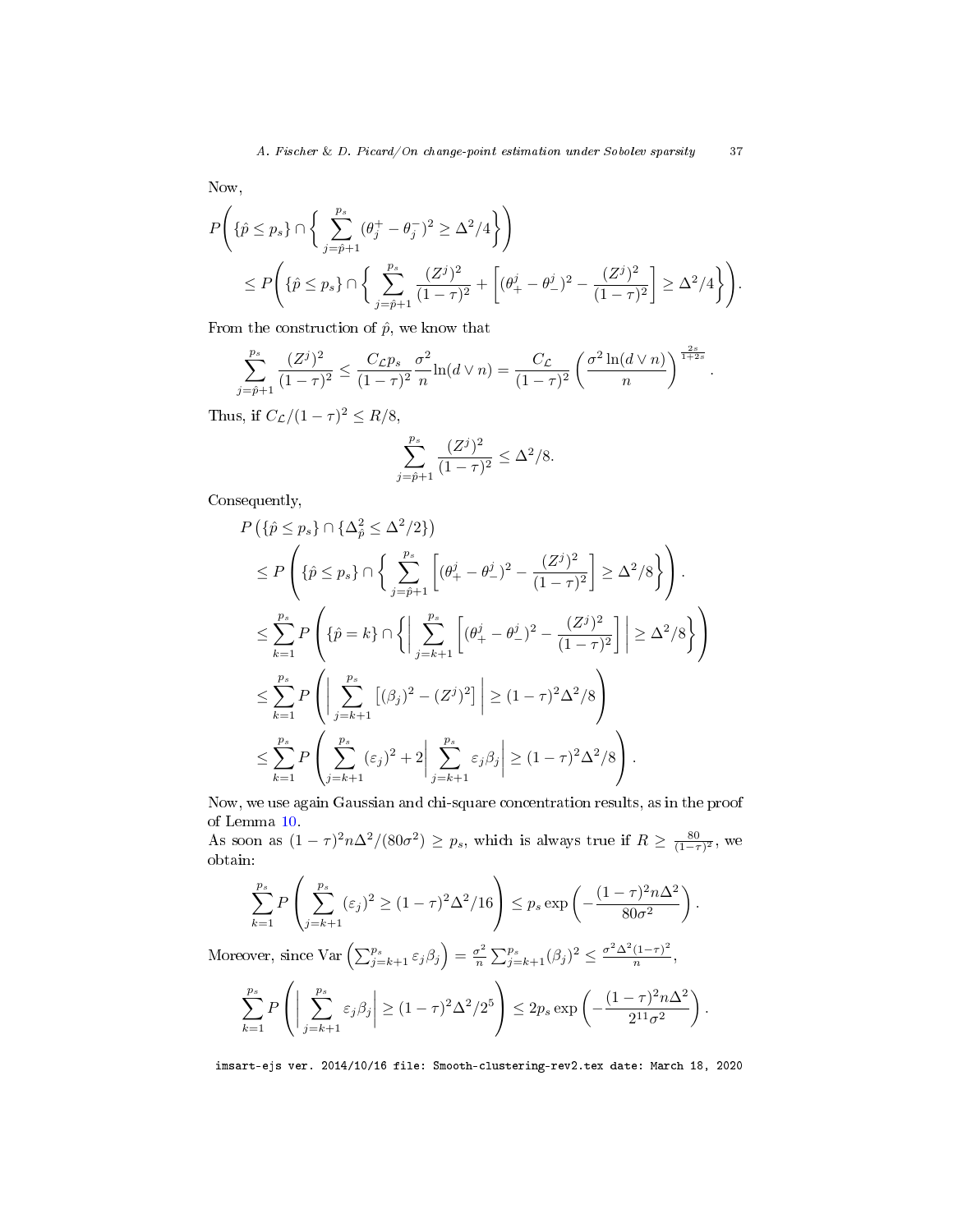Now,  $\frac{n\Delta^2}{\sigma^2} \ge R \ln(d \vee n)p_s$ . Hence, for R large enough, the right-hand terms admit an upper bound of the order  $n^{-\gamma}$ . Combining this bounds with Lemma [9,](#page-34-2) we get the desired result, as soon as Conditions [\(10\)](#page-34-0) and

<span id="page-38-2"></span>
$$
R \ge 16L^2 \vee \frac{8C_{\mathcal{L}}}{\varepsilon^2} \vee \frac{2^{11}(\gamma + 1)}{\varepsilon^2} \tag{11}
$$

are satisfied.

*Proof of Theorem [2.](#page-12-0)* We use Lemma [8,](#page-33-1) the definition of  $p_s$ , and Proposition [1.](#page-7-1) For any  $\gamma$ ,  $\gamma'$ , we have

$$
P\left(|\hat{\tau}(\hat{p}) - \tau| \ge \kappa(\gamma, \varepsilon) \frac{\sigma^2 \ln(n)}{n\Delta^2}\right)
$$
  
\n
$$
\le P\left(\left\{|\hat{\tau}(\hat{p}) - \tau| \ge \kappa(\gamma, \varepsilon) \frac{\sigma^2 \ln(n)}{n\Delta^2}\right\} \cap \left\{\Delta_{\hat{p}}^2 \ge \Delta^2/2\right\} \cap \{\hat{p} \le p_s\}\right) + c'n^{-\gamma}
$$
  
\n
$$
\le \sum_{p=1}^{p_s} P\left(\left\{|\hat{\tau}(\hat{p}) - \tau| \ge \kappa(\gamma, \varepsilon) \frac{\sigma^2 \ln(n)}{n\Delta^2}\right\} \cap \left\{\Delta_{\hat{p}}^2 \ge \Delta^2/2\right\} \cap \{\hat{p} = p\}\right) + c'n^{-\gamma'}
$$
  
\n
$$
\le \sum_{p=1}^{p_s} P\left(\left\{|\hat{\tau}(p) - \tau| \ge \kappa(\gamma, \varepsilon) \frac{\sigma^2 \ln(n)}{2n\Delta_p^2}\right\} \cap \left\{\Delta_p^2 \ge \Delta^2/2\right\} \cap \{\hat{p} = p\}\right) + c'n^{-\gamma'}
$$
  
\n
$$
\le \sum_{p=1}^{p_s} P\left(\left\{|\hat{\tau}(p) - \tau| \ge \kappa(\gamma, \varepsilon) \frac{\sigma^2 \ln(n)}{2n\Delta^2}\right\} \cap \left\{\Delta_p^2 \ge \frac{Rp\sigma^2 \ln(d \vee n)}{2n}\right\}
$$
  
\n
$$
\cap \{\hat{p} = p\}\right) + c'n^{-\gamma'}
$$

 $\leq p_s c n^{-\gamma} + c' n^{-\gamma'},$ 

as soon as  $R$  is large enough, which proves the theorem.

<span id="page-38-1"></span> $\Box$ 

 $\Box$ 

## <span id="page-38-0"></span>Appendix A: Appendix: concentration inequalities

**Gaussian concentration** If  $N \sim \mathcal{N}(0, 1)$ , then it is well known that, for  $x > 0$ ,

$$
P(|N| > x) \le 2\exp\left(-\frac{x^2}{2}\right). \tag{12}
$$

Concentration for the chi-square distribution (moderate and large deviations) The next lemma is proved in [\[37\]](#page-41-18).

**Lemma 11.** Let k be a positive integer and U be a  $\chi^2$  distribution with k degrees of freedom. For  $z > 0$ ,

$$
P(U - k \ge 2\sqrt{kz} + 2z) \le \exp(-z),
$$
  
 
$$
P(k - U \ge 2\sqrt{kz}) \le \exp(-z).
$$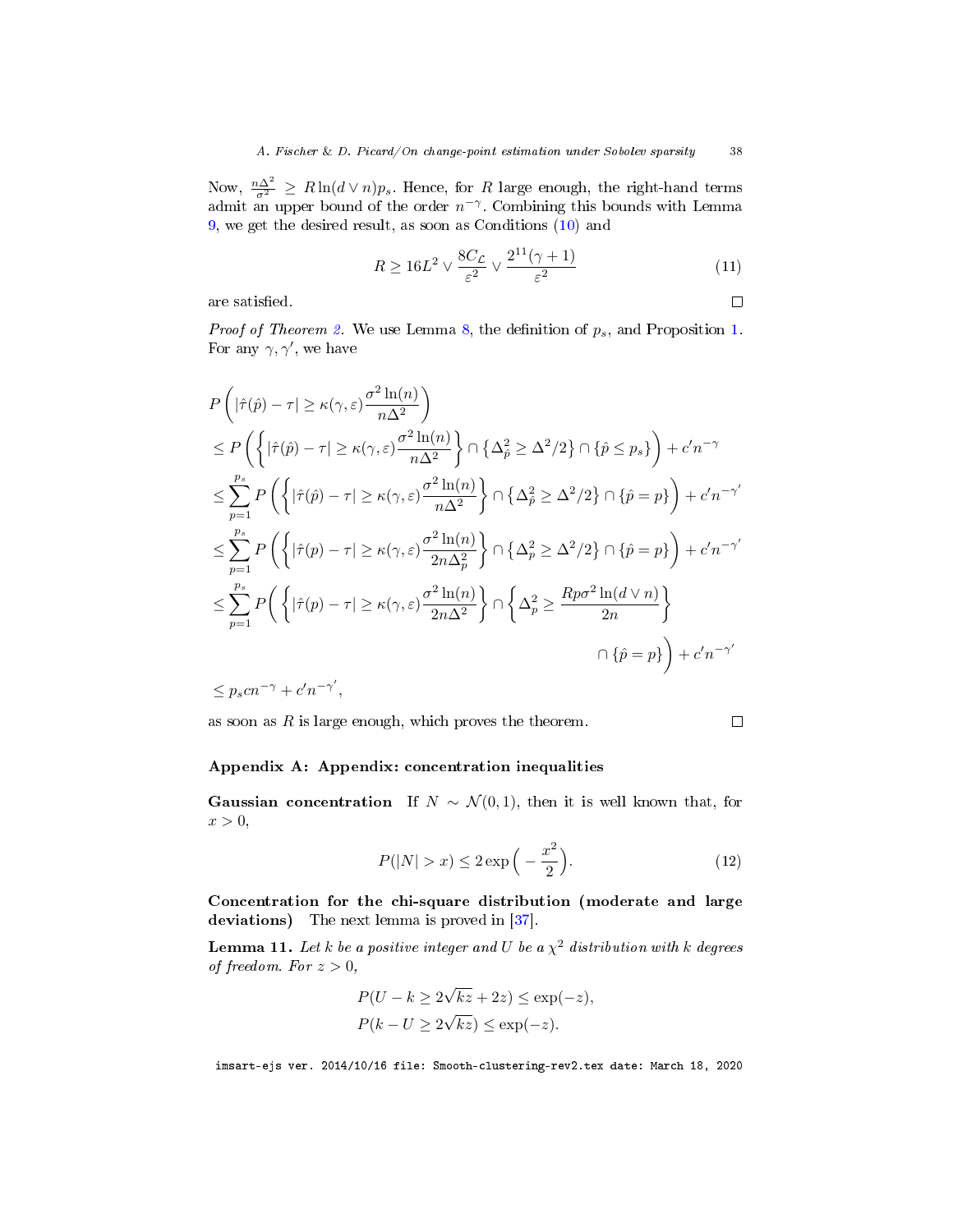In this paper, the following form of the result is used.

<span id="page-39-4"></span>**Corollary 2.** Let k be a positive integer and U be a  $\chi^2$  distribution with k degrees of freedom. For  $0 < x \leq 4k$ ,

$$
P(U - k \ge x) \le \exp\left(-\frac{x^2}{16k}\right).
$$

For  $x \geq 4k$ ,

$$
P(U - k \ge x) \le \exp\left(-\frac{x}{4}\right).
$$

For  $x > 0$ ,

$$
P(k - U \ge x) \le \exp\left(-\frac{x^2}{4k}\right).
$$

Consequently,

$$
P(|U - k| \ge x) \le 2\left[\exp\left(-\frac{x^2}{16k}\right) \vee \exp\left(-\frac{x}{4}\right)\right].
$$

#### Acknowlegdement

We warmly thank Oleg Lepski for fruitful discussions about minimax rates in change-point estimation, which helped to significantly improve a first version of the paper. We are also grateful to Sylvain Delattre for his interesting comments about the simulation study.

Moreover, we would like to thank the anonymous referees for their valuable comments and their suggestions, which allowed to improve the quality and readability of the manuscript.

This research has been partly supported by French National Research Agency (ANR) as part of the project FOREWER ANR-14-CE05-0028, and also ANR-18-IDEX-0001, IdEx Université de Paris.

#### References

- <span id="page-39-1"></span>[1] S. Arlot and A. Celisse. Segmentation of the mean of heteroscedastic data via cross-validation.  $Stat.$   $Comput.$ ,  $21(4):613-632$ ,  $2011.$  ISSN 0960-3174.
- <span id="page-39-0"></span>[2] J. A. D. Aston and C. Kirch. Evaluating stationarity via change-point alternatives with applications to fmri data. Ann. Appl. Stat.,  $6(4):1906-$ 1948, 2012.
- <span id="page-39-2"></span>[3] A. Aue, S. Hörmann, L. Horváth, M. Reimherr, et al. Break detection in the covariance structure of multivariate time series models. The Annals of  $Statistics, 37(6B):4046-4087, 2009.$
- <span id="page-39-3"></span>[4] J. Bai. Least square estimation of a shift in linear processes. Journal of Time Series Analysis, 15:453-472, 1994.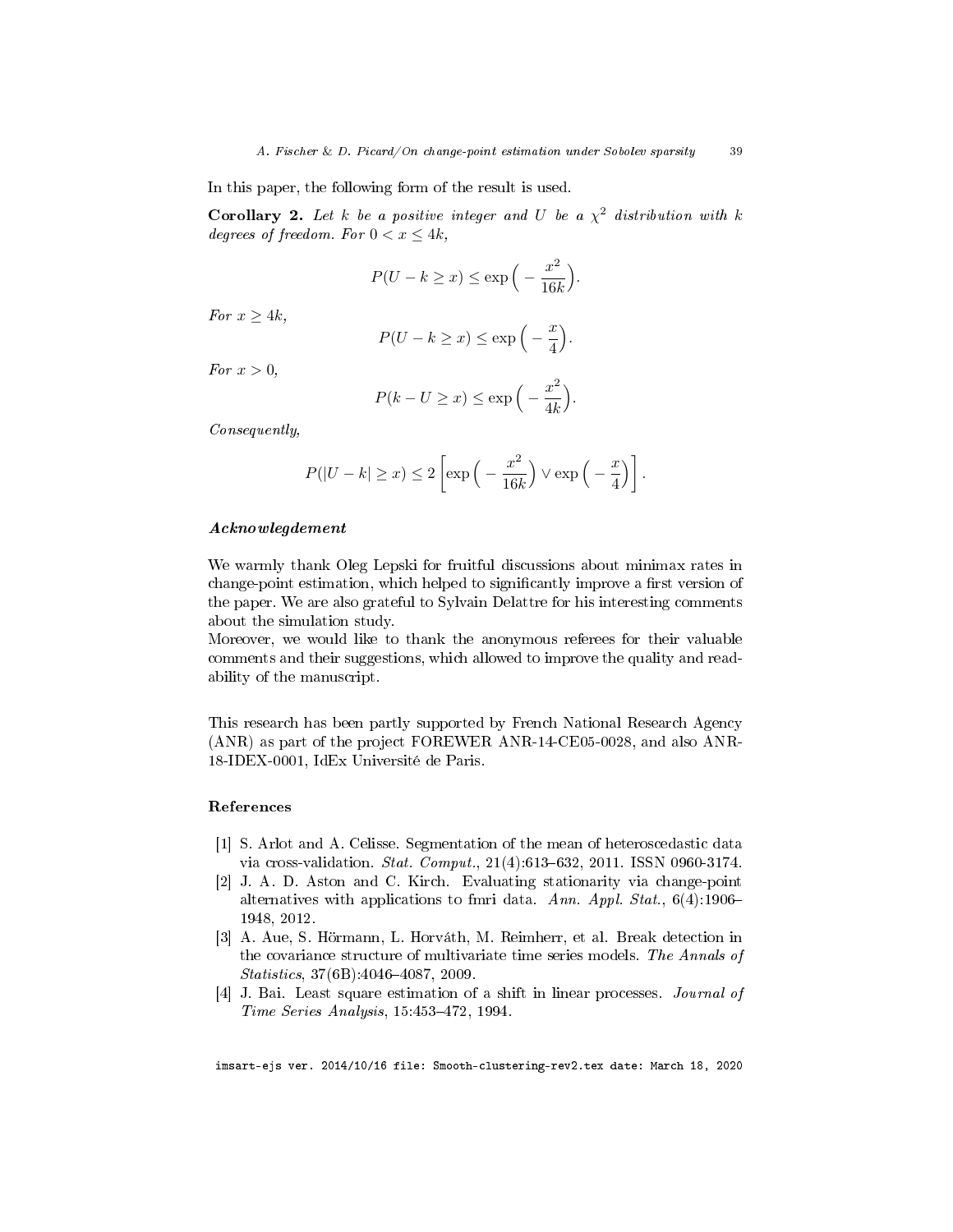- <span id="page-40-13"></span>[5] J. Bai. Common breaks in means and variances for panel data. Journal of  $Econometrics, 157(1): 78-92, 2010.$
- <span id="page-40-11"></span>[6] J. Bai and P. Perron. Estimating and testing linear models with multiple structural changes.  $Econometrica$ , 66:47-78, 1998.
- <span id="page-40-0"></span>[7] M. Basseville and I. Nikiforov. Detection of abrupt changes: Theory and applications. Lecture Notes in Mathematics. Prentice Hall, 1993.
- <span id="page-40-4"></span>[8] K. Bleakley and J. P. Vert. The group fused Lasso for multiple change-point detection, 2011. Available at https://hal.inria.fr/hal-00602121.
- <span id="page-40-5"></span>[9] S. Bourguignon, D. Mary, and E. Slezak. Restoration of astrophysical spectra with sparsity constraints: models and algorithms. J. Sel. Topics Signal  $Processing, 5:1002–1013, 2011.$
- <span id="page-40-1"></span>[10] B. E. Brodsky and B. S. Darkhovsky. Nonparametric methods in changepoint problems. The Netherlands, 1993.
- <span id="page-40-15"></span>[11] A. Bücher, I. Kojadinovic, T. Rohmer, and J. Segers. Detecting changes in cross-sectional dependence in multivariate time series. Journal of Mul $tivariate$   $Analysis, 132:111-128, 2014.$
- <span id="page-40-2"></span>[12] E. Carlstein, H. Müller, and D. Siegmund, editors. Change-point problems, volume 23. 1994.
- <span id="page-40-17"></span>[13] H. Chen and N. Zhang. Graph-based change-point detection. Ann. Statist.,  $43:139-176, 2015$ .
- <span id="page-40-14"></span>[14] H. Cho. Change-point detection in panel data via double cusum statistic.  $Electron$  J. Statist.,  $10(2):2000-2038$ ,  $2016$ .
- <span id="page-40-12"></span>[15] H. Cho and P. Fryzlewicz. Multiple-change-point detection for high dimensional time series via sparsified binary segmentation. Journal of the Royal Statistical Society: Series B (Statistical Methodology),  $77(2)$ :475-507, 2015.
- <span id="page-40-16"></span>[16] I. Cribben and Y. Yu. Estimating whole-brain dynamics by using spectral clustering. Journal of the Royal Statistical Society: Series C (Applied  $Statistics$ ), 66(3):607–627.
- <span id="page-40-3"></span>[17] M. Csörgő and L. Horváth. *Limit theorems in change-point analysis.* 1997.
- <span id="page-40-18"></span>[18] F. Enikeeva and Z. Harchaoui. High-dimensional change-point detection with sparse alternatives, 2017. Available at https://hal.inria.fr/hal-00933185.
- <span id="page-40-9"></span>[19] J. Fiosina and M. Fiosins. Resampling-based change point estimation. In J. Gama, E. Bradley, and J. Hollmén, editors, Advances in Intelligent Data Analysis  $X$ , pages 150–161, Berlin, Heidelberg, 2011. Springer.
- <span id="page-40-8"></span>[20] K. Frick, A. Munk, and H. Sieling. Multiscale change point inference. Journal of the Royal Statistical Society: Series B (Statistical Methodology), 76(3):495-580, 2014.
- <span id="page-40-7"></span>[21] P. Fryzlewicz et al. Wild binary segmentation for multiple change-point detection. The Annals of Statistics,  $42(6):2243-2281$ , 2014.
- <span id="page-40-6"></span>[22] Z. Harchaoui, F. Vallet, A. Lung-Yut-Fong, and O. Cappe. A regularized kernel-based approach to unsupervised audio segmentation. In ICASSP, pages 1665–1668, 2009.
- <span id="page-40-10"></span>[23] S. Hariz and J. J. Wylie. Rates of convergence for the change-point estimator for long-range dependent sequences. Statistics  $\mathcal{B}$  Probability Letters, 73:155-164, 06 2005.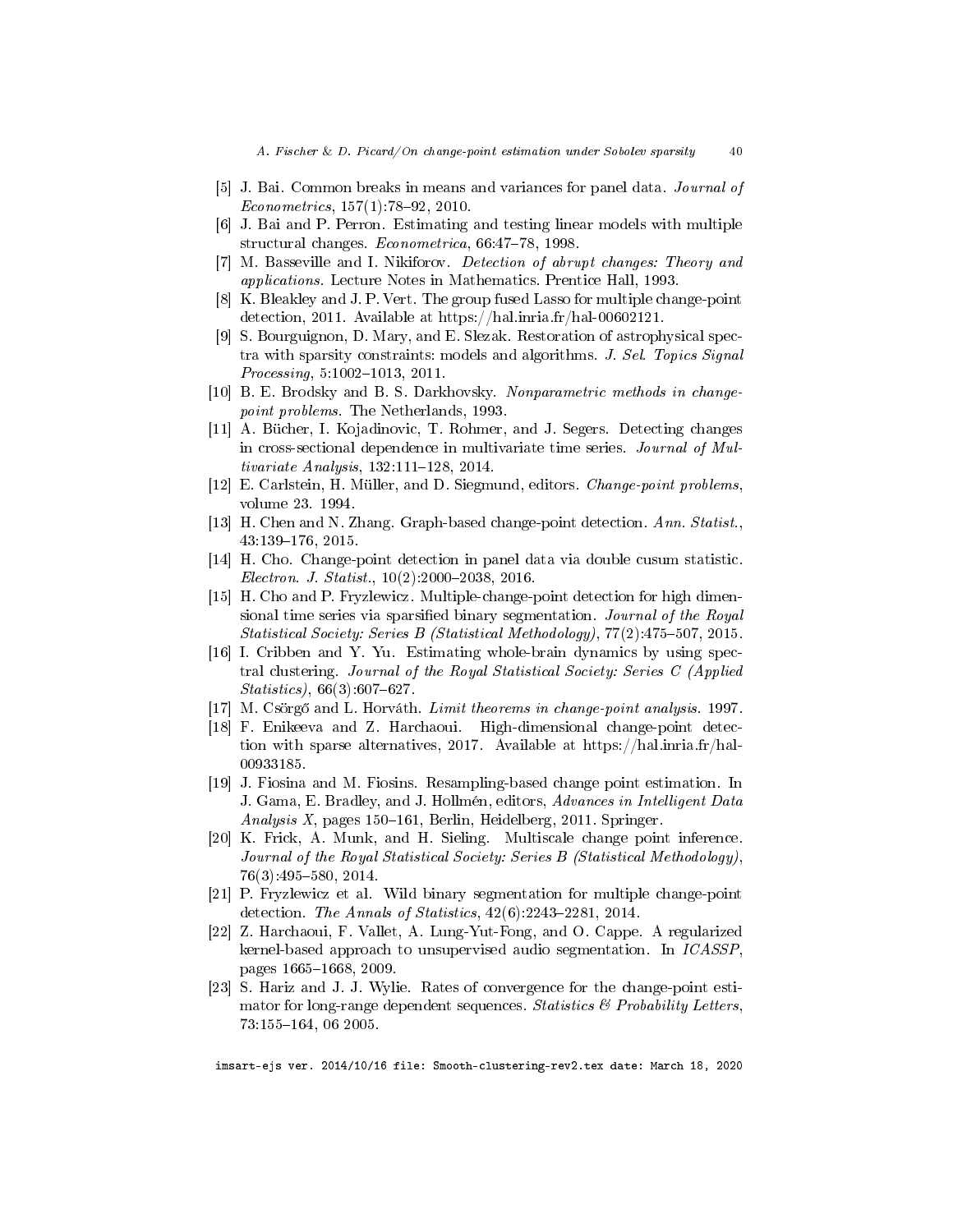- <span id="page-41-5"></span>[24] S. B. Hariz, J. J. Wylie, and Q. Zhang. Optimal rate of convergence for nonparametric change-point estimators for nonstationary sequences. Ann.  $Statist., 35:1802–1826, 2007.$
- <span id="page-41-1"></span>[25] S. S. Henry, D. and R. J. Patton. Fault detection and diagnosis for aeronautic and aerospace missions. In T. L. C. Edwards and H. Smaili, editors, Fault Tolerant Flight Control - a Benchmark Challenge, pages  $91-128$ , Berlin, 2010. Springer.
- <span id="page-41-8"></span>[26] L. Horváth and M. Hušková. Change-point detection in panel data. *Journal* of Time Series Analysis,  $33(4)$ :631–648, 2012.
- <span id="page-41-0"></span>[27] L. Horváth and G. Rice. Extensions of some classical methods in change point analysis. Test,  $23(2):219-255$ ,  $2014$ .
- <span id="page-41-3"></span>[28] L. Horváth, P. Kokoszka, and J. Steinebach. Testing for changes in multivariate dependent observations with an application to temperature changes. Journal of Multivariate Analysis,  $68(1)$ : 96-119, 1999.
- <span id="page-41-17"></span>[29] J. Huang, T. Zhang, and D. Metaxas. Learning with structured sparsity, 2009.
- <span id="page-41-10"></span>[30] B. Jin, G. Pan, Q. Yang, and W. Zhou. On high-dimensional change point problem. Science China Mathematics, 59:2355-2378, 2016.
- <span id="page-41-7"></span>[31] M. Jirak et al. Uniform change point tests in high dimension. The Annals of Statistics,  $43(6)$ :  $2451-2483$ ,  $2015$ .
- <span id="page-41-16"></span>[32] I. M. Johnstone and B. W. Silverman. Needles and straw in haystacks: empirical Bayes estimates of possibly sparse sequences. Ann. Statist., 32  $(4):1594-1649, 2004.$  ISSN 0090-5364.
- <span id="page-41-2"></span>[33] R. Killick, P. Fearnhead, and I. A. Eckley. Optimal detection of changepoints with a linear computational cost. Journal of the American Statistical  $Association, 107(500):1590-1598, 2012.$
- <span id="page-41-4"></span>[34] C. Kirch, B. Muhsal, and H. Ombao. Detection of changes in multivariate time series with application to eeg data. Journal of the American Statistical  $Association, 110(511):1197-1216, 2015.$
- <span id="page-41-12"></span>[35] A. Korostelev and O. Lepski. On a multi-channel change-point problem. Math. Methods Statist.,  $17(3):187-197$ , Sep 2008.
- <span id="page-41-11"></span>[36] A. P. Korostelev. On minimax estimation of a discontinuous signal. Theory *Probab. Appl.*,  $32:727 - 730, 1987$ .
- <span id="page-41-18"></span>[37] B. Laurent and P. Massart. Adaptive estimation of a quadratic functional by model selection. The Annals of Statistics, 28:1302-1338, 2000.
- <span id="page-41-6"></span>[38] M. Lavielle and E. Moulines. Least-squares estimation of an unknown number of shifts in a time series. Journal of Time Series Analysis, 21: 3359, 2000.
- <span id="page-41-9"></span>[39] M. Lavielle and G. Teyssière. Detection of multiple change-points in multivariate time series. Lithuanian Mathematical Journal, 46:287-306, 2006.
- <span id="page-41-13"></span>[40] O. Lepski. On a problem of adaptive estimation in Gaussian white noise.  $Theory \; Probab. \; Appl., \; 35.454-466, \; 1991.$
- <span id="page-41-14"></span>[41] O. Lepski. Asymptotically minimax adaptive estimation. I: Upper bounds. Optimally adaptive estimates. Theory Probab.  $Appl.$ , 36:682-697, 1992.
- <span id="page-41-15"></span>[42] O. Lepski. Asymptotically minimax adaptive estimation. II. Schemes without optimal adaptation: Adaptive estimators. Theory Probab. Appl., 37: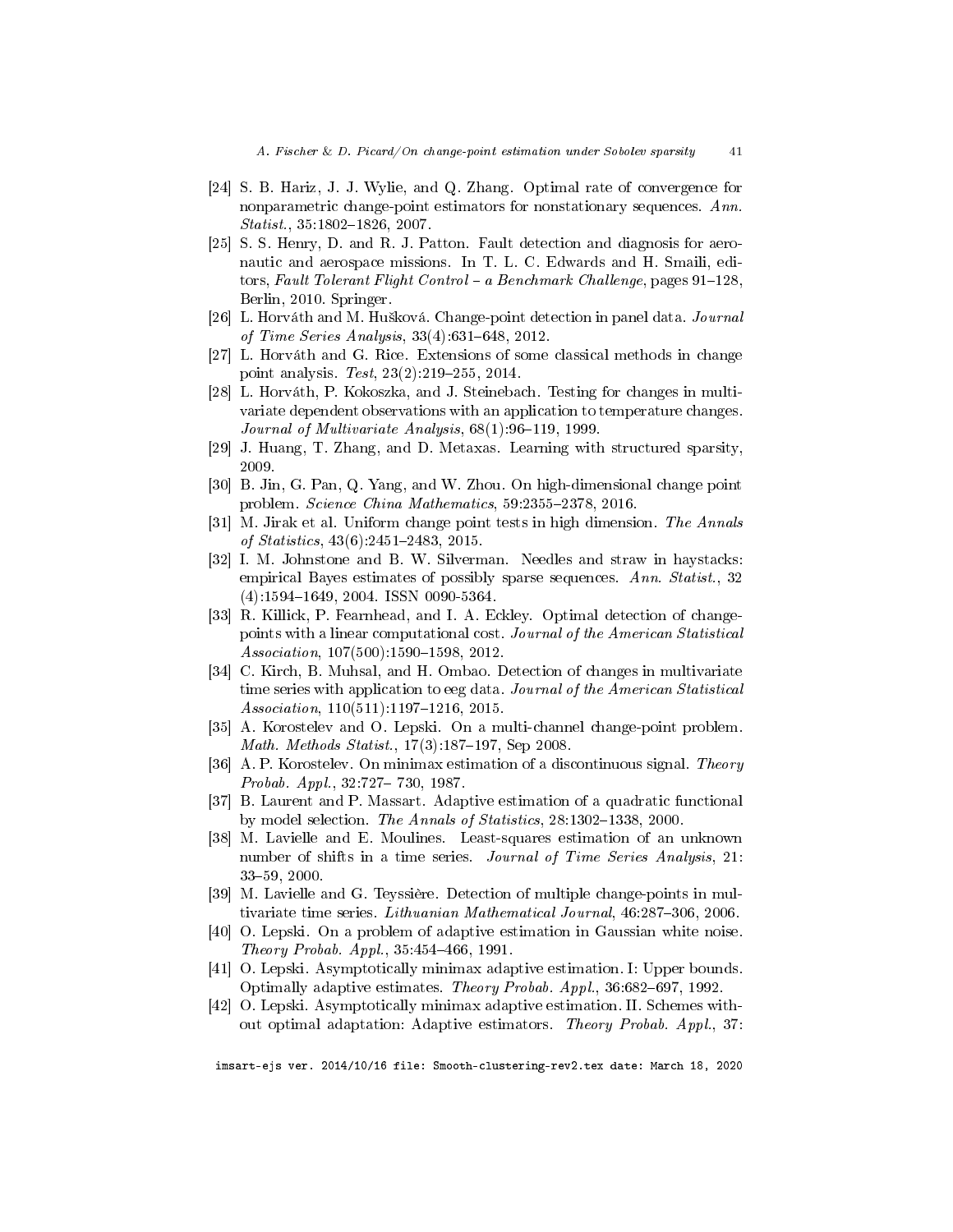433448, 1993.

- <span id="page-42-6"></span>[43] C. Levy-Leduc and F. Roueff. Detection and localization of change-points in high-dimensional network traffic data. Ann. Appl.  $Stat.$ ,  $3:637-662$ , 2009.
- <span id="page-42-7"></span>[44] A. Lung-Yut-Fong, C. Levy-Leduc, and O. Cappe. Distributed detection/localization of change-points in high-dimensional network traffic data.  $Stat.$   $Comput., 22:485-496, 2012.$
- <span id="page-42-9"></span>[45] C. Meillier, F. Chatelain, O. Michel, R. Bacon, L. Piqueras, R. Bacher, and H. Ayasso. SELFI: an object-based, Bayesian method for faint emission line source detection in MUSE deep eld data cubes. Astronomy and Astrophysics, 588:140A, 2016.
- <span id="page-42-3"></span>[46] H. Müller. Change-points in nonparametric regression. Ann. Statist., 20: 737671, 1992.
- <span id="page-42-4"></span>[47] A. B. Olshen, E. Venkatraman, R. Lucito, and M. Wigler. Circular binary segmentation for the analysis of array-based dna copy number data.  $Biostatistics, 5(4): 557-572, 2004.$
- <span id="page-42-10"></span>[48] H. Ombao, R. Von Sachs, and W. Guo. Slex analysis of multivariate nonstationary time series. Journal of the American Statistical Association, 100  $(470):519-531, 2005.$
- <span id="page-42-0"></span>[49] E. Page. A test for a change in a parameter occurring at an unknown point.  $Biometrika, 42(3/4), 523–527, 1955.$
- <span id="page-42-11"></span>[50] P. Preuss, R. Puchstein, and H. Dette. Detection of multiple structural breaks in multivariate time series. Journal of the American Statistical As $sociation, 110(510).654–668, 2015.$
- <span id="page-42-2"></span>[51] Y. Ritov. Asymptotic efficient estimation of the change point with unknown distributions. The Annals of Statistics,  $18:1829-1839$ , 1990.
- <span id="page-42-13"></span>[52] X. Shi, Y. Wu, and C. R. Rao. Consistent and powerful graph-based changepoint test for high-dimensional data. Proceedings of the National Academy of Sciences, 114:3873-3878, 2017.
- <span id="page-42-1"></span>[53] A. N. Shiryaev. Optimal Stopping Rules. New York, 1978.
- <span id="page-42-12"></span>[54] Y. S. Soh and V. Chandrasekaran. High-dimensional change-point estimation: Combining filtering with convex optimization. Applied and Computational Harmonic Analysis,  $43(1):122-147, 2017$ .
- <span id="page-42-5"></span>[55] R. Sparks, T. Keighley, and D. Muscatello. Early warning cusum plans for surveillance of negative binomial daily disease counts. J. Appl. Statist., 37: 1911-1930, 2010.
- <span id="page-42-8"></span>[56] R. F. R. Suleiman, D. Mary, and A. Ferrari. Dimension reduction for hypothesis testing in worst-case scenarios. IEEE Transactions on Signal  $Processing, 62:5973–5986, 2014.$
- <span id="page-42-15"></span>[57] A. B. Tsybakov. Introduction to Nonparametric Estimation. Springer Publishing Company, Incorporated, 2008. ISBN 0387790519, 9780387790510.
- <span id="page-42-16"></span>[58] D. Wang, Y. Yu, and A. Rinaldo. Optimal change point detection and localization in sparse dynamic networks. 2018. Available at https://arxiv.org/abs/1809.09602.
- <span id="page-42-14"></span>[59] T. Wang and R. J. Samworth. High dimensional change point estimation via sparse projection. Journal of the Royal Statistical Society, Series B  $(Statistical Methodology), 80:57-83, 2018.$